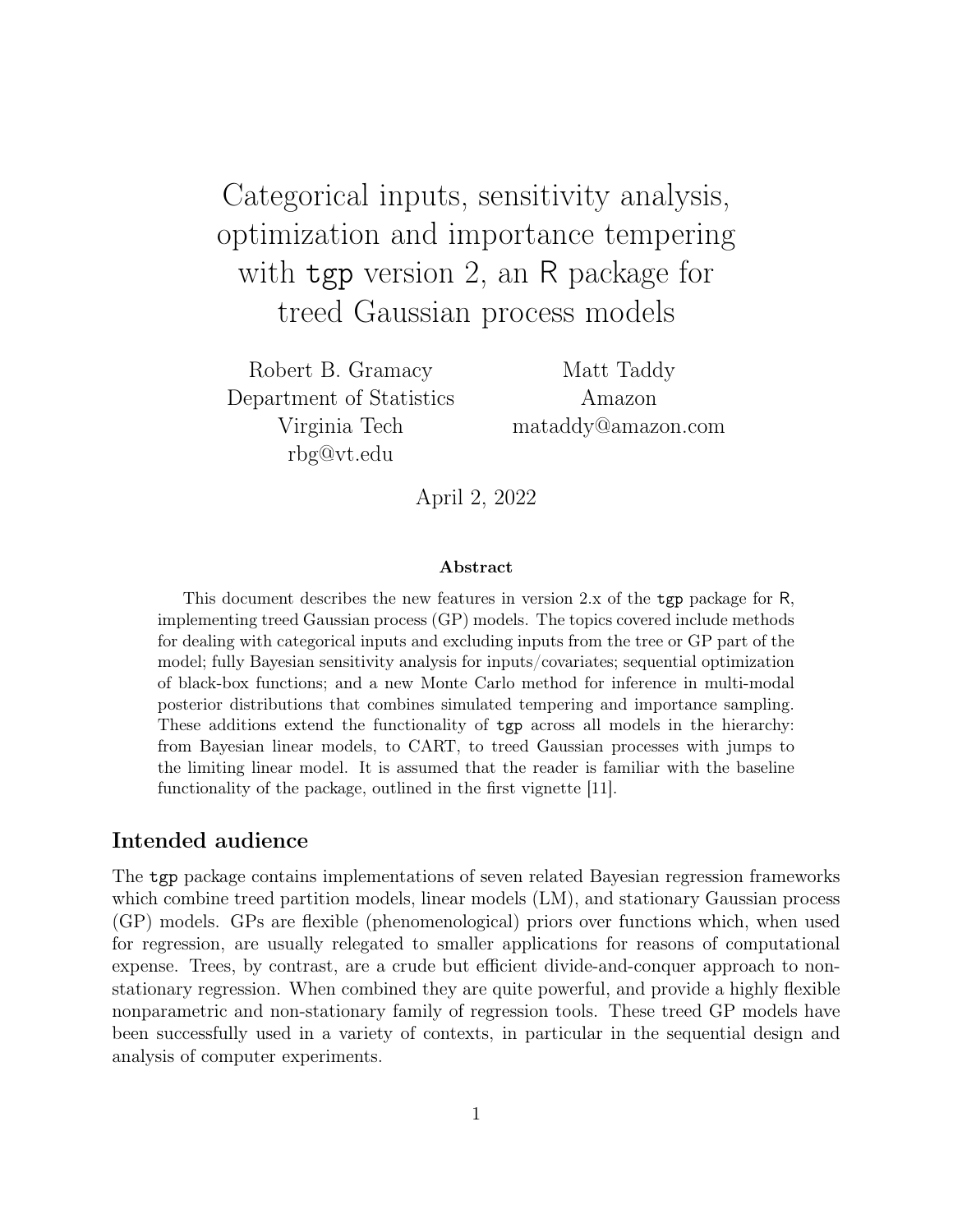The models, and the (base) features of the package, are described the vignette for version 1.x of the package [11]. This document is intended as a follow-on, describing four new features that have been added to the package in version 2.x. As such, it is divided into four essentially disjoint sections: on categorical inputs (Section 1), sensitivity analysis (Section 2), statistical optimization (Section 3), and importance tempering (Section 4). The ability to deal with categorical inputs greatly expands the sorts of regression problems which tgp can handle. It also enables the partition component of the model to more parsimoniously describe relationships that were previously left to the GP part of the model, at a great computational expense and interpretational disadvantage. The analysis of sensitivity to inputs via the predictive variance enables the user to inspect, and understand, the first-order and total effects of each of the inputs on the response. The section on statistical optimization expands the sequential design feature set described in the first vignette. We now provide a skeleton which automates the optimization of black-box functions by expected improvement, along with tools and suggestions for assessing convergence. Finally, the addition of temperingbased MCMC methods leads to more reliable inference via a more thorough exploration of the highly multi-modal posterior distributions that typically result from tree based models, which previously could only be addressed by random restarts. Taken all together, these four features have greatly expanded the capabilities of the package, and thus the variety of statistical problems which can be addressed with the tgp family of methods.

Each of the four sections to follow will begin with a short mathematical introduction to the new feature or methodology and commence with extensive examples in R on synthetic and real data. This document has been authored in Sweave (try help(Sweave)). This means that the code quoted throughout is certified by R, and the Stangle command can be used to extract it. As with the first vignette, the R code in each of the sections to follow is also available as a demo in the package. Note that this tutorial was not meant to serve as an instruction manual. For more detailed documentation of the functions contained in the package, see the package help–manuals. At an R prompt, type help(package=tgp). PDF documentation is also available on the world-wide-web.

### http://www.cran.r-project.org/doc/packages/tgp.pdf

Each section starts by seeding the random number generator with set.seed(0). This is done to make the results and analyses reproducible within this document (assuming identical architecture  $[64$ -bit Linux and version of R  $[2.10.1]$ , and in demo form. We recommend you try these examples with different seeds and see what happens. Usually the results will be similar, but sometimes (especially when the data (X,Z) is generated randomly) they may be quite different.

## 1 Non–real–valued, categorical and other inputs

Early versions of  $tgp$  worked best with real–valued inputs  $X$ . While it was possible to specify ordinal, integer–valued, or even binary inputs, tgp would treat them the same as any other real–valued input. Two new arguments to  $\tt{tgp.default.params}$ , and thus the ellipses  $(\ldots)$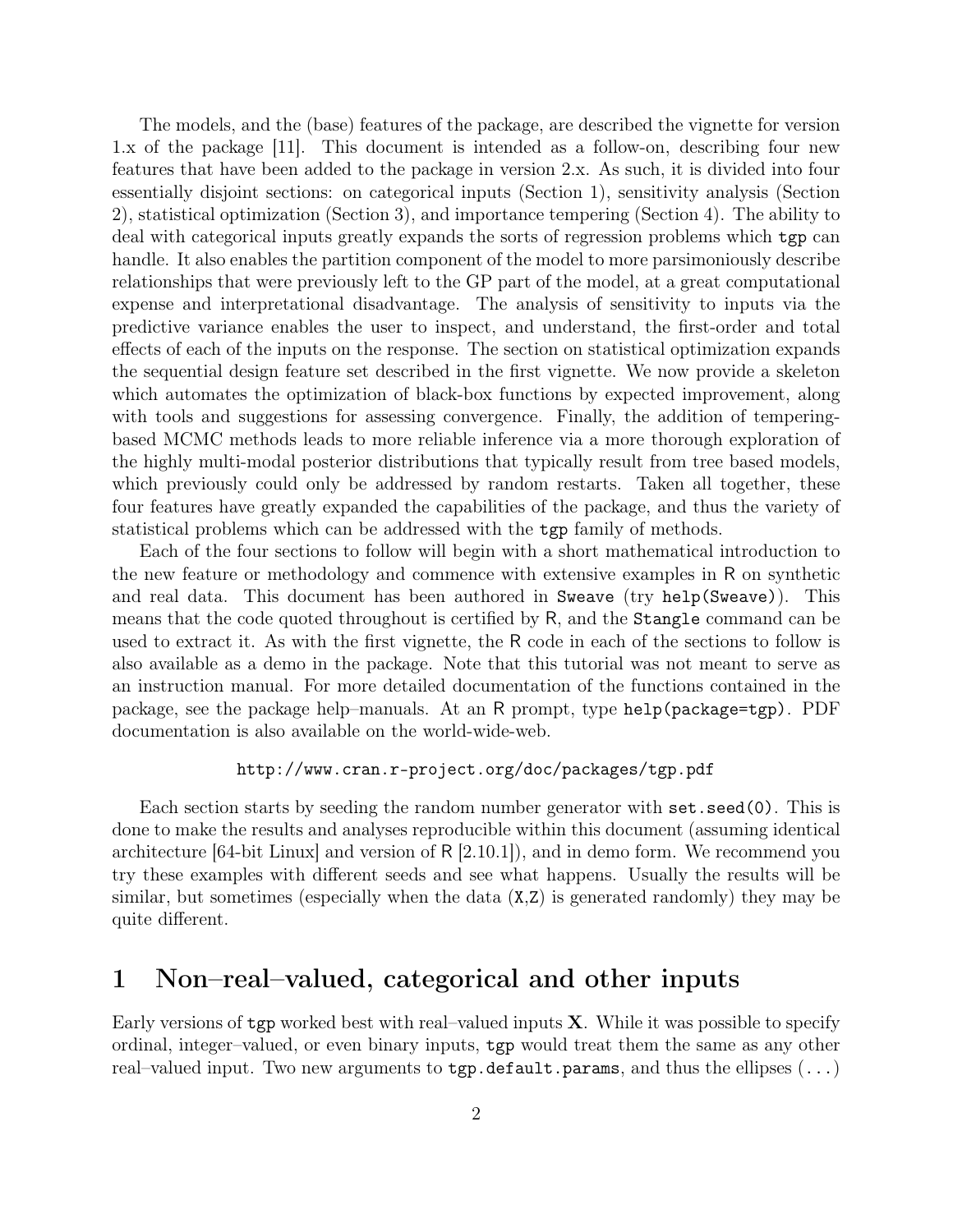argument to the b\* functions, provide a more natural way to model with non–real valued inputs. In this section we shall introduce these extensions, and thereby illustrate how the current version of the package can more gracefully handle categorical inputs. We argue that the careful application of this new feature can lead to reductions in computational demands, improved exploration of the posterior, increased predictive accuracy, and more transparent interpretation of the effects of categorical inputs.

Classical treed methods, such as CART [1], can cope quite naturally with categorical, binary, and ordinal, inputs. Categorical inputs can be encoded in binary, and splits can be proposed with rules such as  $x_i < 1$ . Once a split is made on a binary input, no further process is needed, marginally, in that dimension. Ordinal inputs can also be coded in binary, and thus treated as categorical, or treated as real–valued and handled in a default way. GP regression, however, handles such non–real–valued inputs less naturally, unless (perhaps) a custom and non–standard form of the covariance function is used [27]. When inputs are scaled to lie in [0, 1], binary–valued inputs  $x_i$  are always a constant distance apart—at the largest possible distance in the range. A separable correlation function width parameter  $d_i$ will tend to infinity (in the posterior) if the output does not vary with  $x_i$ , and will tend to zero if it does. Clearly, this functionality is more parsimoniously achieved by partitioning, e.g., using a tree. However, trees with fancy regression models at the leaves pose other problems, as discussed below.

Consider as motivation, the following modification of the Friedman data [6] (see also Section 3.5 of [11]). Augment 10 real–valued covariates in the data  $(\mathbf{x} = \{x_1, x_2, \ldots, x_{10}\})$ with one categorical indicator  $I \in \{1, 2, 3, 4\}$  that can be encoded in binary as

$$
1 \equiv (0,0,0) \qquad \qquad 2 \equiv (0,0,1) \qquad \qquad 3 \equiv (0,1,0) \qquad \qquad 4 \equiv (1,0,0).
$$

Now let the function that describes the responses  $(Z)$ , observed with standard Normal noise, have a mean

$$
E(Z|\mathbf{x}, I) = \begin{cases} 10 \sin(\pi x_1 x_2) & \text{if } I = 1\\ 20(x_3 - 0.5)^2 & \text{if } I = 2\\ 10x_4 + 5x_5 & \text{if } I = 3\\ 5x_1 + 10x_2 + 20(x_3 - 0.5)^2 + 10\sin(\pi x_4 x_5) & \text{if } I = 4 \end{cases}
$$
(1)

that depends on the indicator I. Notice that when  $I = 4$  the original Friedman data is recovered, but with the first five inputs in reverse order. Irrespective of  $I$ , the response depends only on  $\{x_1, \ldots, x_5\}$ , thus combining nonlinear, linear, and irrelevant effects. When  $I = 3$  the response is linear **x**.

A new function has been included in the tgp package which facilitates generating random realizations from (1). Below we obtain 500 such random realizations for training purposes, and a further 1000 for testing.

- *> fb.train <- fried.bool(500) > X <- fb.train[,1:13]; Z <- fb.train\$Y*
- *> fb.test <- fried.bool(1000)*
- *> XX <- fb.test[,1:13]; ZZ <- fb.test\$Ytrue*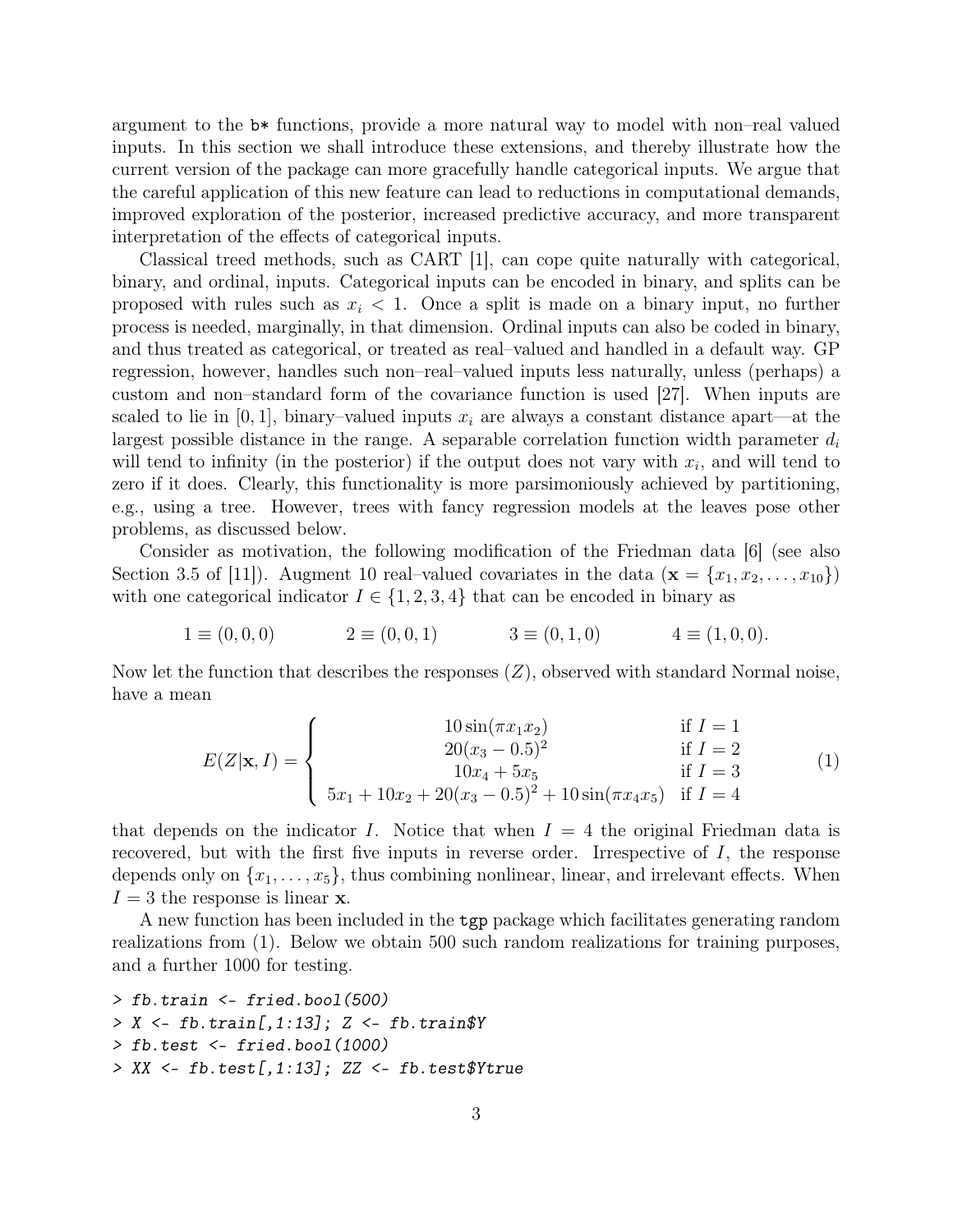A separation into training and testing sets will be useful for later comparisons by RMSE. The names of the data frame show that the first ten columns encode  $x$  and columns 11–13 encode the boolean representation of I.

*> names(X)*

[1] "X.1" "X.2" "X.3" "X.4" "X.5" "X.6" "X.7" "X.8" [9] "X.9" "X.10" "I.1" "I.2" "I.3"

One, naïve approach to fitting this data would be to fit a treed GP LLM model ignoring the categorical inputs. But this model can only account for the noise, giving high RMSE, and so is not illustrated here. Clearly, the indicators must be included. One simple way to do so would be to posit a Bayesian CART model.

```
> fit1 <- bcart(X=X, Z=Z, XX=XX, verb=0)
> rmse1 <- sqrt(mean((fit1$ZZ.mean - ZZ)^2))
> rmse1
```
[1] 2.720232

In this case the indicators are treated appropriately (as indicators), but in some sense so are the real–valued inputs as only constant models are fit at the leaves of the tree. Figure 1 shows

```
> tgp.trees(fit1, "map")
```
#### **height=6, log(p)=552.473**



Figure 1: Diagrammatic depiction of the maximum a' posteriori (MAP) tree for the boolean indicator version of the Friedman data in Eq. (1) using Bayesian CART.

that the tree does indeed partition on the indicators, and the other inputs, as expected.

One might expect a much better fit from a treed linear model to this data, since the response is linear in some of its inputs.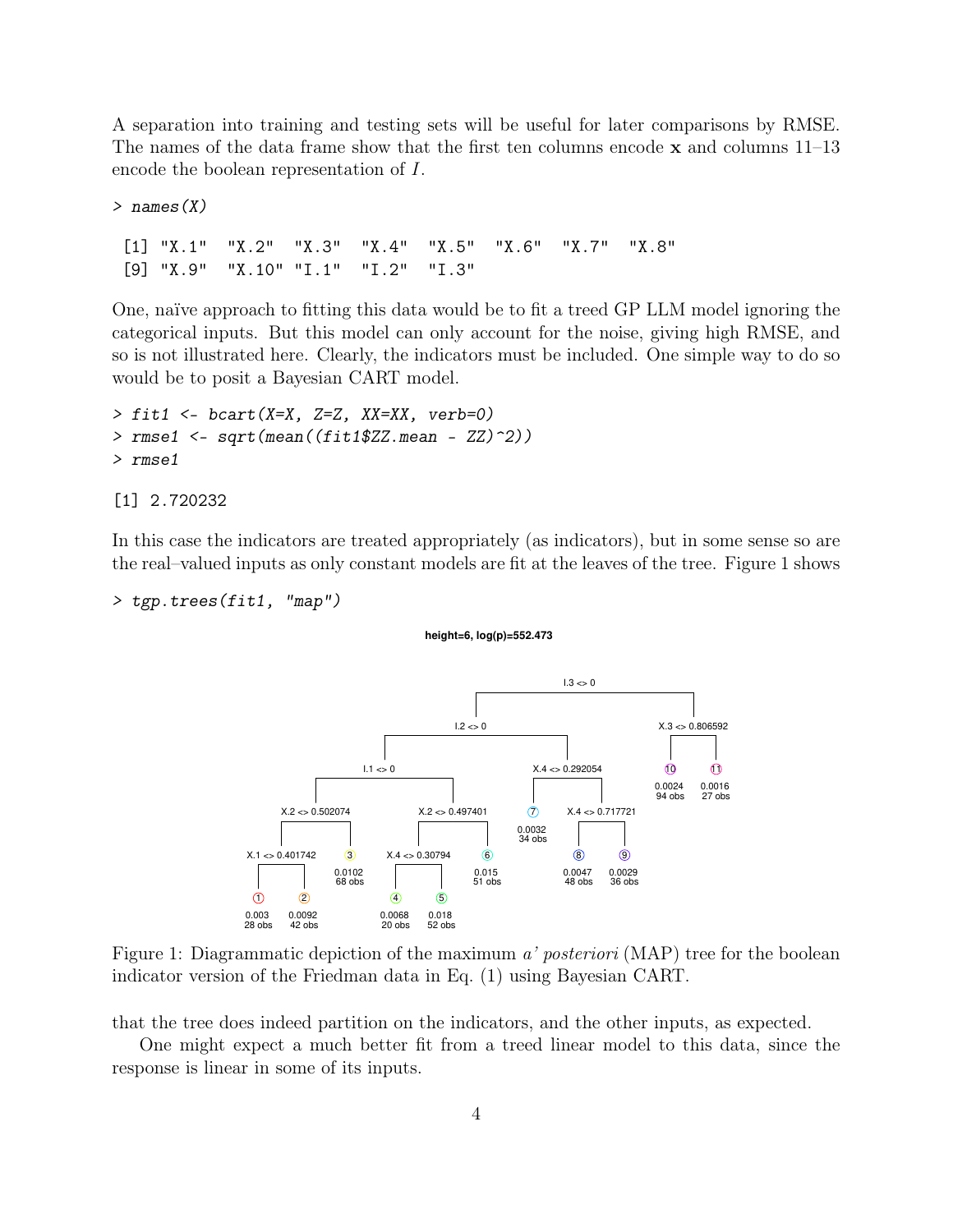```
> fit2 <- btlm(X=X, Z=Z, XX=XX, verb=0)
> rmse2 <- sqrt(mean((fit2$ZZ.mean - ZZ)^2))
> rmse2
```
[1] 2.721477

Unfortunately, this is not the case—the RMSE obtained is similar to the one for the CART model. Figure 2 shows that the tree does indeed partition, but not on the indicator variables.

*> tgp.trees(fit2, "map")*

```
NOTICE: skipped plotting tree of height 1, with lpost = 454.743
```
 **height=4, log(p)=749.502**



Figure 2: Diagrammatic depiction of the maximum a' posteriori (MAP) tree for the boolean indicator version of the Friedman data in Eq. (1) using a Bayesian treed linear model.

When a linear model is used at the leaves of the tree the boolean indicators cannot be partitioned upon because doing so would cause the design matrix to become rank–deficient at the leaves of the tree (there would be a column of all zeros or all ones). A treed GP would have the same problem.

A new feature in tgp makes dealing with indicators such as these more natural, by including them as candidates for treed partitioning, but ignoring them when it comes to fitting the models at the leaves of the tree. The argument basemax to tgp.default.params, and thus the ellipses  $(\ldots)$  argument to the  $\flat^*$  functions, allows for the specification of the last columns of X to be considered under the base (LM or GP) model. In the context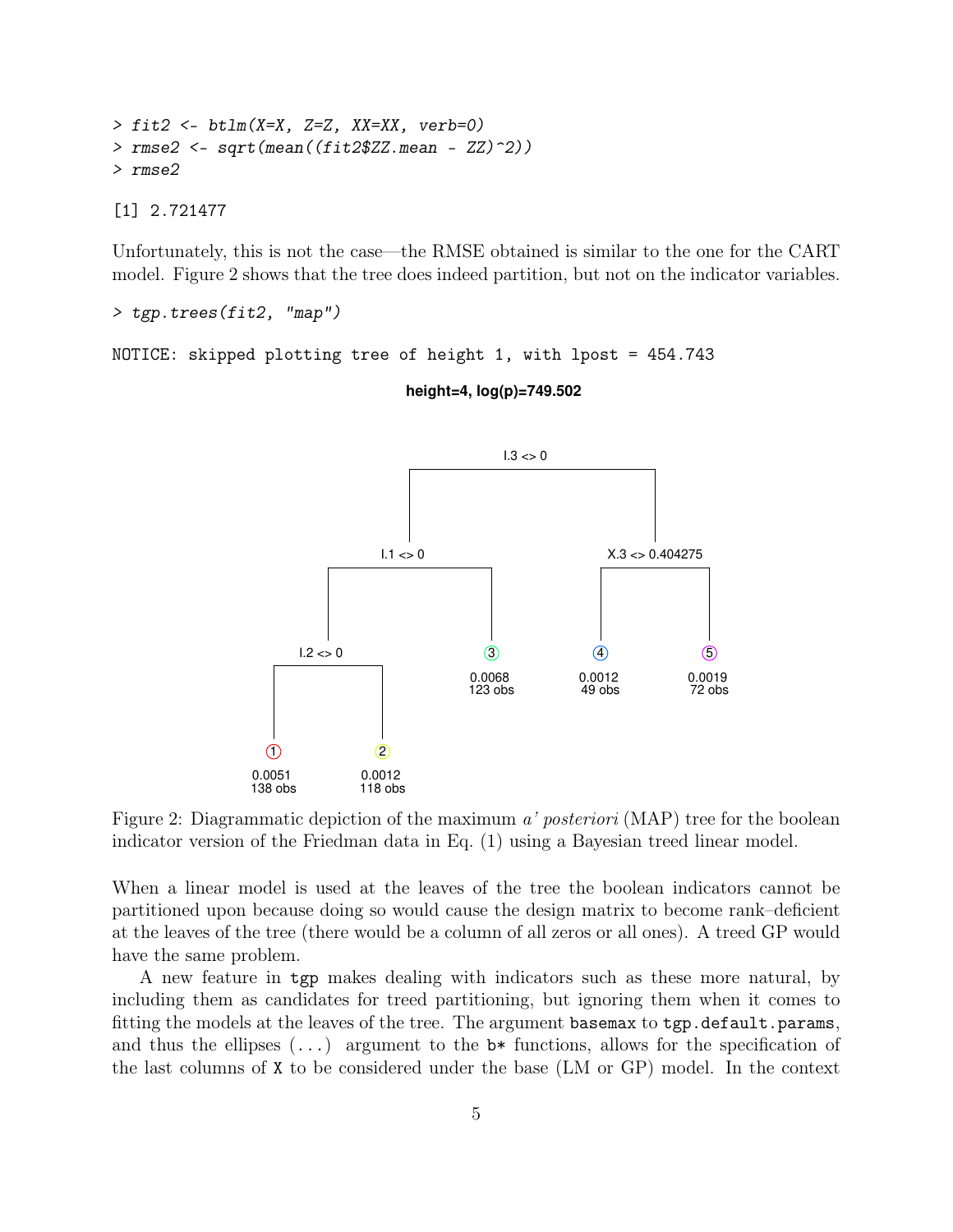of our example, specifying basemax = 10 ensures that only the first 10 inputs, i.e.,  $\bf{X}$  only (excluding  $I$ ), are used to predict the response under the GPs at the leaves. Both the columns of  $X$  and the columns of the boolean representation of the (categorical) indicators  $I$  are (still) candidates for partitioning. This way, whenever the boolean indicators are partitioned upon, the design matrix (for the GP or LM) will not contain the corresponding column of zeros or ones, and therefore will be of full rank.

Let us revisit the treed LM model with basemax = 10.

```
> fit3 <- btlm(X=X, Z=Z, XX=XX, basemax=10, verb=0)
> rmse3 <- sqrt(mean((fit3$ZZ.mean - ZZ)^2))
> rmse3
```
[1] 1.825078

```
> tgp.trees(fit3, "map")
```
#### **height=4, log(p)=749.502**



Figure 3: Diagrammatic depiction of the maximum a' posteriori (MAP) tree for the boolean indicator version of the Friedman data in Eq. (1) using a Bayesian treed linear model with the setting basemax  $= 10$ .

Figure 3 shows that the MAP tree does indeed partition on the indicators in an appropriate way—as well as on some other real–valued inputs—and the result is the lower RMSE we would expect.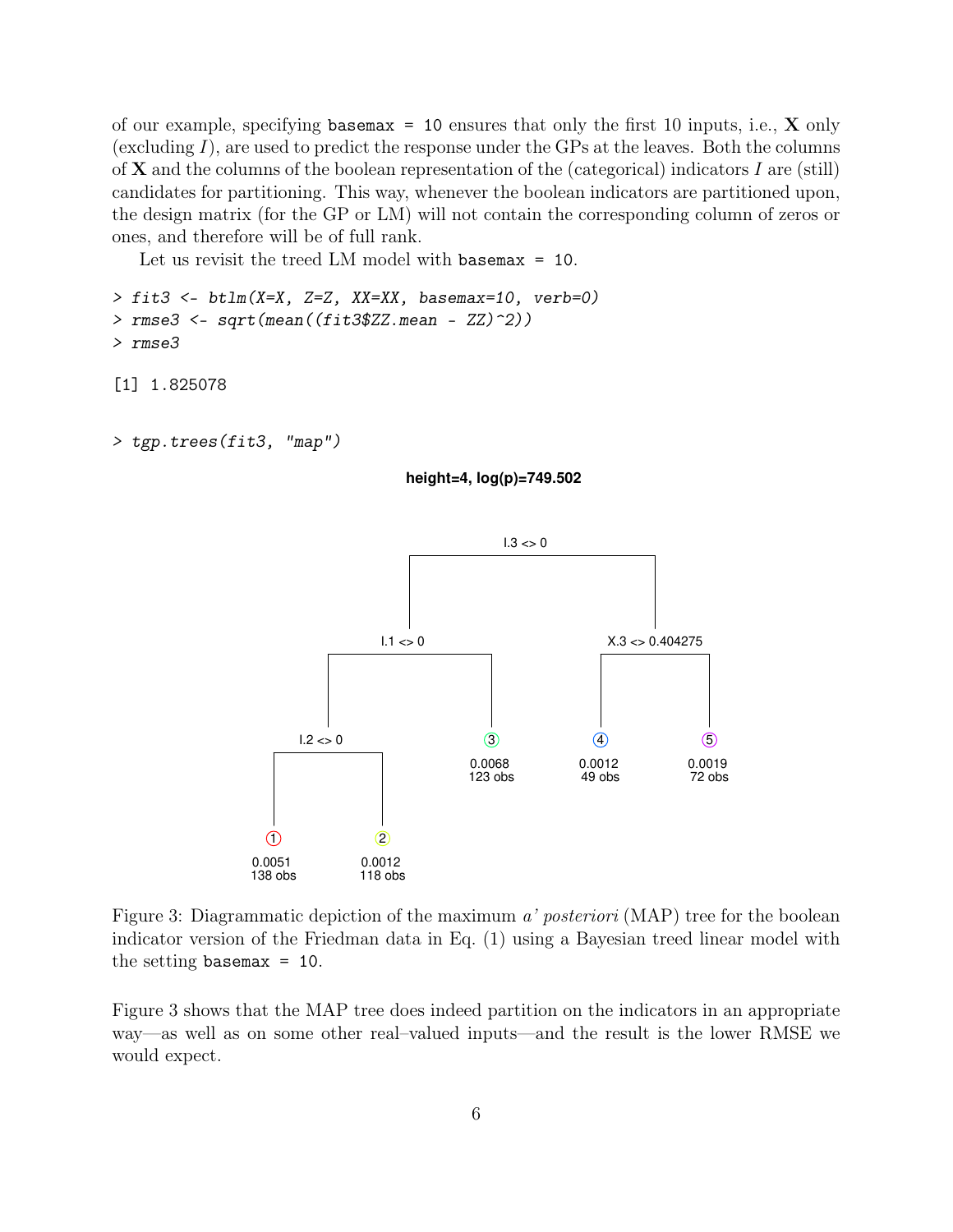A more high–powered approach would clearly be to treat all inputs as real–valued by fitting a GP at the leaves of the tree. Binary partitions are allowed on all inputs,  $X$  and  $I$ , but treating the boolean indicators as real–valued in the GP is clearly inappropriate since it is known that the process does not vary smoothly over the 0 and 1 settings of the three boolean indicators representing the categorical input I.

```
> fit4 <- btgpllm(X=X, Z=Z, XX=XX, verb=0)
> rmse4 <- sqrt(mean((fit4$ZZ.mean - ZZ)^2))
> rmse4
```
[1] 1.461194

Since the design matrices would become rank–deficient if the boolean indicators are partitioned upon, there was no partitioning in this example.

## *> fit4\$gpcs* grow prune change swap 1 0 NA NA NA

Since there are large covariance matrices to invert, the MCMC inference is very slow. Still, the resulting fit (obtained with much patience) is better that the Bayesian CART and treed LM (with basemax = 10) ones, as indicated by the RMSE.

We would expect to get the best of both worlds if the setting basemax = 10 were used when fitting the treed GP model, thus allowing partitioning on the indicators by guarding against rank deficient design matrices.

```
> fit5 <- btgpllm(X=X, Z=Z, XX=XX, basemax=10, verb=0)
> rmse5 <- sqrt(mean((fit5$ZZ.mean - ZZ)^2))
> rmse5
```
[1] 0.5624751

And indeed this is the case.

The benefits go beyond producing full rank design matrices at the leaves of the tree. Loosely speaking, removing the boolean indicators from the GP part of the treed GP gives a more parsimonious model, without sacrificing any flexibility. The tree is able to capture all of the dependence in the response as a function of the indicator input, and the GP is the appropriate non–linear model for accounting for the remaining relationship between the real– valued inputs and outputs. We can look at the maximum  $a'$  *posteriori* (MAP) tree, to see that only (and all of) the indicators were partitioned upon in Figure 4. Further advantages to this approach include speed (a partitioned model gives smaller covariance matrices to invert) and improved mixing in the Markov chain when a separable covariance function is used. Note that using a non–separable covariance function in the presence of indicators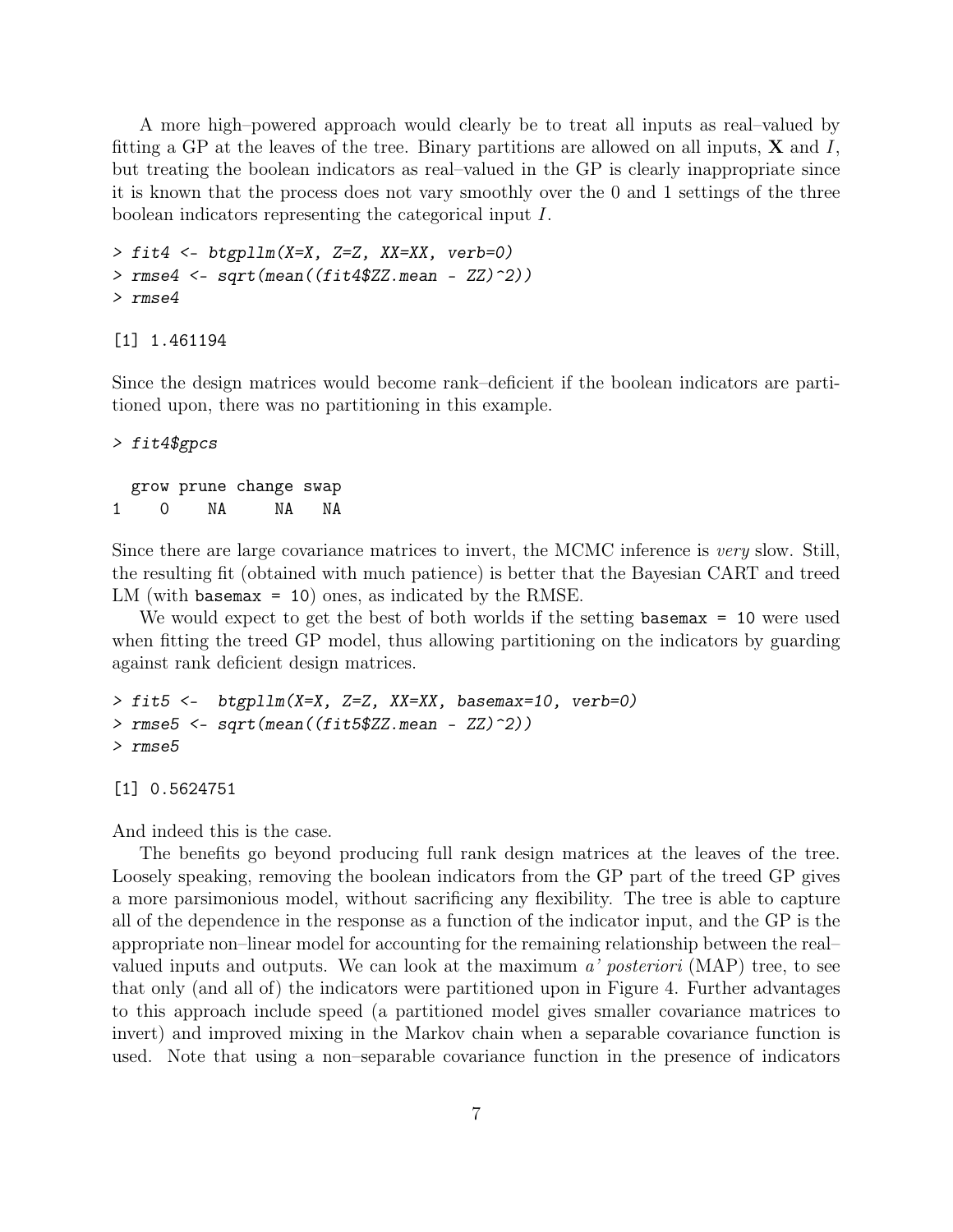```
> h <- fit1$post$height[which.max(fit1$posts$lpost)]
```

```
> tgp.trees(fit5, "map")
```
 **height=4, log(p)=811.571**



Figure 4: Diagrammatic depiction of the maximum a' posteriori (MAP) tree for the boolean indicator version of the Friedman data in Eq. (1) using basemax=10.

would result in a poor fit. Good range  $(d)$  settings for the indicators would not necessarily coincide with good range settings for the real–valued inputs.

A complimentary setting, splitmin, allows the user to specify the first column of the inputs X upon which treed partitioning is allowed. From Section 3.5 of the first tgp vignette [11], it was concluded that the original formulation of Friedman data was stationary, and thus treed partitioning is not required to obtain a good fit. The same would be true of the response in (1) after conditioning on the indicators. Therefore, the most parsimonious model would use splitmin = 11, in addition to basemax = 10, so that only  $X$  are under the GP, and only I under the tree. Fewer viable candidate inputs for treed partitioning should yield improved mixing in the Markov chain, and thus lower RMSE.

```
> fit6 <- btgpllm(X=X, Z=Z, XX=XX, basemax=10, splitmin=11, verb=0)
> rmse6 <- sqrt(mean((fit6$ZZ.mean - ZZ)^2))
> rmse6
```
[1] 1.235418

Needless to say, it is important that the input X have columns which are ordered appropriately before the basemax and splitmin arguments can be properly applied. Future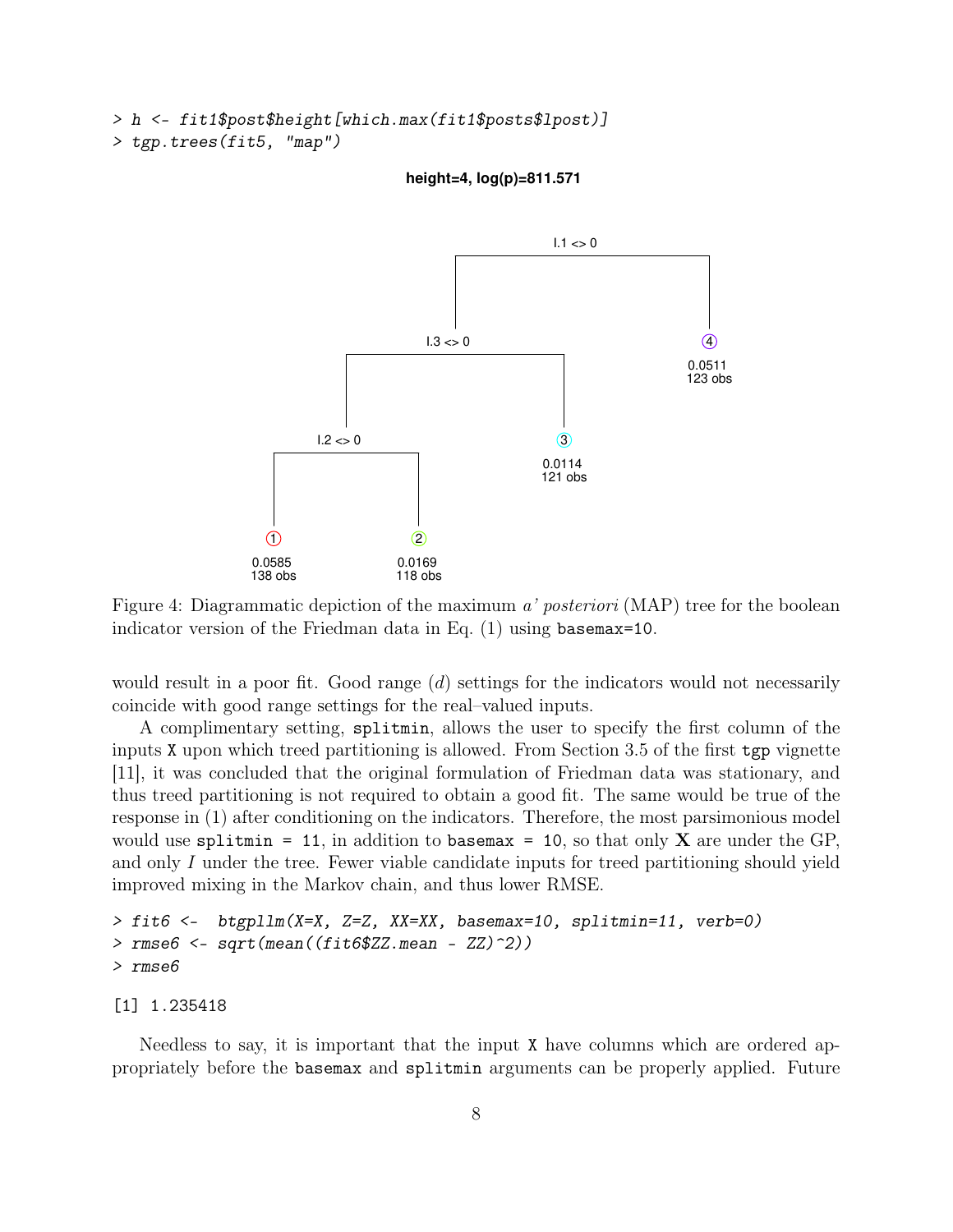versions of tgp will have a formula–based interface to handle categorical (factors) and other inputs more like other R regression routines, e.g., lm and glm.

The tree and binary encodings represent a particularly thrifty way to handle categorical inputs in a GP regression framework, however it is by no means the only or best approach to doing so. A disadvantage to the binary coding is that it causes the introduction of several new variables for each categorical input. Although they only enter the tree part of the model, and not the GP (where the introduction of many new variables could cause serious problems), this may still be prohibitive if the number of categories is large. Another approach that may be worth considering in this case involves designing a GP correlation function which can explicitly handle a mixture of qualitative (categorical) and quantitative (real-valued) factors [27]. An advantage of our treed approach is that it is straightforward to inspect the effect of the categorical inputs by, e.g., counting the number of trees (in the posterior) which contain a particular binary encoding. It is also easy to see how the categorical inputs interact with the real-valued ones by inspecting the (posterior) parameterizations of the correlation parameters in each partition on a binary encoding. Both of these are naturally facilitated by gathering traces (trace = TRUE), as described in the 1.x vignette [11]. In Section 2 we discuss a third way of determining the sensitivity of the response to categorical and other inputs.

## 2 Analysis of sensitivity to inputs

Methods for understanding how inputs, or explanatory variables, contribute to the outputs, or response, of simple statistical models are by now classic in the literature and frequently used in practical application. For example, in linear regression one can perform  $F$ –tests to ascertain the relevance of a predictor, or inspect the leverage of a particular input setting, or use Cooks' distance, to name a few. Unfortunately, such convenient statistics/methods are not available for more complicated models, such as those in the tgp family of nonparametric models. A more advanced tool is needed.

Sensitivity Analysis (SA) is a resolving of the sources of output variability by apportioning elements of this variation to different sets of input variables. It is applicable in wide generality. The edited volume by Saltelli et al. [29] provides an overview of the field. Valuable recent work on smoothing methods is found in [34, 4], and Storlie, et al. [35], provide a nice overview of nonparametric regression methods for inference about sensitivity. The analysis of response variability is useful in a variety of different settings. For example, when there is a large number of input variables over which an objective function is to be optimized, typically only a small subset will be influential within the confines of their uncertainty distribution. SA can be used to reduce the input space of such optimizations [36]. Other authors have used SA to assess the risk associated with dynamic factors affecting the storage of nuclear waste [14], and to investigate the uncertainty characteristics of a remote sensing model for the reflection of light by surface vegetation  $|21|$ . The sens function adds to tgp a suite of tools for global sensitivity analysis, and enables "out-of-the-box" estimation of valuable sensitivity indices for any regression relationship that may be modeled by a member of the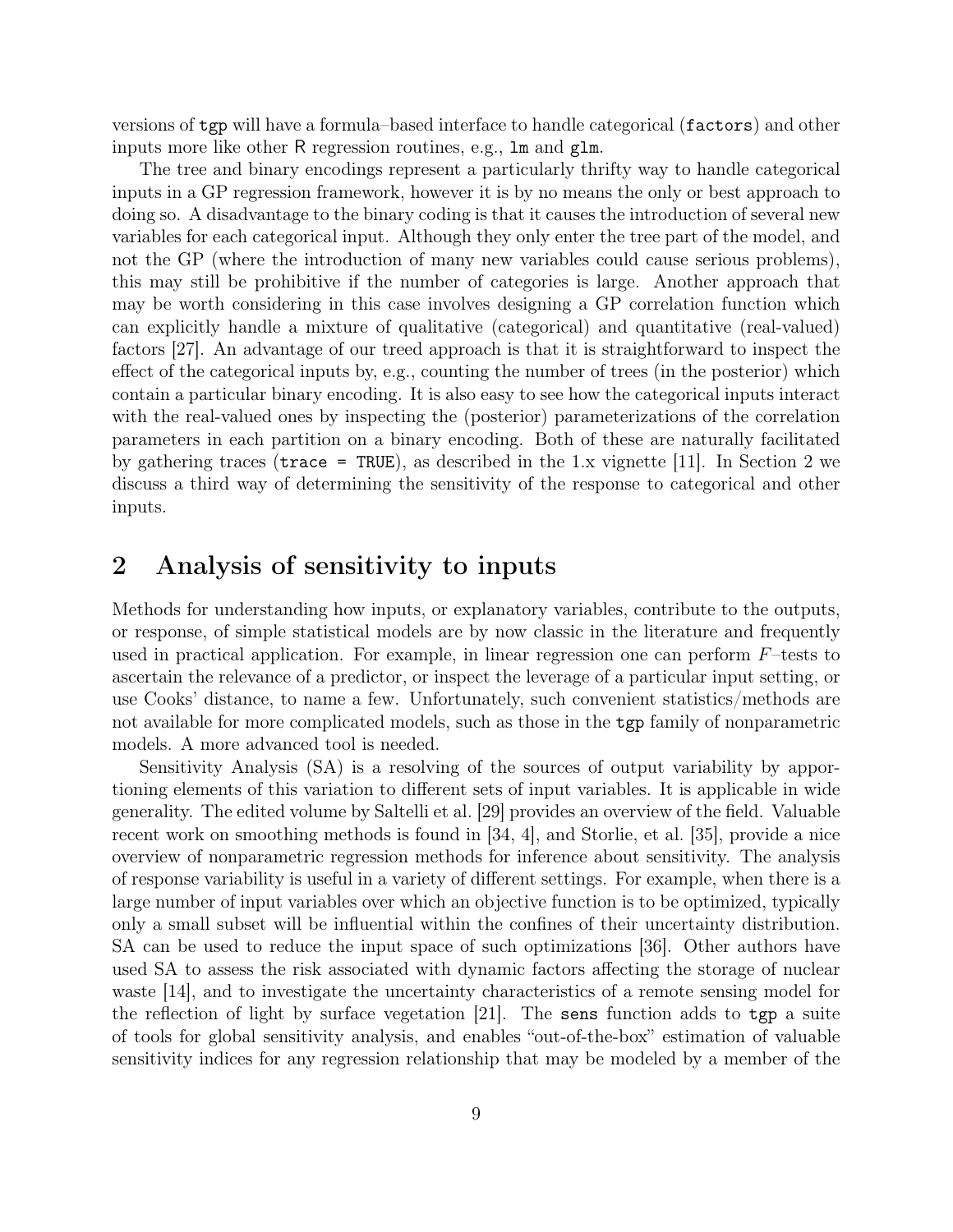tgp family.

The type of sensitivity analysis provided by tgp falls within the paradigm of global sensitivity analysis, wherein the variability of the response is investigated with respect to a probability distribution over the entire input space. The recent book by Saltelli et al. [30] serves as a primer on this field. Global SA is inherently a problem of statistical inference, as evidenced by the interpolation and estimation required in a study of the full range of inputs. This is in contrast with the analytical nature of local SA, which involves derivative–based investigation of the stability of the response over a small region of inputs. We will ignore local SA for the remainder of this document.

The sensitivity of a response z to a changing input  $x$  is always considered in relation to a specified *uncertainty distribution*, defined by the density  $u(\mathbf{x})$ , and the appropriate marginal densities  $u_i(x_i)$ . What is represented by the uncertainty distribution changes depending upon the context. The canonical setup has that  $z$  is the response from a complicated physics or engineering simulation model, with tuning parameters x, that is used to predict physical phenomena. In this situation,  $u(\mathbf{x})$  represents the experimentalist's uncertainty about real– world values of x. In optimization problems, the uncertainty distribution can be used to express prior information from experimentalists or modelers on where to look for solutions. Finally, in the case of observational systems (such as air-quality or smog levels),  $u(\mathbf{x})$  may be an estimate of the density governing the natural occurrence of the x factors (e.g., airpressure, temperature, wind, and cloud cover). In this setup, SA attempts to resolve the natural variability of z.

The most common notion of sensitivity is tied to the relationship between conditional and marginal variance for z. Specifically, variance–based methods decompose the variance of the objective function, with respect to the uncertainty distribution on the inputs, into variances of conditional expectations. These are a natural measure of the output association with specific sets of variables and provide a basis upon which the importance of individual inputs may be judged. The other common component of global SA is an accounting of the main effects for each input variable,  $\mathbb{E}_{u_i}[z|x_j]$ , which can be obtained as a by-product of the variance analysis.

Our variance–based approach to SA is a version of the method of Sobol', wherein a deterministic objective function is decomposed into summands of functions on lower dimensional subsets of the input space. Consider the function decomposition  $f(x_1, \ldots, x_d)$  $f_0 + \sum_{j=1}^d f_j(x_j) + \sum_{1 \le i < j \le d} f_{ij}(x_j, x_i) + \ldots + f_{1, ..., d}(x_1, \ldots, x_d)$ . When the response f is modeled as a stochastic process z conditional on inputs  $x$ , we can develop a similar decomposition into the response distributions which arise when z has been marginalized over one subset of covariates and the complement of this subset is allowed to vary according to a marginalized uncertainty distribution. In particular, we can obtain the marginal conditional expectation  $\mathbb{E}[z|\mathbf{x}_J = \{x_j : j \in J\}] = \int_{\mathbb{R}^{d-d}J} \mathbb{E}[z|\mathbf{x}]u(\mathbf{x})d\mathbf{x}_{-J}$ , where  $J = \{j_1, \ldots, j_{dJ}\}\$  indicates a subset of input variables,  $\mathbf{x}_{-j} = \{x_j : j \notin J\}$ , and the marginal uncertainty density is given by  $u_J(\mathbf{x}_J) = \int_{\mathbb{R}^{d-d_J}} u(\mathbf{x}) d\{x_i : i \notin J\}$ . SA concerns the variability of  $\mathbb{E}[z|\mathbf{x}_J]$  with respect to changes in  $x_J$  according to  $u_J(x_J)$  and, if u is such that the inputs are uncorrelated, the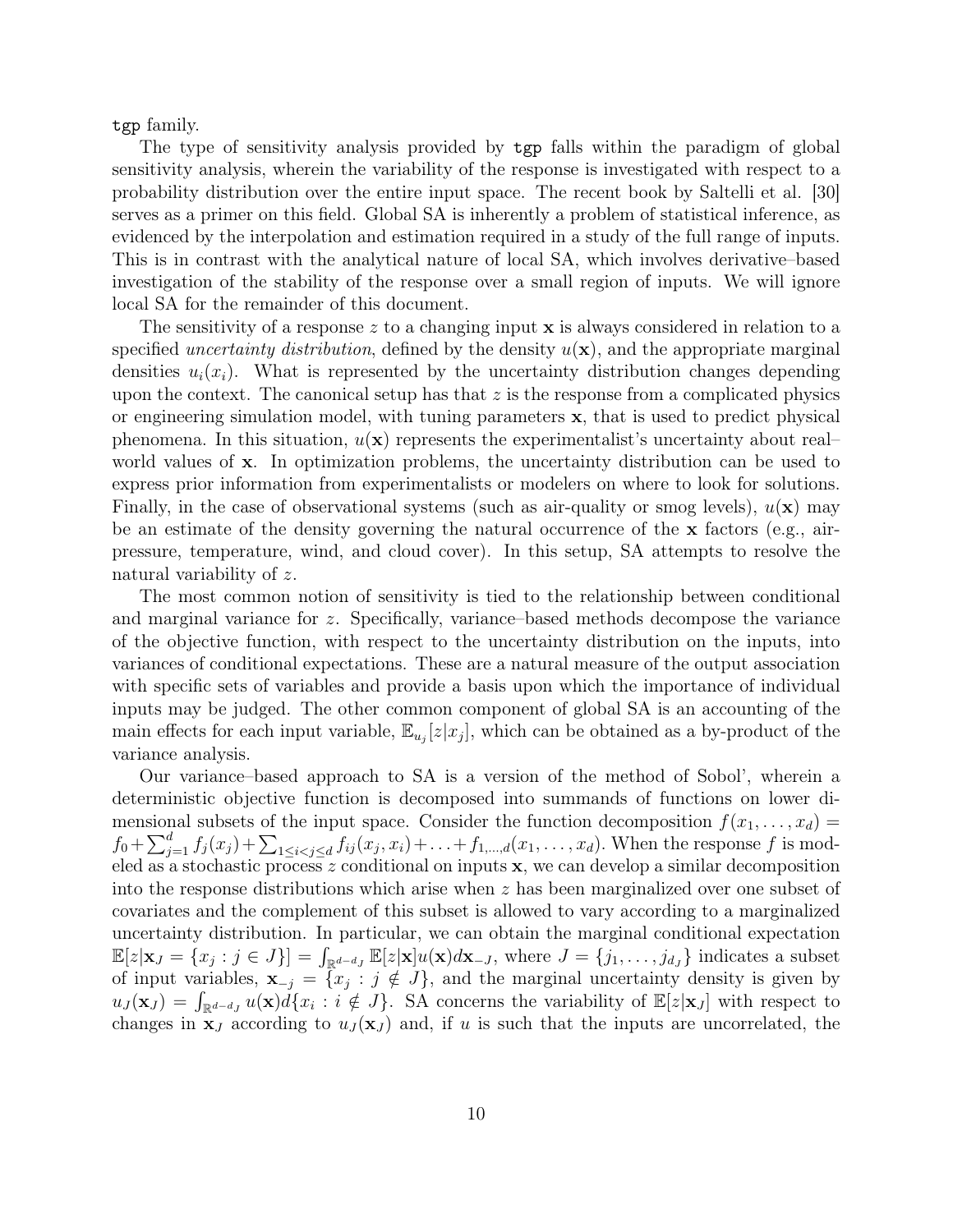variance decomposition is available as

$$
var(\mathbb{E}[z|\mathbf{x}]) = \sum_{j=1}^{d} V_j + \sum_{1 \le i < j \le d} V_{ij} + \ldots + V_{1,\ldots,d},\tag{2}
$$

where  $V_j = \text{var}(\mathbb{E}[z|x_j]), V_{ij} = \text{var}(\mathbb{E}[z|x_i, x_j]) - V_i - V_j$ , and so on. Clearly, when the inputs are correlated this identity no longer holds (although a "less-than-or-equal-to" inequality is always true). But it is useful to retain an intuitive interpretation of the  $V_j$ 's as a portion of the overall marginal variance.

Our global SA will focus on the related sensitivity indices  $S_J = V_J / \text{var}(z)$  which, as can be seen in the above equation, will sum to one over all possible J and are bounded to  $[0, 1]$ . These  $S_I$ 's provide a natural measure of the *importance* of a set J of inputs and serve as the basis for an elegant analysis of sensitivity. The sens function allows for easy calculation of two very important sensitivity indices associated with each input: the 1<sup>st</sup> order for the *i*th input variable,

$$
S_j = \frac{\text{var}\left(\mathbb{E}\left[z|x_j\right]\right)}{\text{var}(z)},\tag{3}
$$

and the total sensitivity for input  $j$ ,

$$
T_j = \frac{\mathbb{E}\left[\text{var}\left(z|\mathbf{x}_{-j}\right)\right]}{\text{var}(z)}.\tag{4}
$$

The 1<sup>st</sup> order indices measure the portion of variability that is due to variation in the main effects for each input variable, while the total effect indices measure the portion of variability that is due to total variation in each input. From the identity  $\mathbb{E} [\text{var}(z|\mathbf{x}_{-i})] =$  $var(z) - var(\mathbb{E}[z|\mathbf{x}_{-j}])$ , it can be seen that  $T_j$  measures the *residual* variability remaining after variability in all other inputs has been apportioned and that, for a deterministic response and uncorrelated input variables,  $T_j = \sum_{J:j\in J} S_j$ . This implies that the difference between  $T_i$  and  $S_j$  provides a measure of the variability in z due to interaction between input j and the other input variables. A large difference may lead the investigator to consider other sensitivity indices to determine where this interaction is most influential, and this is often a key aspect of the dimension–reduction that SA provides for optimization problems.

#### 2.1 Monte Carlo integration for sensitivity indices

Due to the many integrals involved, estimation of the sensitivity indices is not straightforward. The influential paper by Oakley & O'Hagan [24] describes an empirical Bayes estimation procedure for the sensitivity indices, however some variability in the indices is lost due to plug-in estimation of GP model parameters and, more worryingly, the variance ratios are only possible in the form of a ratio of expected values. Marrel, et al. [19], provide a more complete analysis of the GP approach to this problem, but their methods remain restricted to estimation of the first order Sobol indices. Likelihood based approaches have also been proposed [38, 21]. The technique implemented in tgp is, in contrast, fully Bayesian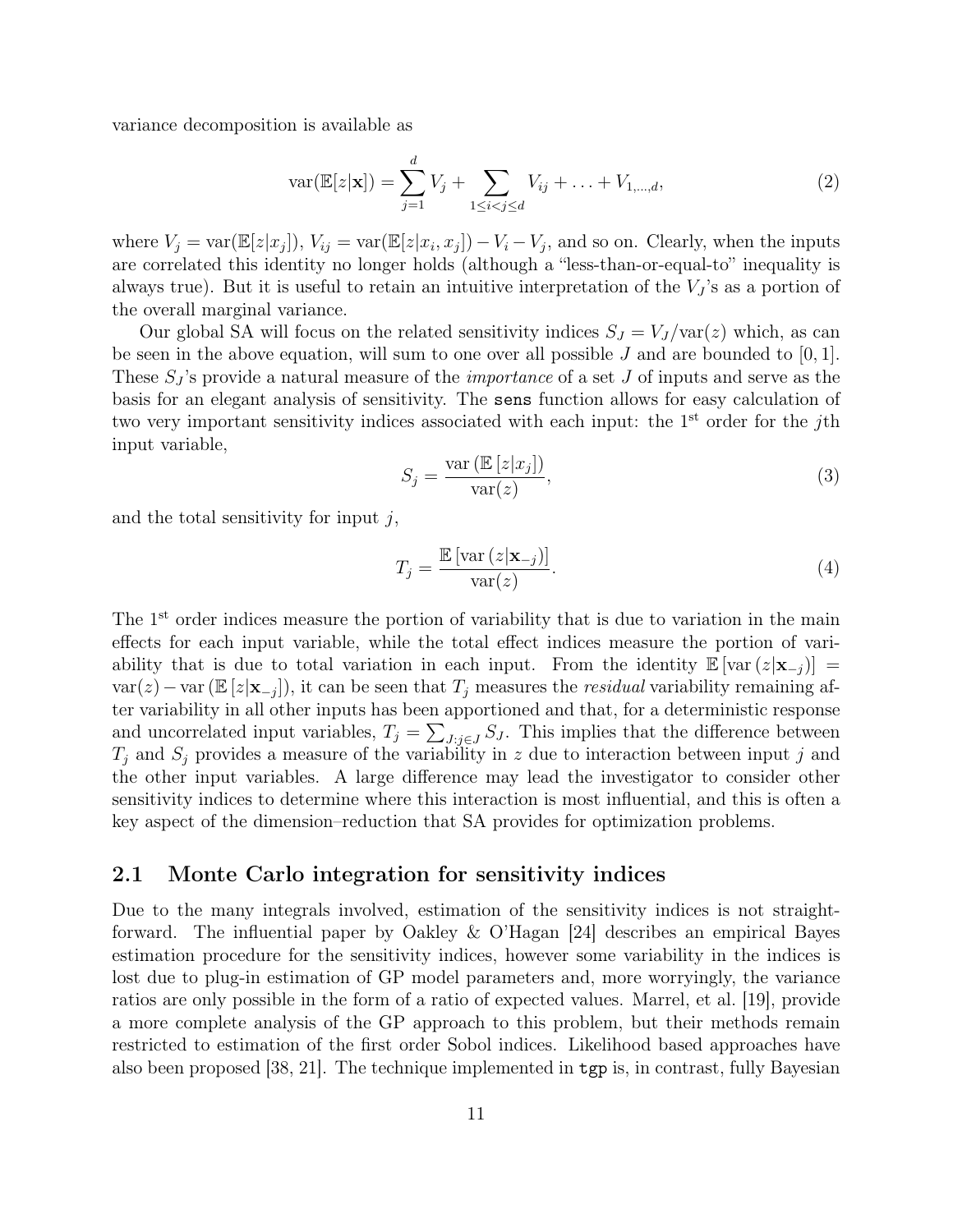and provides a complete accounting of the uncertainty involved. Briefly, at each iteration of an MCMC chain sampling from the treed GP posterior, output is predicted over a large (carefully chosen) set of input locations. Conditional on this predicted output, the sensitivity indices can be calculated via Monte Carlo integration. By conditioning on the predicted response (and working as though it were the observed response), we obtain a posterior sample of the indices, incorporating variability from both the integral estimation and uncertainty about the function output. In particular, the sens function includes a model argument which allows for SA based on any of the prediction models (the b\* functions) in tgp.

Our Monte Carlo integration is based upon Saltelli's [32] efficient Latin hypercube sampling (LHS) scheme for estimation of both  $1<sup>st</sup>$  order and total effect indices. We note that the estimation is only valid for uncorrelated inputs, such that  $u(\mathbf{x}) = \prod_{j=1}^{d} u_j(x_j)$ . The sens function only allows for uncertainty distributions of this type (in fact, the marginal distributions also need to be bounded), but this is a feature of nearly every "out-of-the-box" approach to SA. Studies which concern correlated inputs will inevitably require modeling for this correlation, whereas most regression models (including those in tgp) condition on the inputs and ignore the joint density for  $x$ . Refer to the work of Saltelli & Tarantola [31] for an example of SA with correlated inputs.

We now briefly describe the integration scheme. The 2nd moment is a useful intermediate quantity in variance estimation, and we define

$$
D_J = \mathbb{E}\left[\mathbb{E}^2\left[z|\mathbf{x}_J\right]\right] = \int_{\mathbb{R}^{d_J}} \mathbb{E}^2\left[z|\mathbf{x}_J\right]u_J(\mathbf{x}_J)d(\mathbf{x}_J).
$$

Making use of an auxiliary variable,

$$
D_J = \int_{\mathbb{R}^{d_J}} \left[ \int_{\mathbb{R}^{d-J}} \mathbb{E} \left[ z | \mathbf{x}_J, \mathbf{x}_{-J} \right] u_{-J}(\mathbf{x}_{-J}) d\mathbf{x}_{-J} \int_{\mathbb{R}^{d-J}} \mathbb{E} \left[ z | \mathbf{x}_J, \mathbf{x}'_{-J} \right] u_{-J}(\mathbf{x}'_{-J}) d\mathbf{x}'_{-J} \right] u_J(\mathbf{x}_J) \mathbf{x}_J
$$
  
\n
$$
= \int_{\mathbb{R}^{d+d-J}} \mathbb{E} \left[ z | \mathbf{x}_J, \mathbf{x}_{-J} \right] \mathbb{E} \left[ z | \mathbf{x}_J, \mathbf{x}'_{-J} \right] u_{-J}(\mathbf{x}_{-J}) u_{-J}(\mathbf{x}'_{-J}) u_J(\mathbf{x}_J) d\mathbf{x} d\mathbf{x}'_J.
$$

Thus, in the case of independent inputs,

$$
D_J = \int_{\mathbb{R}^{d+d_{-J}}} \mathbb{E}\left[z|\mathbf{x}\right] \mathbb{E}\left[z|\mathbf{x}_J,\mathbf{x}'_{-J}\right] u_{-J}(\mathbf{x}'_{-J}) u(\mathbf{x}) d\mathbf{x}'_{-J} d\mathbf{x}.
$$

Note that at this point, if the inputs had been correlated, the integral would have been instead with respect to the joint density  $u(\mathbf{x})u(\mathbf{x}'_{-J}|\mathbf{x}_J)$ , leading to a more difficult integral estimation problem.

Recognizing that  $S_j = (D_j - \mathbb{E}^2[z]) / \text{var}(z)$  and  $T_j = 1 - ((D_{-j} - \mathbb{E}^2[z])) / \text{var}(z)$ , we need estimates of var(z),  $\mathbb{E}^{2}[z]$ , and  $\{(D_j, D_{-j}) : j = 1, ..., d\}$  to calculate the sensitivity indices. Given a LHS M proportional to  $u(\mathbf{x})$ ,

$$
M = \left[ \begin{array}{ccc} s_{1_1} & \cdots & s_{1_d} \\ \vdots & \vdots \\ s_{m_1} & \cdots & s_{m_d} \end{array} \right],
$$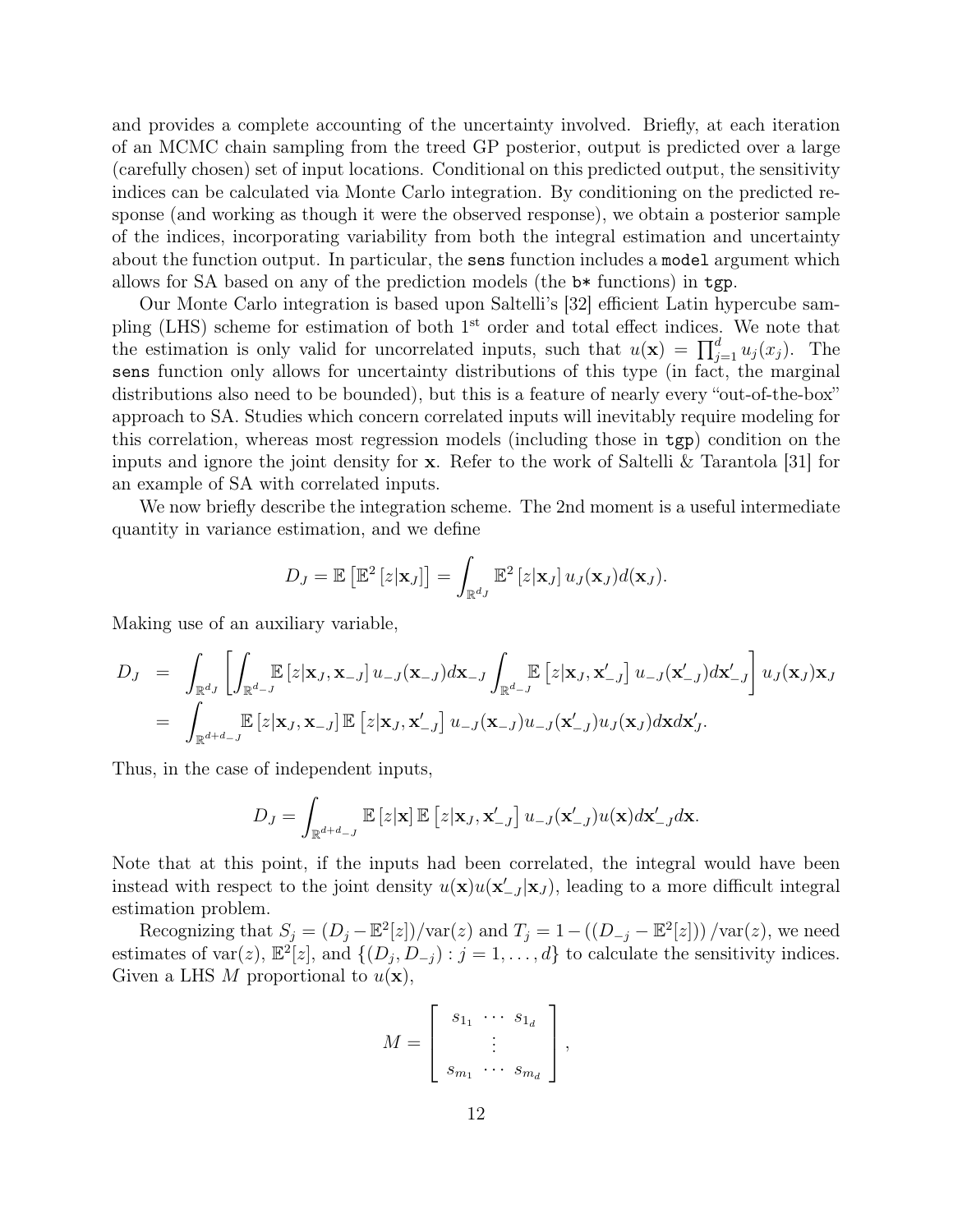it is possible to estimate  $\widehat{\mathbb{E}[z]} = \frac{1}{m} \sum_{k=1}^{m} \mathbb{E}[z|s_k]$  and  $\widehat{\text{var}[z]} = \frac{1}{m} \mathbb{E}^{T}[z|M] \mathbb{E}[z|M] - \widehat{\mathbb{E}[z]}\widehat{\mathbb{E}[z]},$ where the convenient notation  $\mathbb{E}[z|M]$  is taken to mean  $\left[\mathbb{E}[z|\mathbf{s}_1]\cdots\mathbb{E}[z|\mathbf{s}_m]\right]^T$ . All that remains is to estimate the D's. Define a second LHS  $M'$  proportional to u of the same size as M and say that  $N_J$  is M' with the J columns replaced by the corresponding columns of M. Hence,

$$
N_j = \begin{bmatrix} s'_{1_1} \cdots s_{1_j} \cdots s'_{1_d} \\ \vdots \\ s'_{m_1} \cdots s_{m_j} \cdots s'_{m_d} \end{bmatrix} \quad \text{and} \quad N_{-j} = \begin{bmatrix} s_{1_1} \cdots s'_{1_j} \cdots s_{1_d} \\ \vdots \\ s_{m_1} \cdots s'_{m_j} \cdots s_{m_d} \end{bmatrix}.
$$

The estimates are then  $\hat{D}_j = \mathbb{E}^T[z|M]\mathbb{E}[z|N_j]/(m-1)$  and  $\hat{D}_{-j} = \mathbb{E}^T[z|M']\mathbb{E}[z|N_j]/(m-1)$  $\approx \mathbb{E}^{T}[z|M]\mathbb{E}[z|N_{-j}]/(m-1)$ . Along with the variance and expectation estimates, these can be plugged into equations for  $S_j$  and  $T_j$  in (3–4) to obtain  $\hat{S}_j$  and  $\hat{T}_j$ . Note that Saltelli recommends the use of the alternative estimate  $\widehat{\mathbb{E}^2[z]} = \frac{1}{n-1} \mathbb{E}^T[z|M]\mathbb{E}[z|M']$  in calculating 1<sup>st</sup> order indices, as this brings the index closer to zero for non-influential variables. However, it has been our experience that these biased estimates can be unstable, and so tgp uses the standard  $\widehat{\mathbb{E}^2[z]} = \widehat{\mathbb{E}[z]}\widehat{\mathbb{E}[z]}$  throughout. As a final point, we note that identical MCMC sampling-based integration schemes can be used to estimate other Sobol indices (e.g., second order, etc) for particular combinations of inputs, but that this would require customization of the tgp software.

The set of input locations which need to be evaluated for each calculation of the indices is  $\{M, M', N_1, \ldots, N_d\}$ , and if m is the sample size for the Monte Carlo estimate this scheme requires  $m(d+2)$  function evaluations. Hence, at each MCMC iteration of the model fitting, the  $m(d + 2)$  locations are drawn randomly according the LHS scheme, creating a random prediction matrix, XX. By allowing random draws of the input locations, the Monte Carlo error of the integral estimates will be included in the posterior variability of the indices and the posterior moments will not be dependent upon any single estimation input set. Using predicted output over this input set, a single realization of the sensitivity indices is calculated through Saltelli's scheme. At the conclusion of the MCMC, we have a representative sample from the posterior for  $S$  and  $T$ . The averages for these samples are unbiased estimates of the posterior mean, and the variability of the sample is representative of the complete uncertainty about model sensitivity.

Since a subset of the predictive locations  $(M \text{ and } M')$  are actually a LHS proportional to the uncertainty distribution, we can also estimate the main effects at little extra computational cost. At each MCMC iteration, a one–dimensional nonparametric regression is fit through the scatterplot of  $[s_{1_j},\ldots,s_{m_j},s'_{1_j},\ldots,s'_{m_j}]$  vs.  $[\mathbb{E}[z|M],\mathbb{E}[z|M']]$  for each of the  $j = 1, \ldots, d$  input variables. The resultant regression estimate provides a realization of  $\mathbb{E}[z|x_j]$  over a grid of  $x_j$  values, and therefore a posterior draw of the main effect curve. Thus, at the end of the MCMC, we have not only unbiased estimates of the main effects through posterior expectation, but also a full accounting of our uncertainty about the main effect curve. This technique is not very sensitive to the method of non-parametric regression, since  $2m$  will typically represent a very large sample in one–dimension. The estimation in tgp uses a moving average with squared distance weights and a window containing the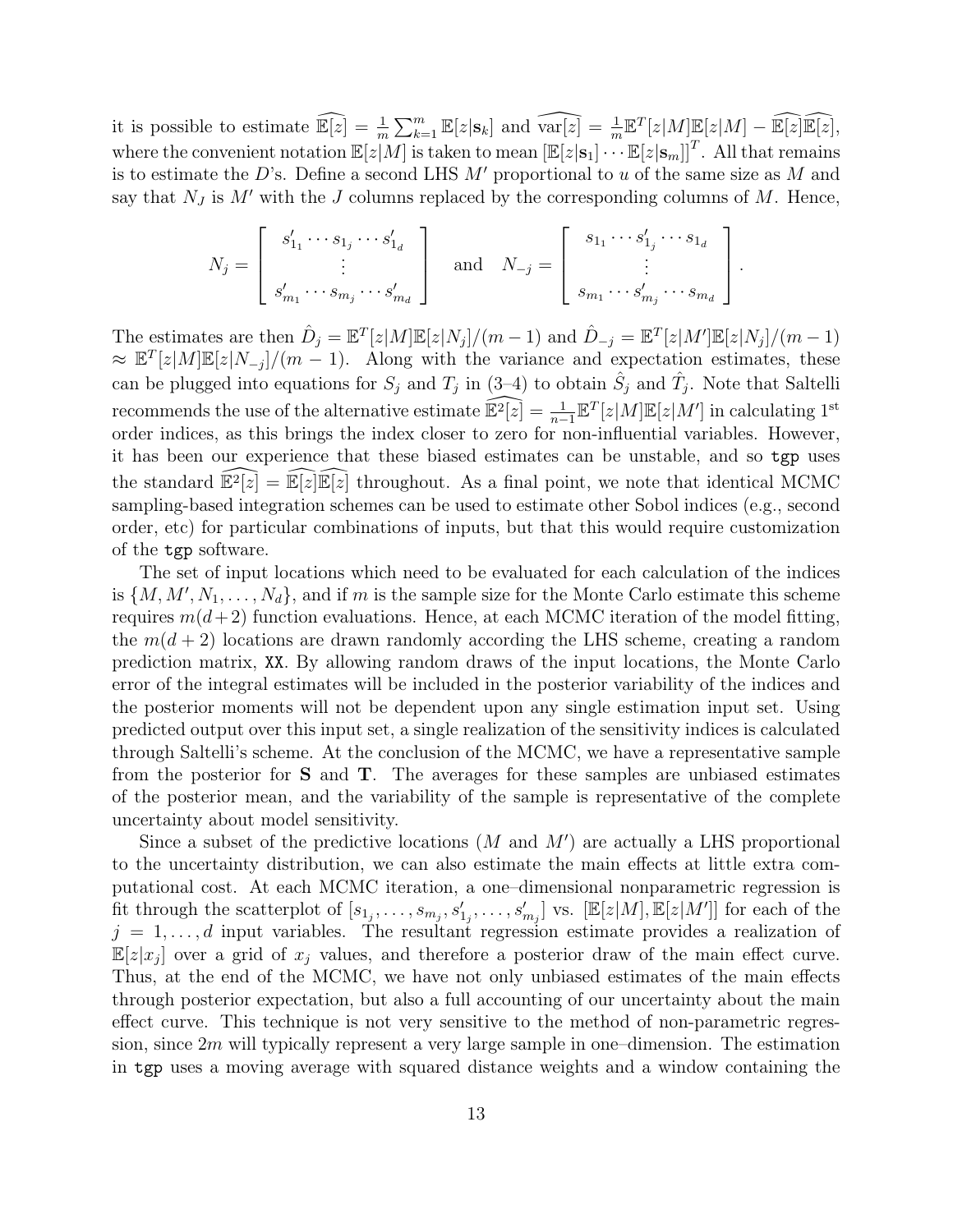span∗2m nearest points (the span argument defaults to 0.3).

### 2.2 Examples

We illustrate the capabilities of the sens function by looking at the Friedman function considered earlier in this vignette. The function that describes the responses  $(Z)$ , observed with standard Normal noise, has mean

$$
E(Z|\mathbf{x}) = 10\sin(\pi x_1 x_2) + 20(x_3 - 0.5)^2 + 10x_4 + 5x_5.
$$
 (5)

A sensitivity analysis can be based upon any of the available regression models (e.g., btlm, bgp, or btgp); we choose to specify model=btgpllm for this example. The size of each LHS used in the integration scheme is specified through  $nn$ . This, such that this is equivalent to m in the above algorithm description. Thus the number of locations used for prediction—the size of the random XX prediction matrix—is  $nn.lhs*(ncol(X)+2)$ . In addition, the window for moving average estimation of the main effects is span\*2\*nn.lhs (independent of this, an ngrid argument with a default setting of ngrid=100 dictates the number of grid points in each input dimension upon which main effects will be estimated).

#### *> f <- friedman.1.data(250)*

This function actually generates 10 covariates, the last five of which are completely uninfluential. We'll include one of these  $(x<sub>6</sub>)$  to show what the sensitivity analysis looks like for unrelated variables.

```
> Xf <- f[, 1:6]
> Zf <- f$Y
> sf <- sens(X=Xf, Z=Zf, nn.lhs=600, model=bgpllm, verb=0)
```
The progress indicators printed to the screen (for verb  $> 0$ ) are the same as would be obtained under the specified regression model—bgpllm in this case—so we suppress them here. All of the same options (e.g., BTE, R, etc.) apply, although if using the trace capabilities one should be aware that the XX matrix is changing throughout the MCMC. The sens function returns a "tgp"-class object, and all of the SA related material is included in the sens list within this object.

```
> names(sf$sens)
```

```
[1] "par" "Xgrid" "ZZ.mean" "ZZ.q1" "ZZ.q2" "S"
[7] "T"
```
The object provides the SA parameters (par), the grid of locations for main effect prediction (Xgrid), the mean and interval estimates for these main effects (ZZ.mean, ZZ.q1, and ZZ.q2), and full posterior via samples of the sensitivity indices (S and T).

The plot function for "tgp"-class objects now provides a variety of ways to visualize the results of a sensitivity analysis. This capability is accessed by specifying layout="sens" in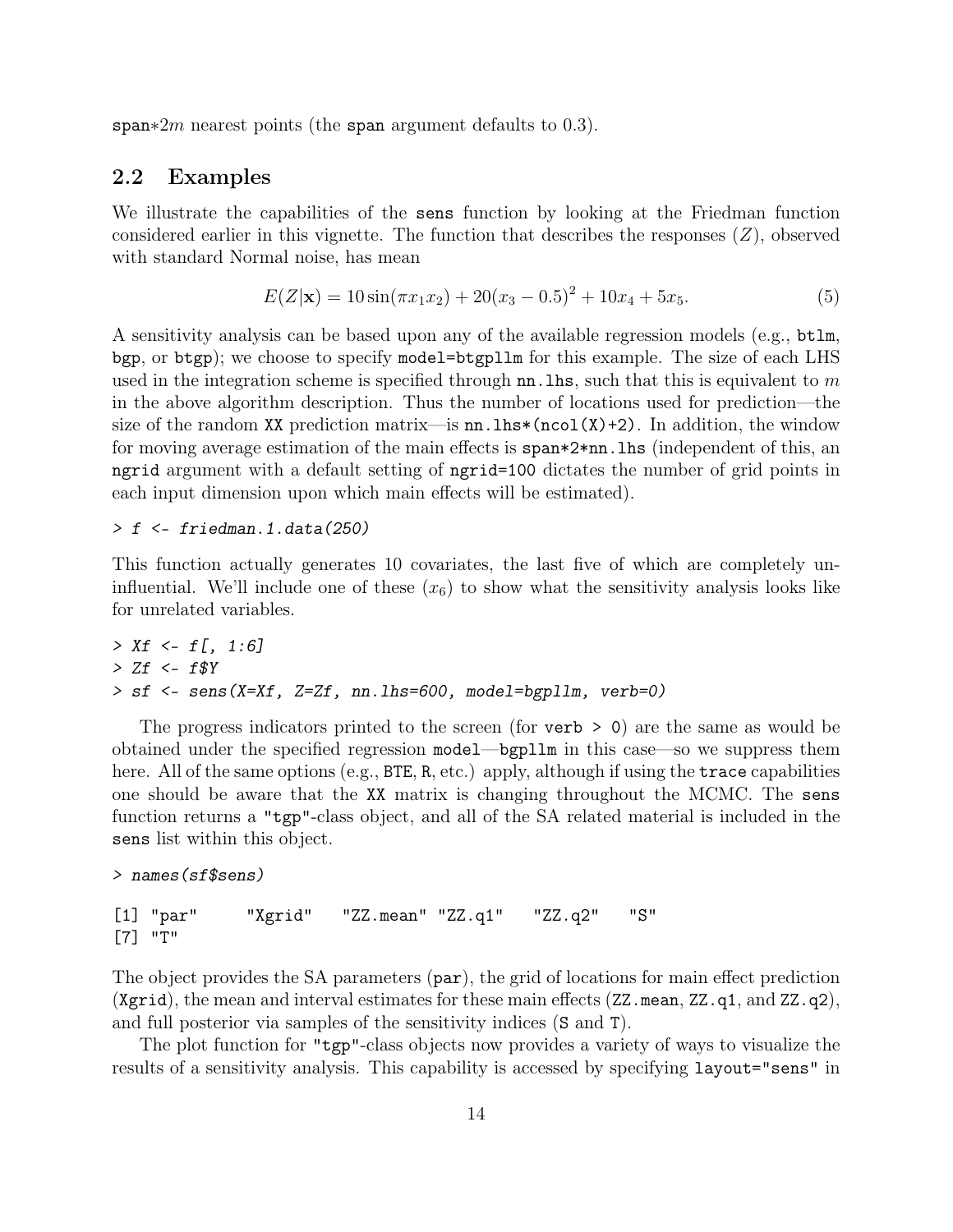*> plot(sf, layout="sens", legendloc="topleft")*



Figure 5: Full sensitivity analysis results for the Friedman function.

the standard plot command. By default, the mean posterior main effects are plotted next to boxplot summaries of the posterior sample for each  $S_j$  and  $T_j$  index, as in Figure 5.

A further note on the role played by nn.lhs: As always, the quality of the regression model estimate depends on the length of the MCMC. But now, the quality of sensitivity analysis is directly influenced by the size of the LHS used for integral approximation; as with any Monte Carlo integration scheme, the sample size (i.e.,  $\text{nn}$ . lhs) must increase with the dimensionality of the problem. In particular, it can be seen in the estimation procedure described above that the total sensitivity indices (the  $T_j$ 's) are not forced to be non-negative. If negative values occur it is necessary to increase nn.lhs. In any case, the plot.tgp function changes any of the negative values to zero for purposes of illustration.

The maineff argument can be used to plot either selected main effects (Figure 6), or just the sensitivity indices (Figure 7). Note that the posterior intervals shown in these plots represent uncertainty about both the function response and the integration estimates; this full quantification of uncertainty is not presently available in any alternative SA procedures. These plots may be compared to what we know about the Friedman function (refer to Eq. (5)) to evaluate the analysis. The main effects correspond to what we would expect: sine waves for  $x_1$  and  $x_2$ , a parabola for  $x_3$ , and linear effects for  $x_4$  and  $x_5$ . The sensitivity indices show  $x_1$  and  $x_2$  contributing roughly equivalent amounts of variation, while  $x_4$  is relatively more influential than  $x_5$ . Full effect sensitivity indices for  $x_3, x_4$ , and  $x_5$  are roughly the same as the first order indices, but (due to the interaction in the Friedman function) the sensitivity indices for the total effect of  $x_1$  and  $x_2$  are significantly larger than the corresponding first order indices. Finally, our SA is able to determine that  $x_6$  is unrelated to the response.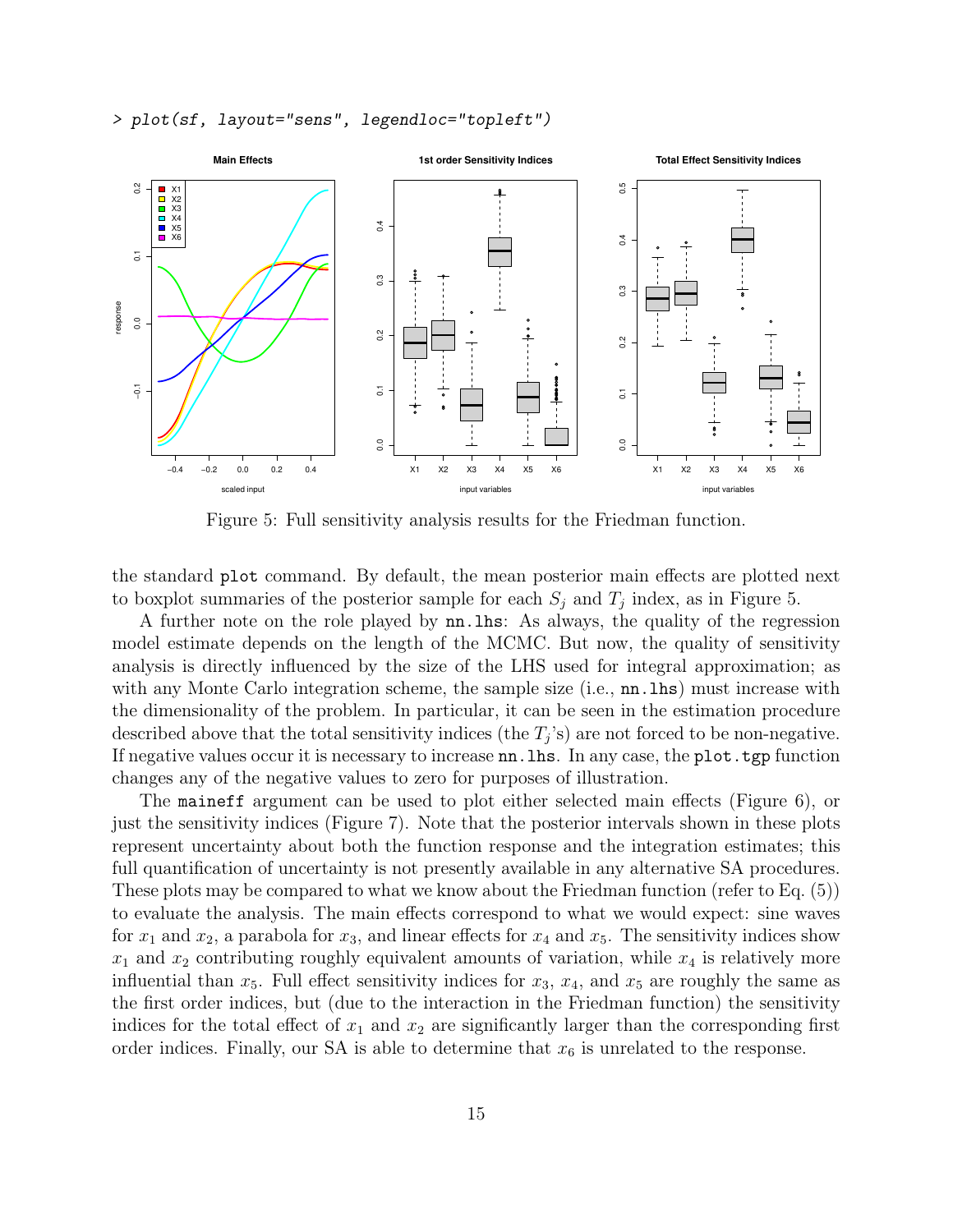```
> par(mar=c(4,2,4,2), mfrow=c(2,3))
> plot(sf, layout="sens", maineff=t(1:6))
```


#### **Main effects: mean and 90 percent interval**

Figure 6: Friedman function main effects, with posterior 90% intervals.

*> plot(sf, layout="sens", maineff=FALSE)*



Figure 7: Sensitivity indices for the Friedman function.

This analysis assumes the default uncertainty distribution, which is uniform over the range of input data. In other scenarios, it is useful to specify an informative  $u(\mathbf{x})$ . In the sens function, properties of  $u$  are defined through the rect, shape, and mode arguments. To guarantee integrability of our indices, we have restricted ourselves to bounded uncertainty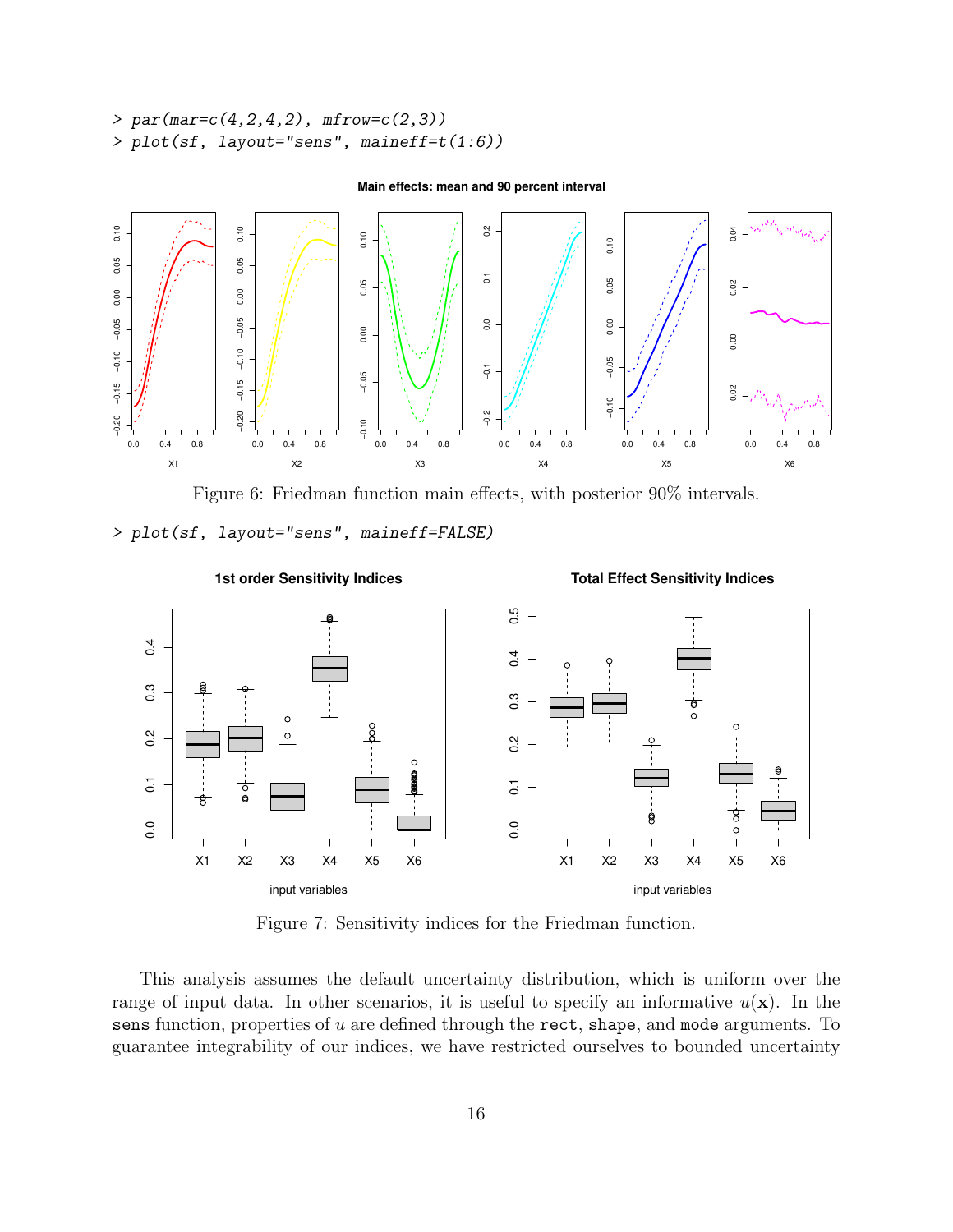distributions. Hence, rect defines these bounds. In particular, this defines the domain from which the LHSs are to be taken. We then use independent scaled beta distributions, parameterized by the shape parameter and distribution mode, to define an informative uncertainty distribution over this domain.

As an example of sensitivity analysis under an informative uncertainty distribution, consider the airquality data available with the base distribution of R. This data set contains daily readings of mean ozone in parts per billion  $(Ozone)$ , solar radiation  $(Solar, R)$ , wind speed (*Wind*), and maximum temperature (*Temp*) for New York City, between May 1 and September 30, 1973. Suppose that we are interested in the sensitivity of air quality to natural changes in  $Solar.R, Wind$ , and Temp. For convenience, we will build our uncertainty distribution while assuming independence between these inputs. Hence, for each variable, the input uncertainty distribution will be a scaled beta with shape=2, and mode equal to the data mean.

```
> X <- airquality[,2:4]
> Z <- airquality$Ozone
> rect <- t(apply(X, 2, range, na.rm=TRUE))
> mode <- apply(X , 2, mean, na.rm=TRUE)
> shape <- rep(2,3)
```
LHS samples from the uncertainty distribution are shown in Figure (8)

Due to missing data (discarded in the current version of tgp), we suppress warnings for the sensitivity analysis. We shall use the default model=btgp.

```
> s.air <- suppressWarnings(sens(X=X, Z=Z, nn.lhs=300, rect=rect,
+ shape=shape, mode=mode, verb=0))
```
Figure (9) shows the results from this analysis.

Through use of predict.tgp, it is possible to quickly re-analyze with respect to a new uncertainty distribution without running new MCMC. We can, for example, look at sensitivity for air quality on only low–wind days. We thus alter the uncertainty distribution (assuming that things remain the same for the other variables)

*> rect[2,] <- c(0,5) > mode[2] <- 2 > shape[2] <- 2*

and build a set of parameters sens.p with the sens function by setting model=NULL.

```
> sens.p <- suppressWarnings(sens(X=X,Z=Z,nn.lhs=300, model=NULL, rect=rect, shape=shape,
```
Figures (9) and (10) both show total effect indices which are much larger than the respective first order sensitivities. As one would expect, the effect on airquality is manifest largely through an interaction between variables.

Finally, it is also possible to perform SA with binary covariates, included in the regression model as described in Section 1. In this case, the uncertainty distribution is naturally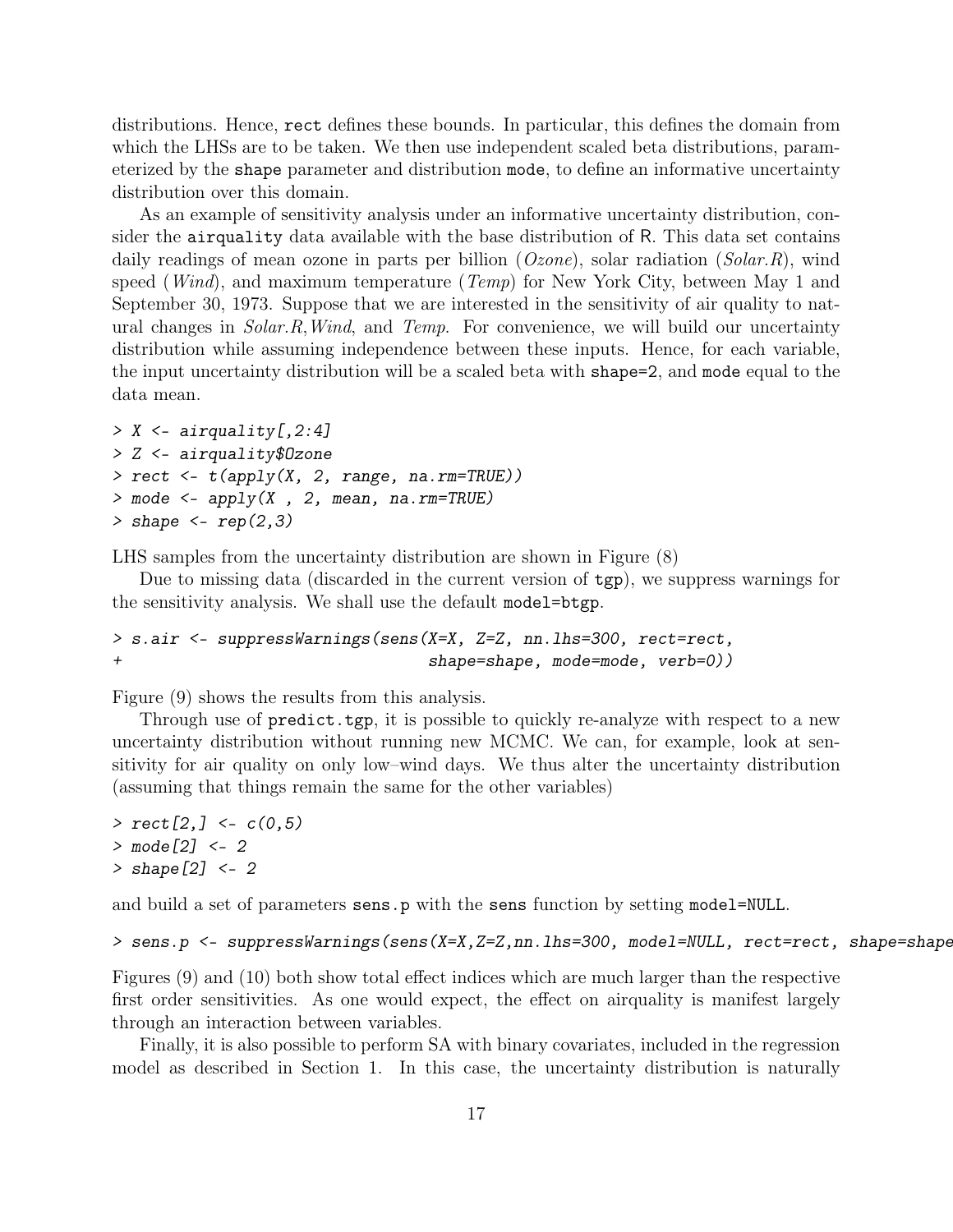```
> Udraw <- lhs(300, rect=rect, mode=mode, shape=shape)
> par(mfrow=c(1,3), mar=c(4,2,4,2))
> for(i in 1:3){
+ hist(Udraw[,i], breaks=10,xlab=names(X)[i],
+ main="",ylab="", border=grey(.9), col=8)
+ }
```


Figure 8: A sample from the marginal uncertainty distribution for the airquality data. *> plot(s.air, layout="sens")*



Figure 9: Sensitivity of NYC airquality to natural variation in wind, sun, and temperature.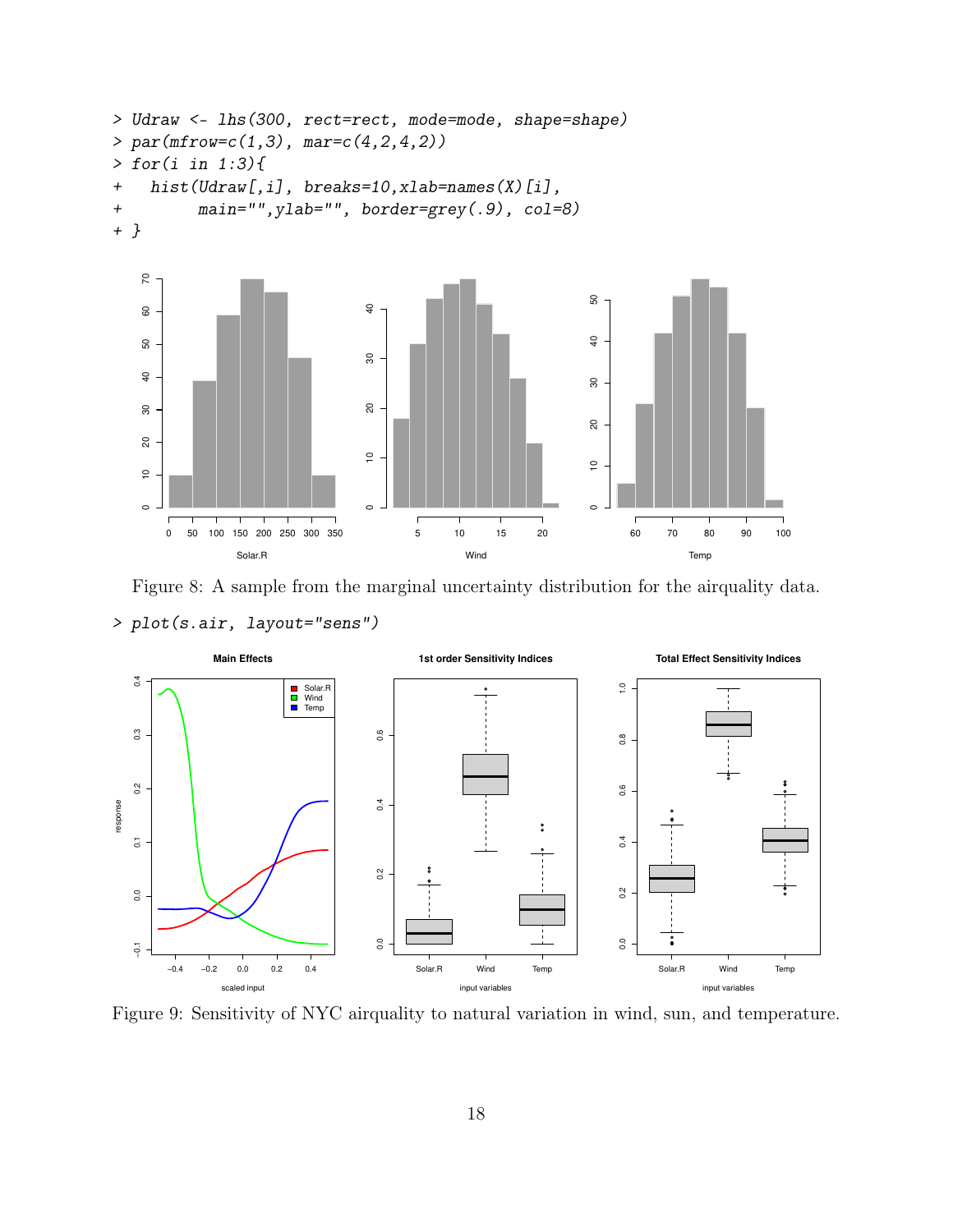*> s.air2 <- predict(s.air, BTE=c(1,1000,1), sens.p=sens.p, verb=0) > plot(s.air2, layout="sens")*



Figure 10: Air quality sensitivity on low-wind days.

characterized by a Bernoulli density. Setting shape[i]=0 informs sens that the relevant variable is binary (perhaps encoding a categorical input as in Section 1), and that the Bernoulli uncertainty distribution should be used. In this case, the mode[i] parameter dictates the probability parameter for the Bernoulli, and we must have  $rect[i,] = c(0,1)$ . As an example, we re-analyze the original air quality data with temperature included as an indicator variable (set to one if temperature  $> 79$ , the median, and zero otherwise).

```
> X$Temp[X$Temp >70] <- 1
> X$Temp[X$Temp >1] <- 0
> rect <- t(apply(X, 2, range, na.rm=TRUE))
> mode <- apply(X , 2, mean, na.rm=TRUE)
> shape <- c(2,2,0)
> s.air <- suppressWarnings(sens(X=X, Z=Z, nn.lhs=300, rect=rect,
+ shape=shape, mode=mode, verb=0, basemax=2))
```
Figure (11) shows the results from this analysis.

## 3 Statistical search for optimization

There has been considerable recent interest in the use of statistically generated search patterns (i.e., locations of relatively likely optima) for optimization. A popular approach is to estimate a statistical (surrogate) model, and use it to design a set of well-chosen candidates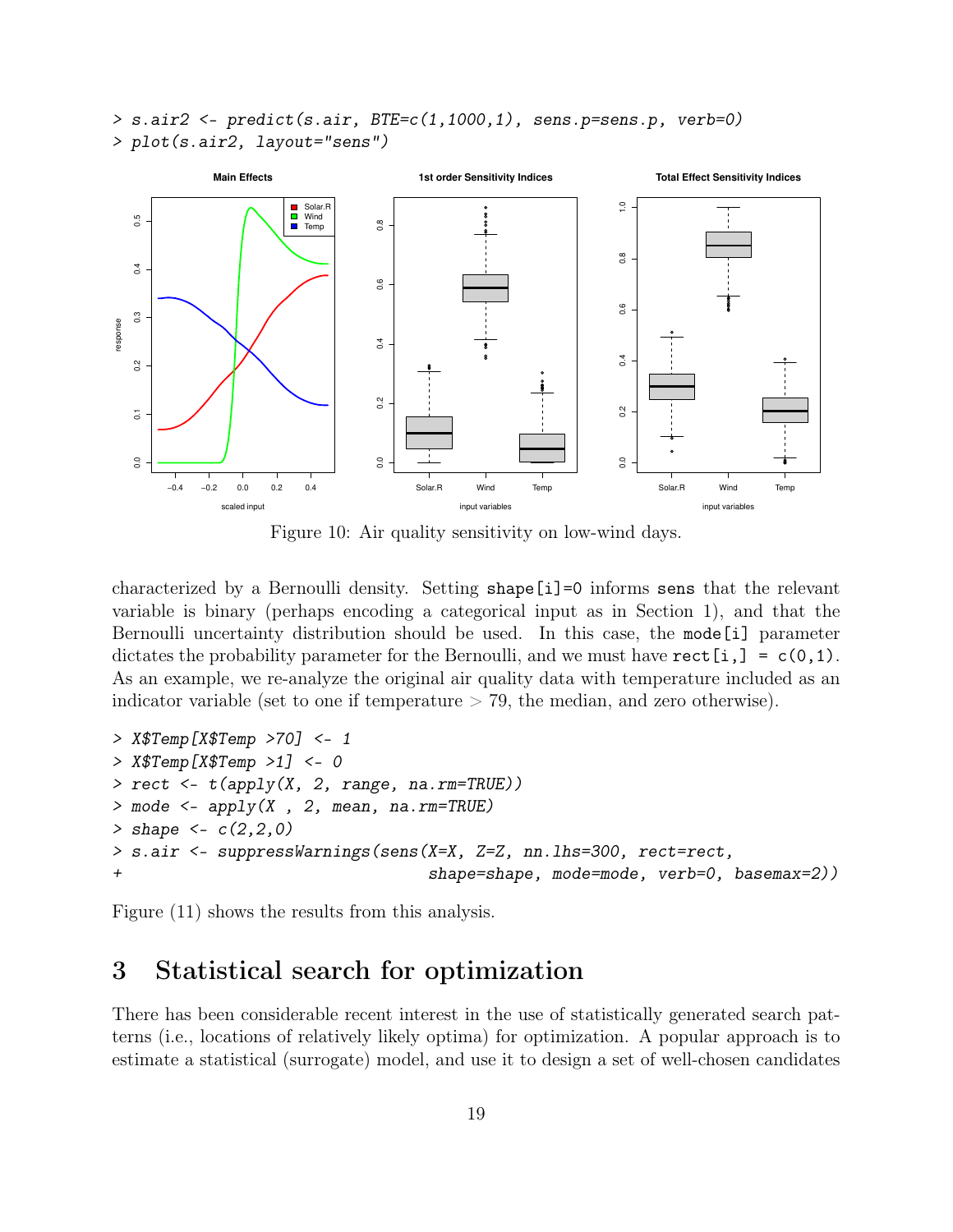*> plot(s.air, layout="sens")*



Figure 11: Sensitivity of NYC airquality to natural variation in wind, sun, and a binary temperature variable (for a threshold of 79 degrees).

for further evaluation by a direct optimization routine. Such statistically designed search patterns can be used either to direct the optimization completely (e.g., [16] or [28]) or to work in hybrid with local pattern search optimization (as in [36]). An bonus feature of the statistical surrogate approach is that it may be used to tackle problems of optimization under uncertainty, wherein the function being optimized is observed with noise. In this case the search is for input configurations which optimize the response with high probability. Directsearch methods would not apply in this scenario without modification. However, a sensible hybrid could involve inverting the relationship between the two approaches so that directsearch is used on deterministic predictive surfaces from the statistical surrogate model. This search can be used to find promising candidates to compliment space-filling ones at which some statistical improvement criterion is evaluated.

Towards situating tgp as a promising statistical surrogate model for optimization (in both contexts) the approach developed by Taddy, et al. [36], has been implemented to produce a list of input locations that is ordered by a measure of the potential for new optima. The procedure uses samples from the posterior predictive distribution of treed GP regression models to estimate improvement statistics and build an ordered list of search locations which maximize expected improvement. The single location improvement is defined  $I(\mathbf{x}) =$  $\max\{f_{min} - f(\mathbf{x}), 0\}$ , where  $f_{min}$  is the minimum evaluated response in the search (refer to [33] for extensive discussion on general improvement statistics and initial vignette [11] for details of a base implementation in tgp). Thus, a high improvement corresponds to an input location that is expected to be much lower than the current minimum. The criterion is easily changed to a search for maximum values through negation of the response. The improvement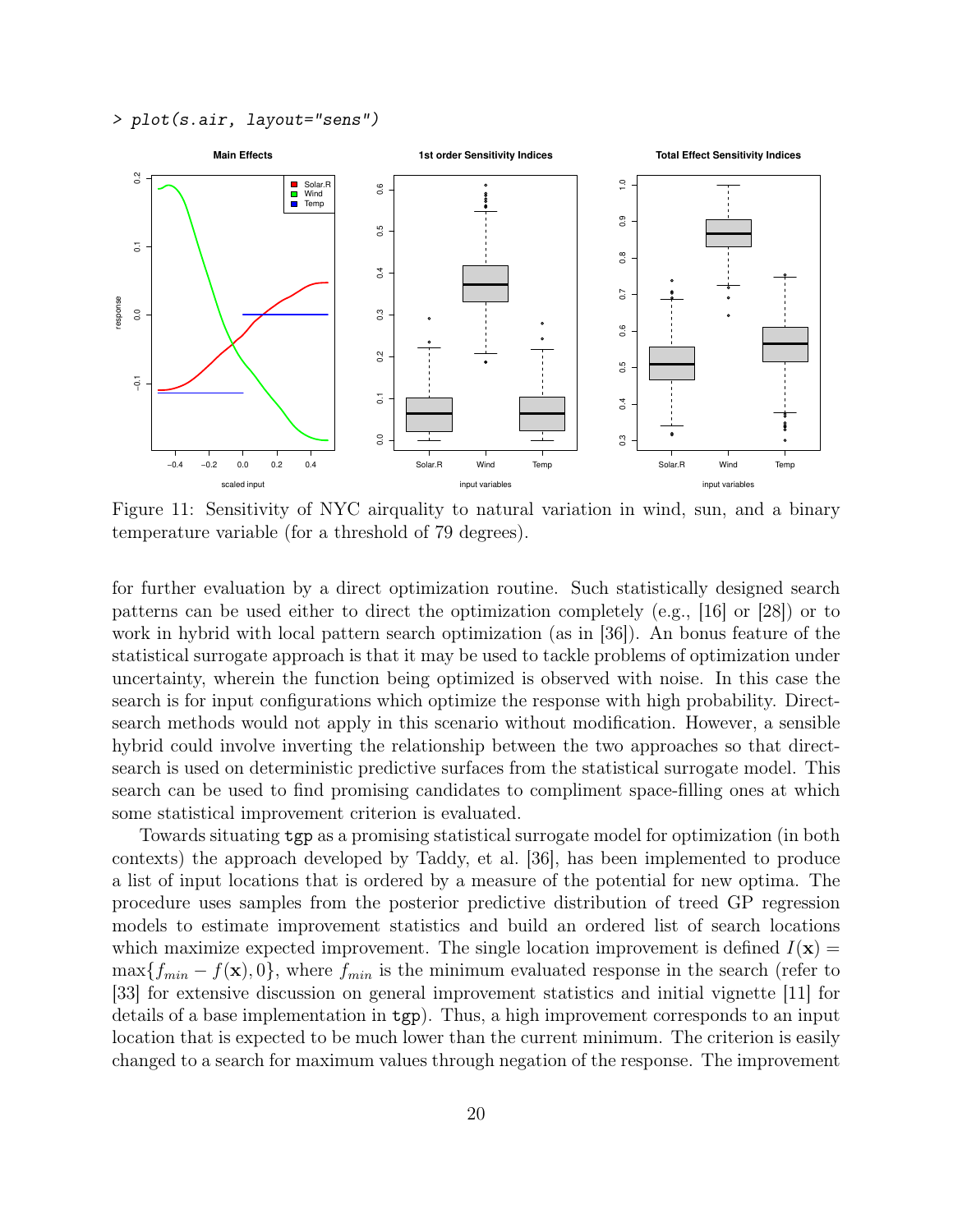is always non-negative, as points which do not turn out to be new minimum points still provide valuable information about the output surface. Thus, in the expectation, candidate locations will be rewarded for high response uncertainty (indicating a poorly explored region of the input space), as well as for low mean predicted response. Our tgp generated search pattern will consist of m locations that recursively maximize (over a discrete candidate set) a sequential version of the expected multi-location improvement developed by Schonlau, et al. [33], defined as  $\mathbb{E}[I^g(\mathbf{x}_1,\ldots,\mathbf{x}_m)]$  where

$$
I^g(\mathbf{x}_1,\ldots,\mathbf{x}_m)=(\max\{(f_{min}-f(\mathbf{x}_1)),\ldots,(f_{min}-f(\mathbf{x}_m)),0\})^g.
$$
 (6)

Increasing  $g \in \{0, 1, 2, 3, \ldots\}$  increases the global scope of the criteria by rewarding in the expectation extra variability at **x**. For example,  $g = 0$  leads to  $\mathbb{E}[I^0(\mathbf{x})] = \Pr(I(\mathbf{x}) > 0)$ (assuming the convention  $0^0 = 0$ ),  $g = 1$  yields the standard statistic, and  $g = 2$  explicitly rewards the improvement variance since  $\mathbb{E}[I^2(\mathbf{x})] = \text{var}[I(\mathbf{x})] + \mathbb{E}[I(\mathbf{x})]^2$ . For further discussion on the role of  $q$ , see [33].

Finding the maximum expectation of (6) is practically impossible for the full posterior distribution of  $I^g(\mathbf{x}_1,\ldots,\mathbf{x}_m)$ , and would require conditioning on a single fit for the model parameters (for example, static imputation of predictive GP means can be used to recursively build the improvement set [10]). However, tgp just seeks to maximize over a discrete list of predictive locations. In fact, the default is to return an ordering for the entire XX matrix, thus defining a ranking of predictive locations by order of decreasing expected improvement. There is no restriction on the form for  $XX$ <sup>1</sup>. The structure of this scheme will dictate the form for XX. If it is the case that we seek simply to explore the input space and map a list of potential locations for improvement, using LHS to choose XX will suffice.

The discretization of decision space allows for a fast iterative solution to the optimization of  $\mathbb{E}[I^g(\mathbf{x}_1,\ldots,\mathbf{x}_m)]$ . This begins with evaluation of the simple improvement  $I^g(\tilde{\mathbf{x}}_i)$  over  $\tilde{\mathbf{x}}_i \in \tilde{\mathbf{X}}$  at each of T = BTE[2]-BTE[1] MCMC iterations (each corresponding to a single posterior realization of tgp parameters and predicted response after burn-in) to obtain the posterior sample

$$
\mathcal{I} = \left\{ \begin{array}{ccc} I^g(\tilde{\mathbf{x}}_1)_1 & \ldots & I^g(\tilde{\mathbf{x}}_m)_1 \\ \vdots & & \vdots \\ I^g(\tilde{\mathbf{x}}_1)_T & \ldots & I^g(\tilde{\mathbf{x}}_m)_T \end{array} \right\}.
$$

Recall that in tgp parlance, and as input to the  $b*$  functions:  $X \equiv XX$ .

We then proceed iteratively to build an *ordered* collection of  $m$  locations according to an iteratively refined improvement: Designate  $\mathbf{x}_1 = \operatorname{argmax}_{\tilde{\mathbf{x}} \in \tilde{\mathbf{X}}} \mathbb{E}\left[I^g(\tilde{\mathbf{x}})\right]$ , and for  $j = 2, \ldots, m$ ,

 $1A$  full optimization routine would require that the search pattern is placed within an algorithm iterating towards convergence, as in [36]. However, we concentrate here on the statistical problem of choosing the next samples optimally. We shall touch on issues of convergence in Section 3.2 where we describe a skeleton scheme for optimization extending R's internal optim functionality.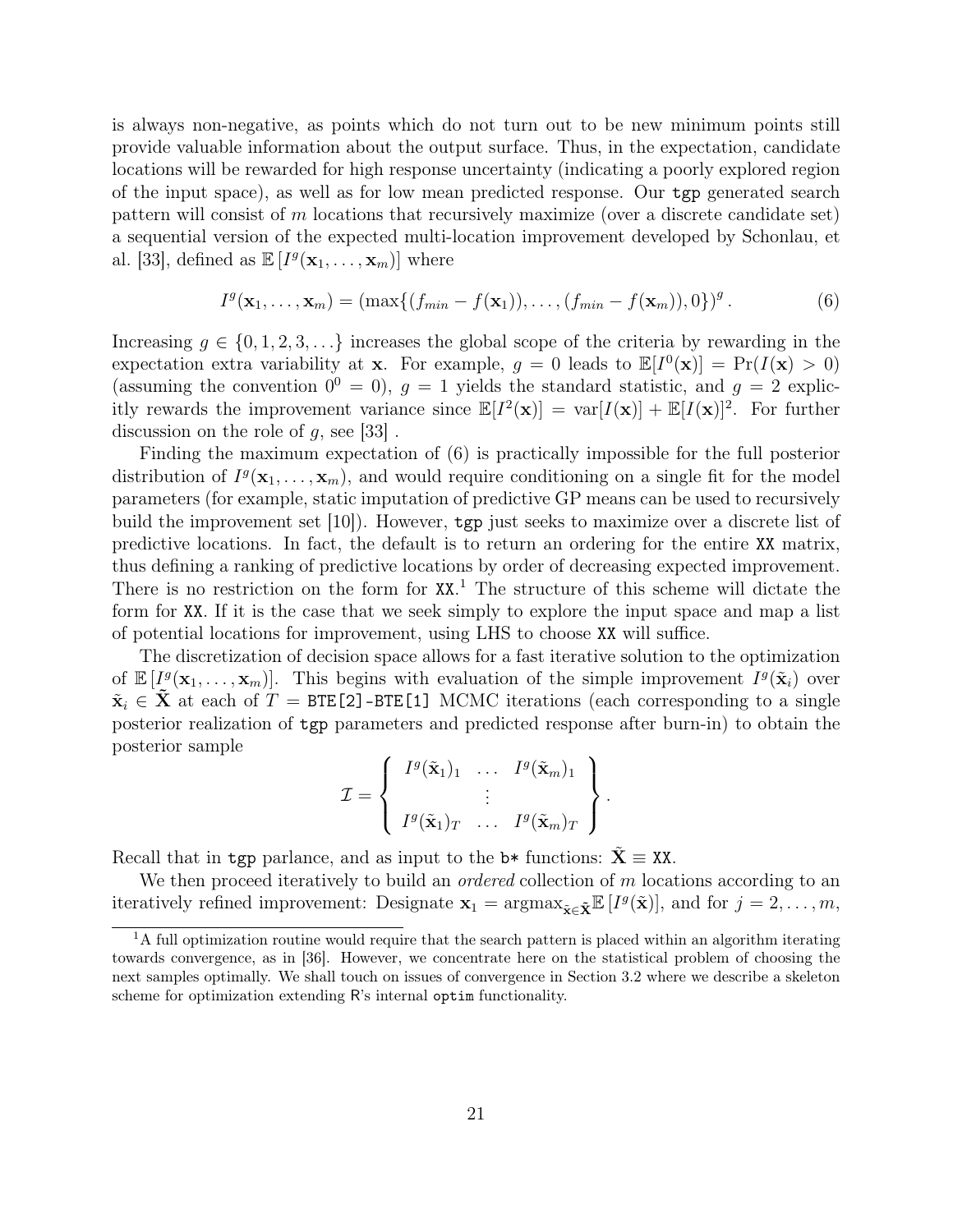given that  $x_1, \ldots, x_{j-1}$  are already included in the collection, the next member is

$$
\mathbf{x}_{j} = \operatorname{argmax}_{\tilde{\mathbf{x}} \in \tilde{\mathbf{X}}} \mathbb{E} \left[ \max \{ I^{g}(\mathbf{x}_{1}, \ldots, \mathbf{x}_{j-1}), I^{g}(\tilde{\mathbf{x}}) \} \right]
$$
\n
$$
= \operatorname{argmax}_{\tilde{\mathbf{x}} \in \tilde{\mathbf{X}}} \mathbb{E} \left[ \left( \max \{ (f_{min} - f(\mathbf{x}_{1})), \ldots, (f_{min} - f(\mathbf{x}_{j-1})), (f_{min} - f(\tilde{\mathbf{x}})), 0 \} \right)^{g} \right]
$$
\n
$$
= \operatorname{argmax}_{\tilde{\mathbf{x}} \in \tilde{\mathbf{X}}} \mathbb{E} \left[ I^{g}(\mathbf{x}_{1}, \ldots, \mathbf{x}_{j-1}, \tilde{\mathbf{x}}) \right].
$$

Thus, after each  $j<sup>th</sup>$  additional point is added to the set, we have the maximum expected j–location improvement conditional on the first  $j - 1$  locations. This is not necessarily the unconditionally maximal expected  $j$ -location improvement; instead, point  $\mathbf{x}_j$  is the location which will cause the greatest increase in expected improvement over the given  $(j-1)$ –location expected improvement.

The posterior sample  $\mathcal I$  acts as a discrete approximation to the true posterior distribution for improvement at locations within the candidate set XX. Based upon this approximation, iterative selection of the point set is possible without any re-fitting of the tgp model. Conditional on the inclusion of  $\tilde{\mathbf{x}}_{i_1}, \ldots, \tilde{\mathbf{x}}_{i_{l-1}}$  in the collection, a posterior sample of the *l*–location improvement statistics is calculated as

$$
\mathcal{I}_l = \left\{ \begin{array}{c} I^g(\tilde{\mathbf{x}}_{i_1}, \ldots, \tilde{\mathbf{x}}_{i_{l-1}}, \tilde{\mathbf{x}}_1)_1 & \ldots & I^g(\tilde{\mathbf{x}}_{i_1}, \ldots, \tilde{\mathbf{x}}_{i_{l-1}}, \tilde{\mathbf{x}}_m)_1 \\ \vdots & \vdots \\ I^g(\tilde{\mathbf{x}}_{i_1}, \ldots, \tilde{\mathbf{x}}_{i_{l-1}}, \tilde{x}_1)_T & \ldots & I^g(\tilde{\mathbf{x}}_{i_1}, \ldots, \tilde{\mathbf{x}}_{i_{l-1}}, \tilde{\mathbf{x}}_m)_T \end{array} \right\},
$$

where the element in the  $t^{\text{th}}$  row and  $j^{\text{th}}$  column of this matrix is calculated as  $\max\{I^g(\tilde{\mathbf{x}}_{i_1},\)$  $\ldots, \tilde{\mathbf{x}}_{i_{l-1}}_t$ ,  $I^g(\tilde{\mathbf{x}}_j)_t$  and the  $l^{\text{th}}$  location included in the collection corresponds to the column of this matrix with maximum average. Since the multi-location improvement is always at least as high as the improvement at any subset of those locations, the same points will not be chosen twice for inclusion. In practice, very few iterations (about 10% of the total candidate size under the default inference and regression model(s)) through this ordering process can be performed before the iteratively updated improvement statistics become essentially zero. Increasing the number of MCMC iterations (BTE[2]-BTE[1]) can mitigate this to a large extent.<sup>2</sup> We refer the reader to [36] for further details on this approach to multi-location improvement search.

#### 3.1 A simple example

We shall use the Rosenbrock function to illustrate the production of an ordered collection of (possible) adaptive samples to maximize the expected improvement within tgp. Specifically, the two dimensional Rosenbrock function is defined as

```
> rosenbrock <- function(x){
+ x <- matrix(x, ncol=2)
+ 100*(x[,1]^2 - x[,2])^2 + (x[,1] - 1)^2
+ }
```
<sup>&</sup>lt;sup>2</sup>Once a zero (maximal) iterative improvement is attained the rest of the ranking is essentially arbitrary, at which point tgp cuts off the process prematurely.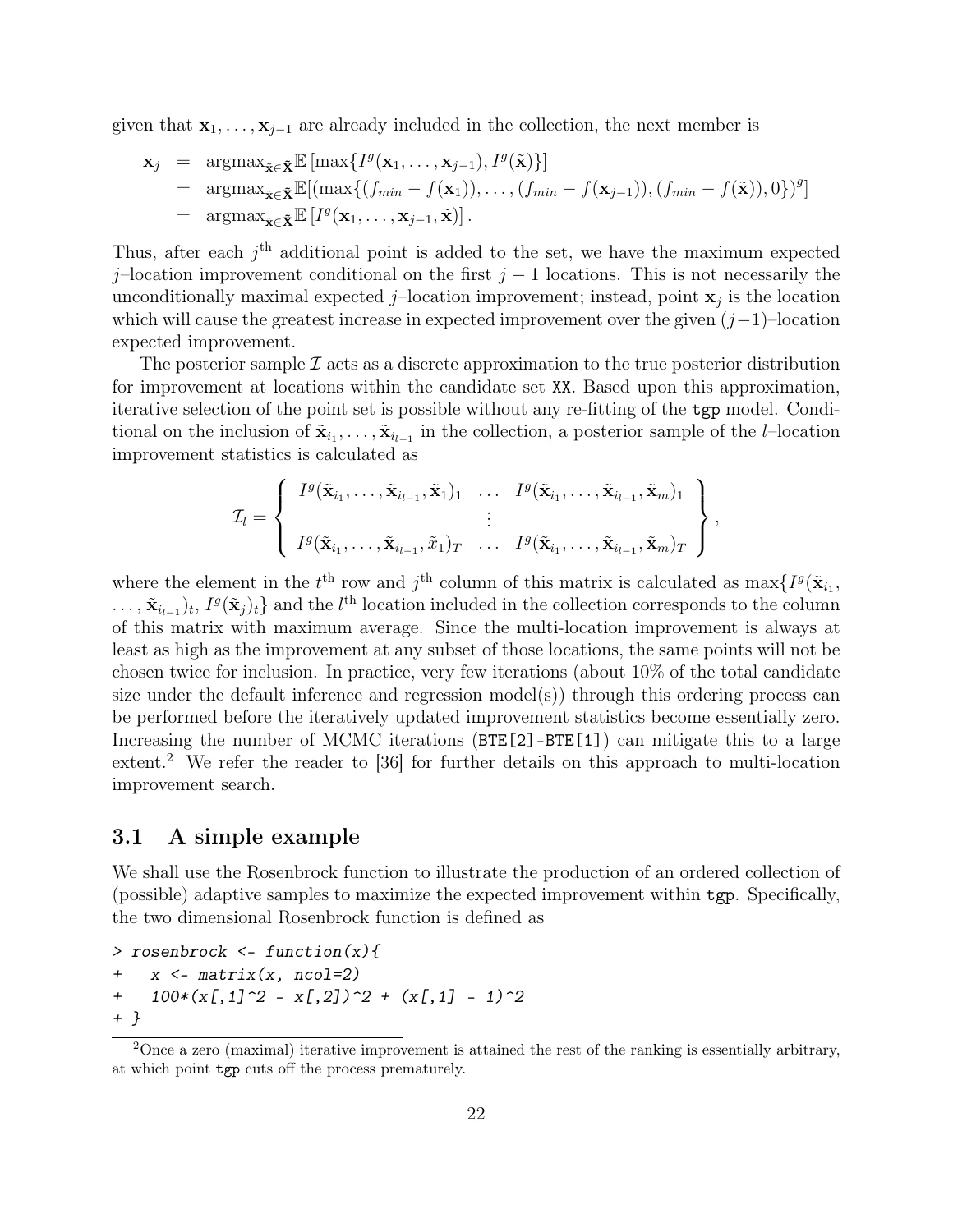and we shall bound the search space for adaptive samples to the rectangle:  $-1 \le x_i \le 5$  for  $i = 1, 2$ . The single global minimum of the Rosenbrock function is at  $(1, 1)$ .

```
> rosenbrock(c(1,1))
```
[1] 0

This function involves a long steep valley with a gradually sloping floor, and is considered to be a difficult problem for local optimization routines.

We begin by drawing an LHS of 40 input locations within the bounding rectangle, and evaluating the function at these locations.

*> rect <- cbind(c(-1,-1),c(5,5)) > X <- lhs(40, rect) > Z <- rosenbrock(X)*

We will fit a bgp model to this data to predict the Rosenbrock response at unobserved (candidate) input locations in XX. The improv argument may be used to obtain an ordered list of places where we should be looking for new minima. In particular, specifying improv=c(1,10) will return the 10 locations which maximize the iterative multi-location expected improvement function, with  $g = 1$  (i.e., Eq. (6)). Note that improv=TRUE is also possible, in which case g defaults to one and the entire list of locations is ranked. Our candidate set is just a space filling LHS design. In other situations, it may be useful to build an informative LHS design (i.e., to specify shape and mode arguments for the lhs function) to reflect what is already known about the location of optima.

*> XX <- lhs(200, rect) > rfit <- bgp(X,Z,XX,improv=c(1,10), verb=0)*

Upon return, the "tgp"-class object rfit includes the matrix improv, which is a list of the expected single location improvement for the 200 XX locations, and the top 10 ranks. Note that the ranks for those points which are not included in the top 10 are set to  $nrow(XX)=200$ . Here are the top 10:

```
> cbind(rfit$improv,XX)[rfit$improv$rank <= 10,]
```

|     | improv rank      |    | 1                | 2                      |
|-----|------------------|----|------------------|------------------------|
| 56  | 0.0003364421     | 5. | 0.57827513       | 0.39676242             |
| 64  | 0.0003038721     |    | 7 -0.39138946    | 0.19692999             |
| 77  | 0.0003141384     |    | $3 - 0.02660146$ | $-0.13137966$          |
| .91 | 0.0004003216     | 2  | 2.01783426       | 3.77469298             |
|     | 112 0.0003289784 | 4  | 0.64276979       | 0.61760304             |
|     | 120 0.0002854764 | 8  | 2.16432006       | 4.68671341             |
|     | 123 0.0004684238 | 1  | 1.75291437       | 2.97385847             |
|     | 135 0.0002845503 | 9  | 0.01148077       | $-0.01297364$          |
|     | 156 0.0002492688 | 10 |                  | 0.07516381 -0.28489770 |
| 191 | 0.0002994846     | 6  |                  | 0.19992901 -0.12483620 |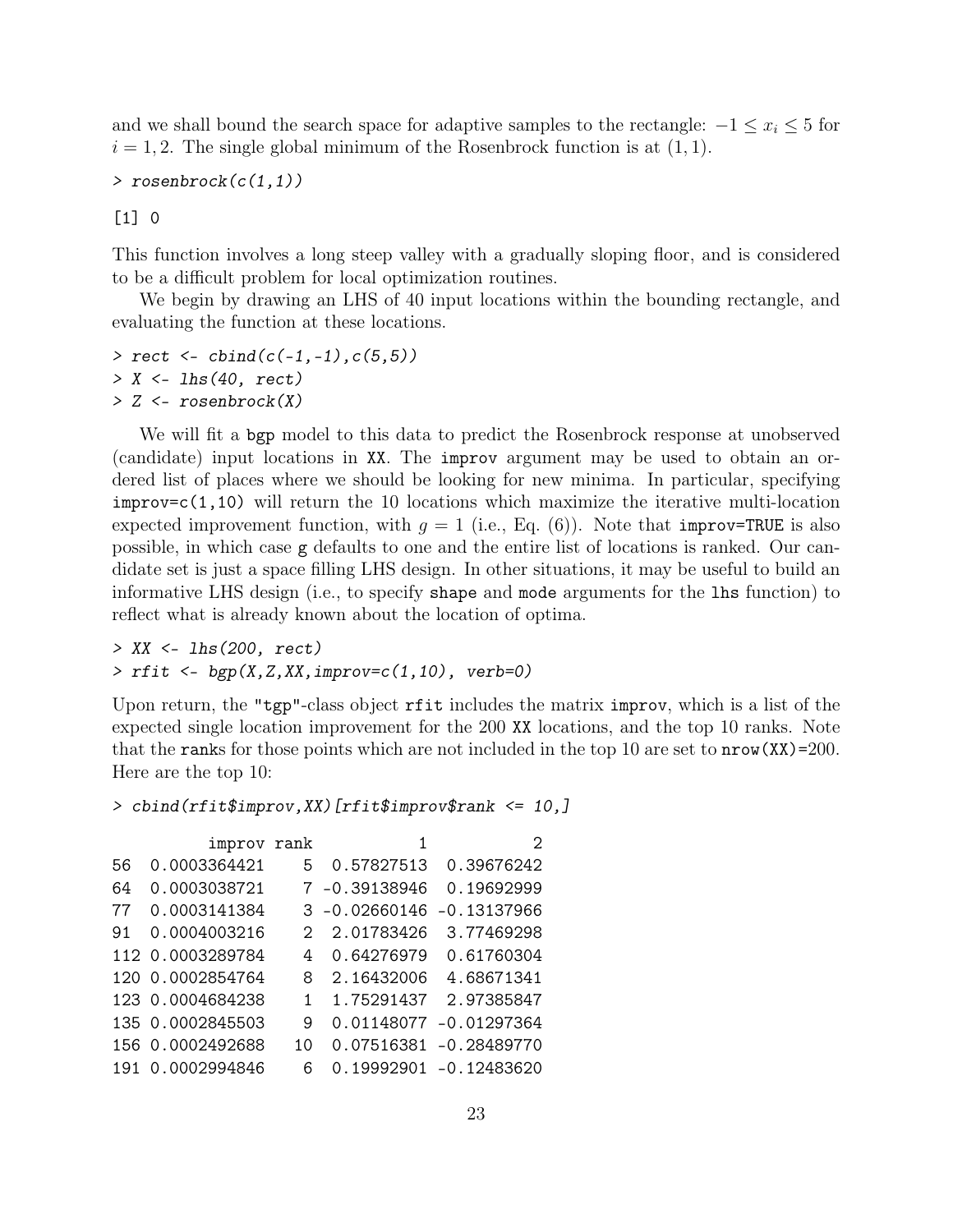This iterative algorithm may produce ranks that differ significantly from a straightforward ordering of expected improvement. This leads to a list that better explores the input space, since the expected improvement is naturally balanced against a desire to search the domain.

We plot the results with the usual function, by setting  $\texttt{as}=\text{improv}$ , in Figure 12. The



Figure 12: The left panel shows the mean predicted Rosenbrock function response, and on the *right* we have expected single location improvement with the top 10 points (labelled by rank) plotted on top.

banana–shaped region of higher expected improvement corresponds to the true valley floor for the Rosenbrock function, indicating the that bgp model is doing a good job of prediction. Also, we note that the ordered input points are well dispersed throughout the valley—a very desirable property for adaptive sampling candidates.

It is straightforward, with predict.tgp, to obtain a new ordering for the more global  $g=5$  (or any new  $g$ ). Figure 13 shows a more diffuse expected improvement surface and a substantially different point ordering. In practice, we have found that  $g=2$  provides a good compromise between local and global search.

## 3.2 A skeleton optimization scheme

The capabilities outlined above are useful in their own right, as a search list or candidate set ranked by expected improvement gain provides concrete information about potential optima. However, a full optimization framework requires that the production of these sets of search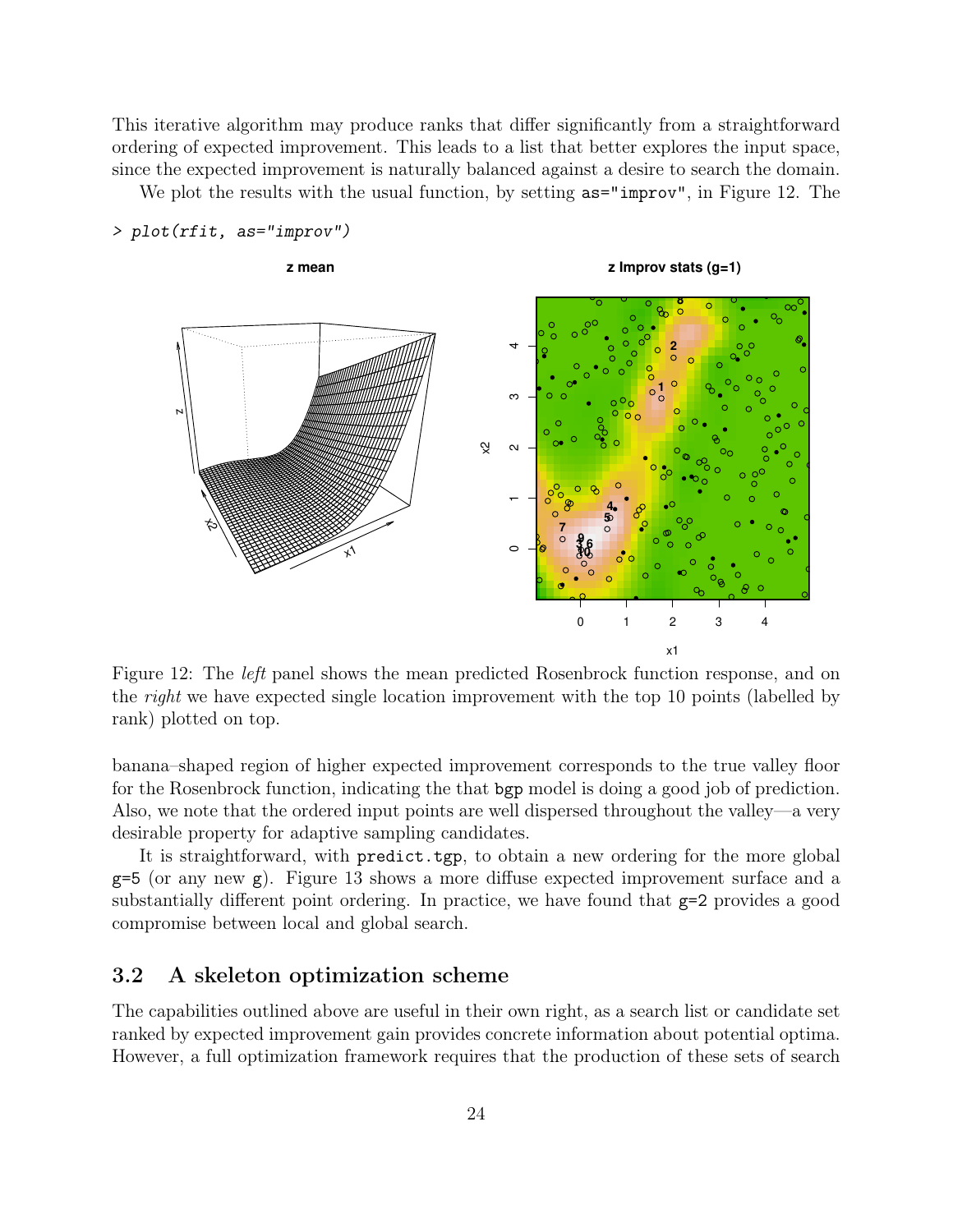*> rfit2 <- predict(rfit, XX=XX, BTE=c(1,1000,1), improv=c(5,20), verb=0) > plot(rfit2, layout="as", as="improv")*



#### **z Improv stats (g=5)**

Figure 13: The expected improvement surface and top 20 ordered locations, for g=5.

locations are nested within an iterative search scheme. The approach taken by Taddy, et al. [36], achieves this by taking the tgp generated sets of locations and using them to augment a local optimization search algorithm. In this way, the authors are able to achieve robust solutions which balance the convergence properties of the local methods with the global scope provided by tgp. Indeed, any optimization routine capable of evaluating points provided by an outside source could benefit from a tgp generated list of search locations.

In the absence of this sort of formal hybrid search algorithm, it is still possible to devise robust optimization algorithms based around tgp. A basic algorithm is as follows: first, use a LHS to explore the input space (see the lhs function included in tgp). Repeatedly fit one of the b\* models with improv!=FALSE to the evaluated iterates to produce a search set, then evaluate the objective function over this search set, as described earlier. Then evaluate the objective function over the highest ranked locations in the search set. Continue until you are confident that the search has narrowed to a neighborhood around the true optimum (a good indicator of this is when all of the top-ranked points are in the same area). At this point, the optimization may be completed by optim, R's general purpose local optimization algorithm in order to guarentee convergence. The optim routine may be initialized to the best input location (i.e. corresponding the most optimal function evaluation) found thus far by tgp.

Note that this approach is actually an extreme version of a template proposed by Taddy,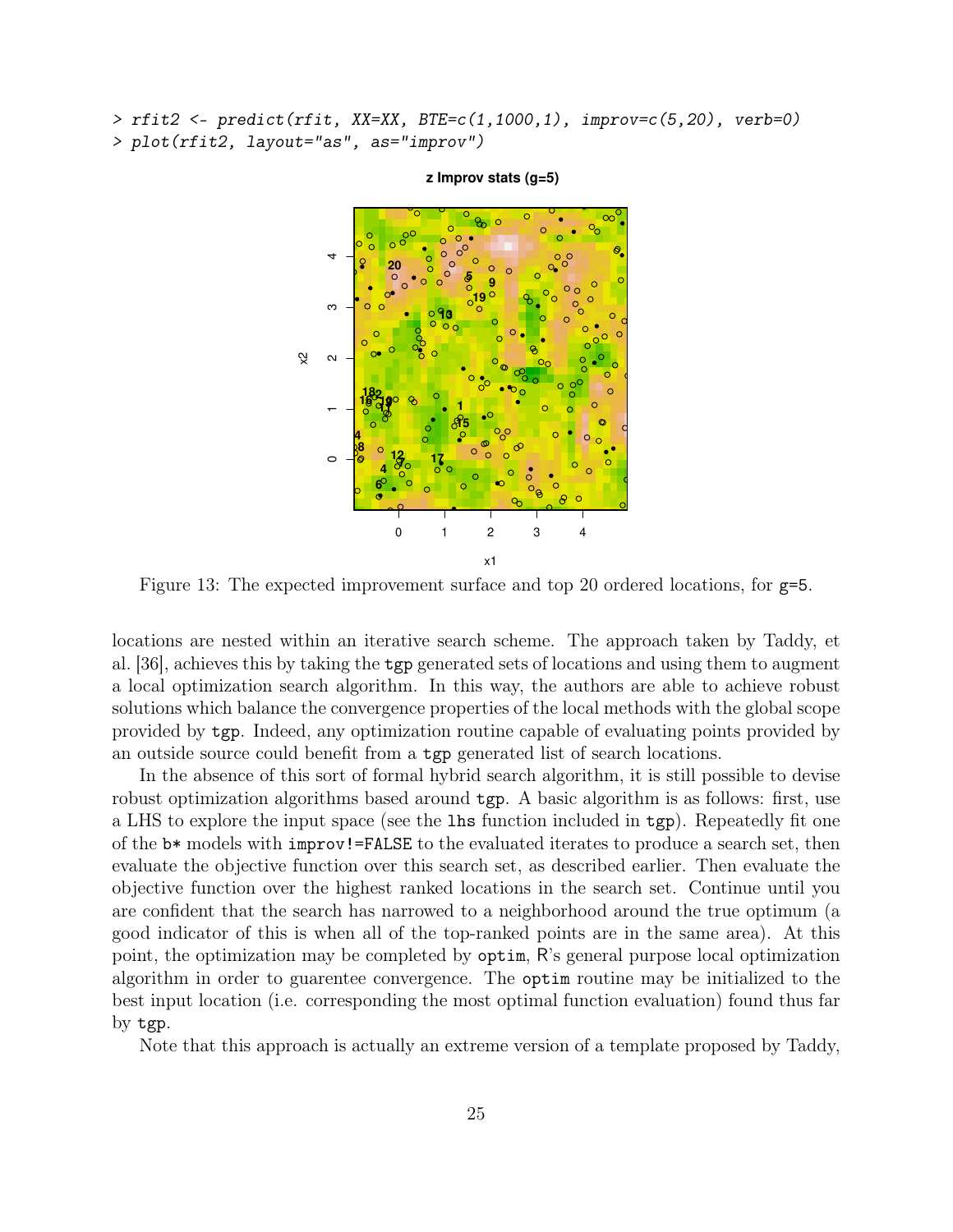et al. [36], where the influence of global (i.e. tgp) search is downweighted over time rather than cut off. In either case, a drawback to such approaches is that they do not apply when the function being optimized is deterministic. An alternative scheme is to employ both tgp search and a local optimization at each iteration. The idea is that a mix of local and global information is provided throughout the entire optimization, but with an added twist. Rather than apply optim on the stochastic function directly, which would not converge due to the noise, it can be applied on a deterministic (MAP) kriging surface provided by tgp. The local optima obtained can be used to augment the candidate set of locations where the improvement statistic is gathered—which would otherwise be simple LHS. That way the search pattern produced on output is likely to have a candidate with high improvement.

To fix ideas, and for the sake of demonstration, the tgp package includes a skeleton function for performing a single iteration in the derivative–free optimization of noisy black– box functions. The function is called optim.step.tgp, and the name is intended to emphasize that it performs a single step in an optimization by trading off local optim–based search of tgp predictive (kriging surrogate) surfaces, with the expected posterior improvement. In other words, it is loosely based on some the techniques alluded to above, but is designed to be augmented/adjusted as needed. Given  $N$  pairs of inputs and responses  $(X, Z)$ , optim.step.tgp suggests new points at which the function being optimized should be evaluated. It also returns information that can be used to assess convergence. An outline follows.

The optim.step.tgp function begins by constructing a set of candidate locations, either as a space filling LHS over the input space (the default) or from a treed  $D$ –optimal design, based on a previously obtained "tgp"-class model. R's optim command is used on the MAP predictive surface contained within the object to obtain an estimate of the current best guess x-location of the optimal solution. A standalone subroutine called optim.ptgpf is provided for this specific task, to be used within optim.step.tgp or otherwise. Within optim.step.tgp, optim.ptgpf is initialized with the data location currently predicted to be the best guess of the minimum. The optimal x-location found is then added into the set of candidates as it is likely that the expected improvement would be high there.

Then, a new "tgp"-class object is obtained by applying a  $\mathfrak{b}^*$  function to  $(\mathbf{X}, \mathbf{Z})$  whilst sampling from the posterior distribution of the improvement statistic. The best one, two, or several locations with highest improvement ranks are suggested for addition into the design. The values of the maximum improvement statistic are also returned in order to track progress in future iterations. The "tgp"-class object returned is used to construct candidates and initialize the optim.ptgpf function in future rounds.

To illustrate, consider the 2-d exponential data from the initial vignette [11] as our noisy function  $f$ .

#### *> f <- function(x) { exp2d.Z(x)\$Z }*

Recall that this data is characterized by a mean value of

$$
f(\mathbf{x}) = x_1 \exp(-x_1^2 - x_2^2)
$$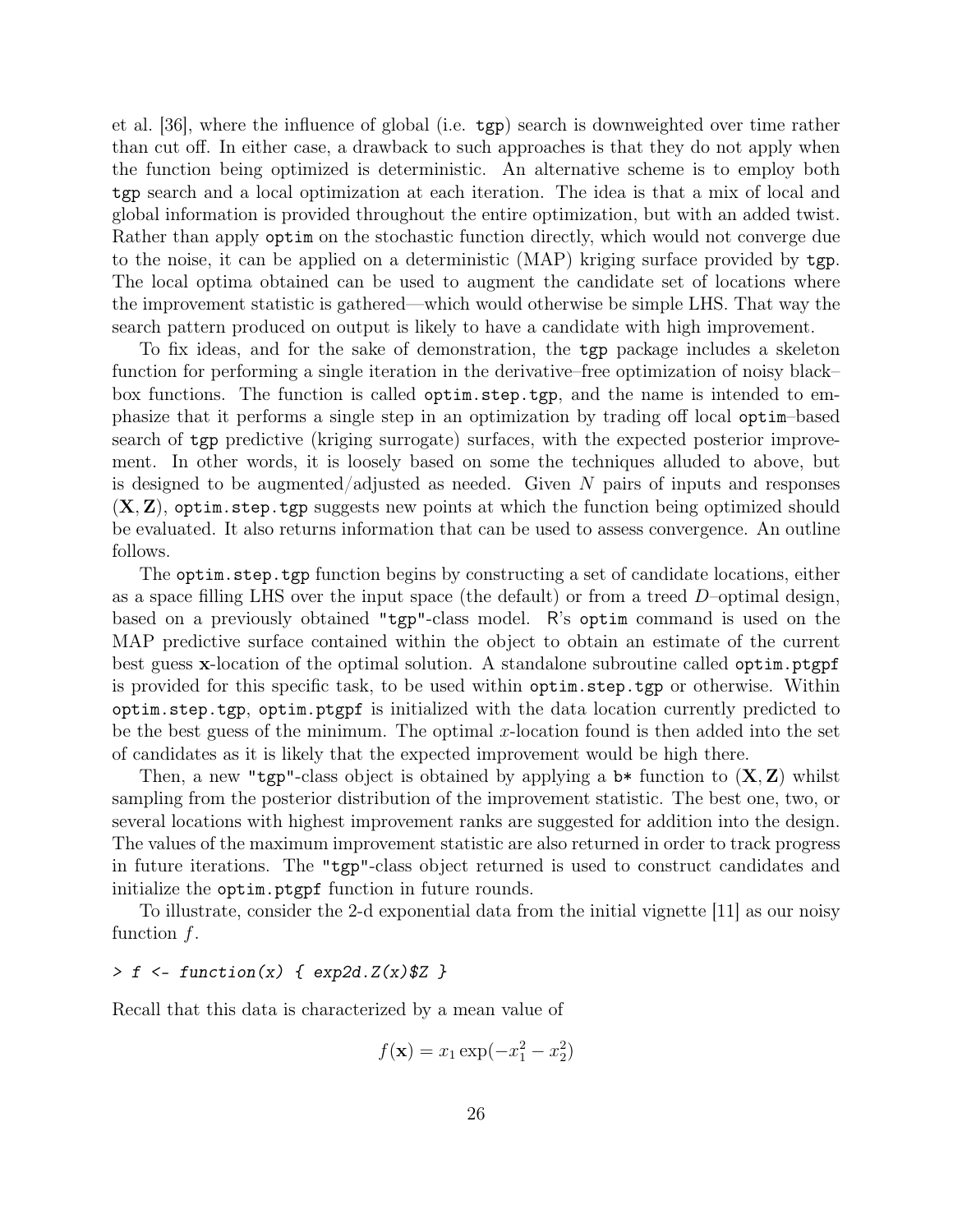which is observed with a small amount of Gaussian noise (with  $sd = 0.001$ ). Elementary calculus gives that the minimum of f is obtained at  $\mathbf{x} = (-\sqrt{1/2}, 0)$ .

The optim.step.tgp function requires that the search domain be defined by a bounding rectangle, and we require an initial design to start things off. Here we shall use  $[-2, 6]^2$  with an LHS design therein.

```
> rect <- rbind(c(-2,6), c(-2,6))
> X <- lhs(20, rect)
> Z <- f(X)
```
The following code proceeds with several rounds of sequential design towards finding the minimum of f.

```
> out <- progress <- NULL
> for(i in 1:20) {
+
+ ## get recommendations for the next point to sample
+ out <- optim.step.tgp(f, X=X, Z=Z, rect=rect, prev=out, verb=0)
+
+ ## add in the inputs, and newly sampled outputs
+ X <- rbind(X, out$X)
+ Z <- c(Z, f(out$X))
+
+ ## keep track of progress and best optimum
+ progress <- rbind(progress, out$progress)
+ }
```
The progress can be tracked through the rows of a data.frame, as constructed above, containing a listing of the input location of the current best guess of the minimum for each round, together with the value of the objective at that point, as well as the maximum of the improvement statistic. In addition to printing this data to the screen, plots such as the ones in Figure 14 can be valuable for assessing convergence. As can be seen in the figure, the final iteration gives an x-value that is very close to the correct result, and is (in some loose sense) close to convergence.

*> out\$progress[1:2]*

 $x1 \t x2$ 1 -0.7075544 0.006562706

As mentioned above, if it is known that the function evaluations are deterministic then, at any time, R's optim routine can be invoked—perhaps initialized by the x-location in out\$progress—and convergence to a local optimum thus guaranteed. Otherwise, the quantities in out\$progress will converge, in some sense, as long as the number of MCMC rounds used in each round, above,  $(T = BTE[2] - BTE[1])$  tends to infinity. Such arguments to the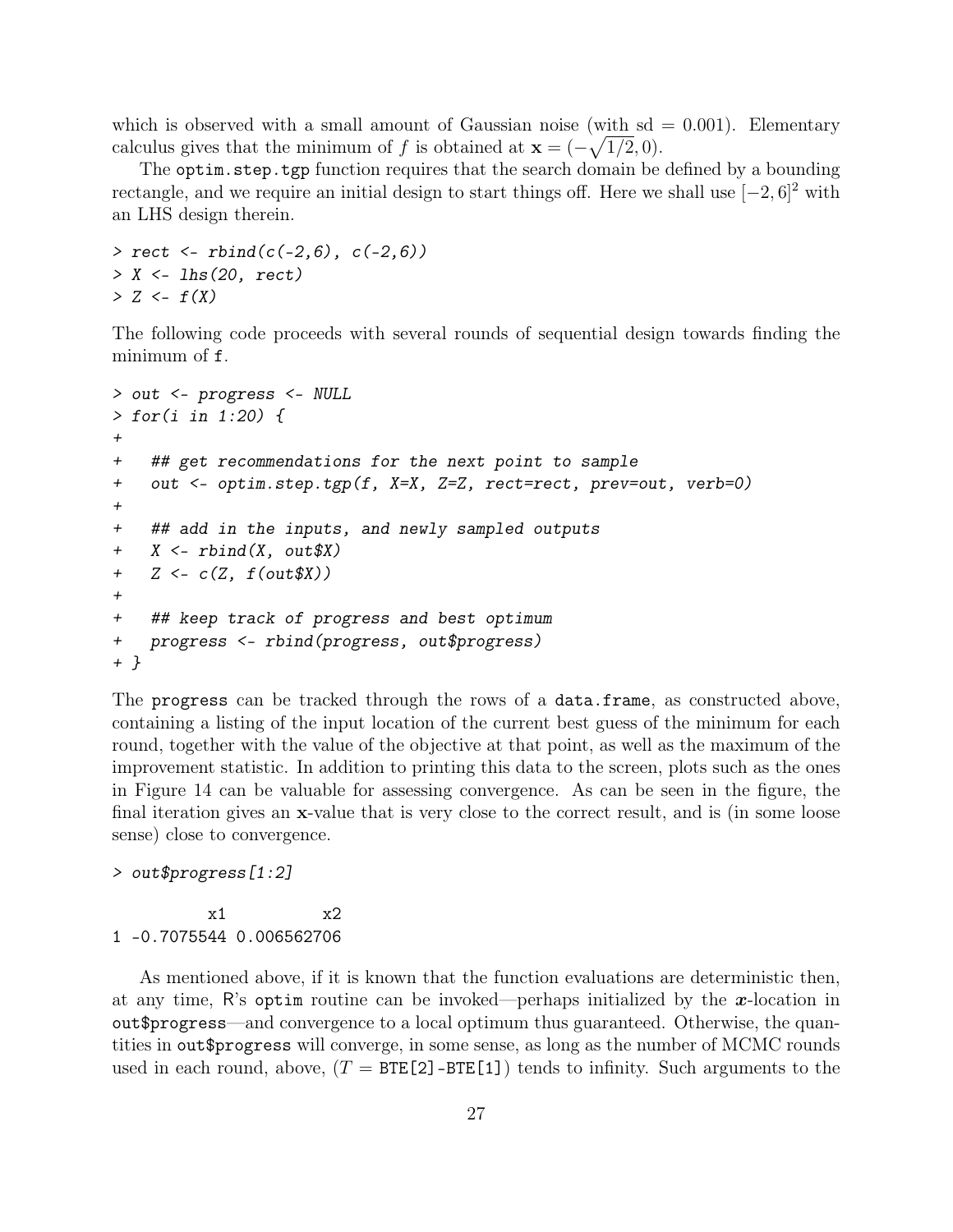```
> par(mfrow=c(1,2))
> matplot(progress[,1:2], main="x progress",
+ xlab="rounds", ylab="x[,1:2]", type="l", lwd=2)
> legend("topright", c("x1", "x2"), lwd=2, col=1:2, lty=1:2)
> plot(log(progress$improv), type="l", main="max log improv",
+ xlab="rounds", ylab="max log(improv)")
```


Figure 14: Progress in iterations of optim.step.tgp shown by tracking the x–locations of the best guess of the minimum (*left*) and the logarithm of the maximum of the improvement statistics at the candidate locations (right)

 $\mathbf{b}^*$  functions can be set via the ellipses  $(\ldots)$  arguments to  $\text{optim}.\texttt{step.tgp}.^3$  A heuristic stopping criterion can be based on the maximum improvement statistic obtained in each round as long as the candidate locations become dense in the region as  $T \to \infty$ . This can be adjusted by increasing the NN argument to optim.step.tgp.

The internal use of optim within optim.step.tgp on the posterior predictive (kriging surrogate) surface via optim.ptgpf may proceed with any of the usual method arguments. I.e.,

#### *> formals(optim)\$method*

c("Nelder-Mead", "BFGS", "CG", "L-BFGS-B", "SANN", "Brent")

however the default ordering is switched in optim.ptgpf and includes one extra method.

<sup>&</sup>lt;sup>3</sup>This runs contrary to how the ellipses are used by optim in order to specify static arguments to f. If setting static arguments to f is required within optim.step.tgp, then they must be set in advance by adjusting the default arguments via formals.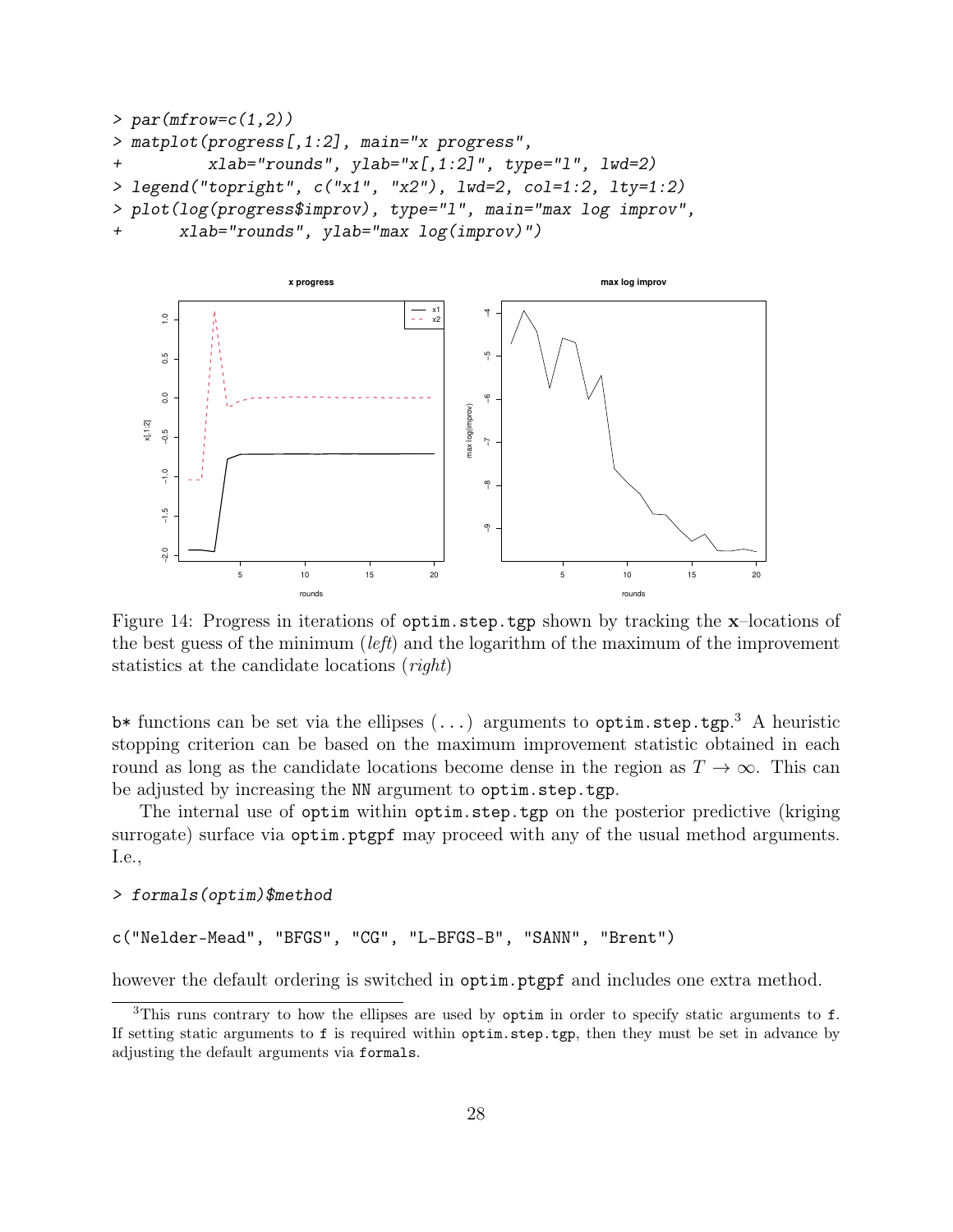```
> formals(optim.ptgpf)$method
```
c("L-BFGS-B", "Nelder-Mead", "BFGS", "CG", "SANN", "optimize")

Placing "L-BFGS-B" in the default position is sensible since this method enforces a rectangle of constraints as specified by rect. This guarentees that the additional candidate found by optim.ptfpf will be valid. However, the other optim methods generally work well despite that they do not enforce this constraint. The final method, "optimize", applies only when the inputs to f are 1-d. In this case, the documentation for optim suggests using the optimize function instead.

## 4 Importance tempering

It is well–known that MCMC inference in Bayesian treed methods suffers from poor mixing. For example, Chipman et al. [2, 3] recommend periodically restarting the MCMC to avoid chains becoming stuck in local modes of the posterior distribution (particularly in tree space). The treed GP models are or no exception, although it is worth remarking that using flexible GP models at the leaves of the tree typically results in shallower trees, and thus less pathalogical mixing in tree space. Version 1.x provided some crude tools to help mitigate the effects of poor mixing in tree space. For example, the R argument to the  $\mathbf{b}^*$  functions facilitates the restarts suggested by Chipman et al.

A modern Monte Carlo technique for dealing with poor mixing in Markov chain methods is to employ tempering to flatten the peaks and raise the troughs in the posterior distribution so that movements between modes is more fluid. One such method, called *simulated temper*ing (ST) [9], is essentially the MCMC analogue of the popular simulated annealing algorithm for optimization. The ST algorithm helps obtain samples from a multimodal density  $\pi(\theta)$ where standard methods, such as Metropolis–Hastings (MH) [20, 13] and Gibbs Sampling (GS) [7], fail.

As will be shown in our examples, ST can guard against becoming stuck in local modes of the tgp posterior by encouraging better mixing between modes via in increase in the acceptance rate of tree modification proposals, particularly prunes. However, as we will see, ST suffers from inefficiency because it discards the lions share of the samples it collects. The discarded samples can be recycled if they are given appropriate importance sampling (IS) [18] weights. These weights, if combined carefully, can be used to construct meta-estimators of expectations under the tgp posterior that have much lower variance compared to ST alone. This combined application of ST and IT is dubbed importance tempering [12].

### 4.1 Simulated Tempering and related methods

ST is an application of the MH algorithm on the product space of parameters and inverse temperatures  $k \in [0, 1]$ . That is, ST uses MH to sample from the joint chain  $\pi(\theta, k) \propto \pi(\theta)^k p(k)$ . The inverse temperature is allowed to take on a discrete set of values  $k \in \{k_1, \ldots, k_m : k_1 =$ 1,  $k_i > k_{i+1} \geq 0$ , called the *temperature ladder*. Typically, ST calls for sampling  $(\theta, k)^{(t+1)}$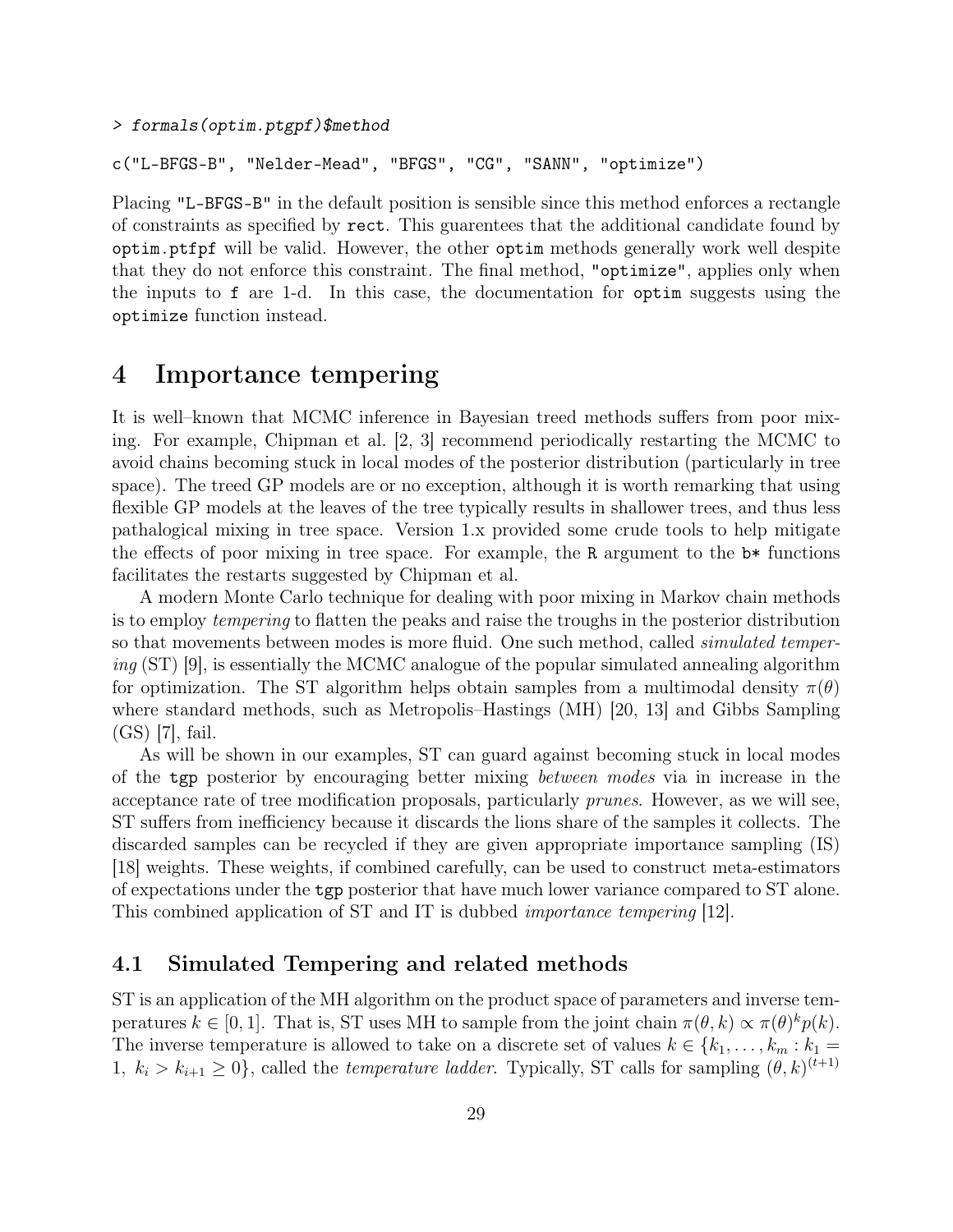by first updating  $\theta^{(t+1)}$  conditional on  $k^{(t)}$  and (possibly) on  $\theta^{(t)}$ , using MH or GS. Then, for a proposed  $k' \sim q(k^{(t)} \to k')$ , usually giving equal probability to the nearest inverse temperatures greater and less than  $k^{(t)}$ , an acceptance ratio is calculated:

$$
A^{(t+1)} = \frac{\pi(\theta^{(t+1)})^{k'} p(k') q(k' \to k^{(t)})}{\pi(\theta^{(t+1)})^{k^{(t)}} p(k^{(t)}) q(k^{(t)} \to k')}.
$$

Finally,  $k^{(t+1)}$  is determined according to the MH accept/reject rule: set  $k^{(t+1)} = k'$  with probability  $\alpha^{(t+1)} = \min\{1, A^{(t+1)}\},\$  or  $k^{(t+1)} = k^{(t)}$  otherwise. Standard theory for MH and GS gives that samples from the marginals  $\pi_{k_i}$  can be obtained by collecting samples  $\theta^{(t)}$ where  $k^{(t)} = k_i$ . Samples from  $\pi(\theta)$  are obtained when  $k^{(t)} = 1$ .

The success of ST depends crucially on the ability of the Markov chain frequently to: (a) visit high temperatures (low  $k$ ) where the probability of escaping local modes is increased; (b) visit  $k = 1$  to obtain samples from  $\pi$ . The algorithm can be tuned by: (i.) adjusting the number and location of the rungs of the temperature ladder; or (ii.) setting the pseudo-prior  $p(k)$  for the inverse temperature.

Geyer & Thompson [9] give ways of adjusting the spacing of the rungs of the ladder so that the ST algorithm achieves between–temperature acceptance rates of 20–40%. More recently, authors have preferred to rely on defaults, e.g.,

$$
k_i = \begin{cases} (1 + \Delta_k)^{1-i} & \text{geometric spacing} \\ \{1 + \Delta_k(i-1)\}^{-1} & \text{harmonic spacing} \end{cases} \qquad i = 1, \dots, m. \tag{7}
$$

Motivation for such default spacings is outlined by Liu [18]. Geometric spacing, or uniform spacing of  $log(k_i)$ , is also advocated by Neal [22, 23] to encourage the Markov chain to rapidly traverse the breadth of the temperature ladder. Harmonic spacing is more often used by a related method called Metropolis coupled Markov chain Monte Carlo (MC<sup>3</sup>) [8]. Both defaults are implemented in the tgp package, through the provided default.itemps function. A new "sigmoidal" option is also implemented, as discussed below. The rate parameter  $\Delta_k > 0$  can be problem specific. Rather than work with  $\Delta_k$  the default.itemps function allows the ladder to be specified via m and the hottest temperature  $k_m$ , thus fixing  $\Delta_k$  implicitly. I.e., for the geometric ladder  $\Delta_k = (k_m)^{1/(1-m)} - 1$ , and for the harmonic ladder  $\Delta_k = \frac{(k_m)^{-1} - 1}{m - 1}$  $\frac{m}{m-1}$ .

A sigmoidal ladder can provide a higher concentration of temperatures near  $k = 1$  without sacrificing the other nice properties of the geometric and harmonic ladders. It is specified by first situating m indices  $j_i \in \mathbb{R}$  so that  $k_1 = k(j_1) = 1$  and  $k_m = k(j_m) = k_m$  under

$$
k(j_i) = 1.01 - \frac{1}{1 + e^{j_i}}.
$$

The remaining  $j_i, i = 2, \ldots, (m-1)$  are spaced evenly between  $j_1$  and  $j_m$  to fill out the ladder  $k_i = k(j_i), i = 1, \ldots, (m-1).$ 

By way of comparison, consider generating the three different types of ladder with identical minimum inverse temperature  $k<sub>m</sub> = 0.1$ , the default setting in tgp.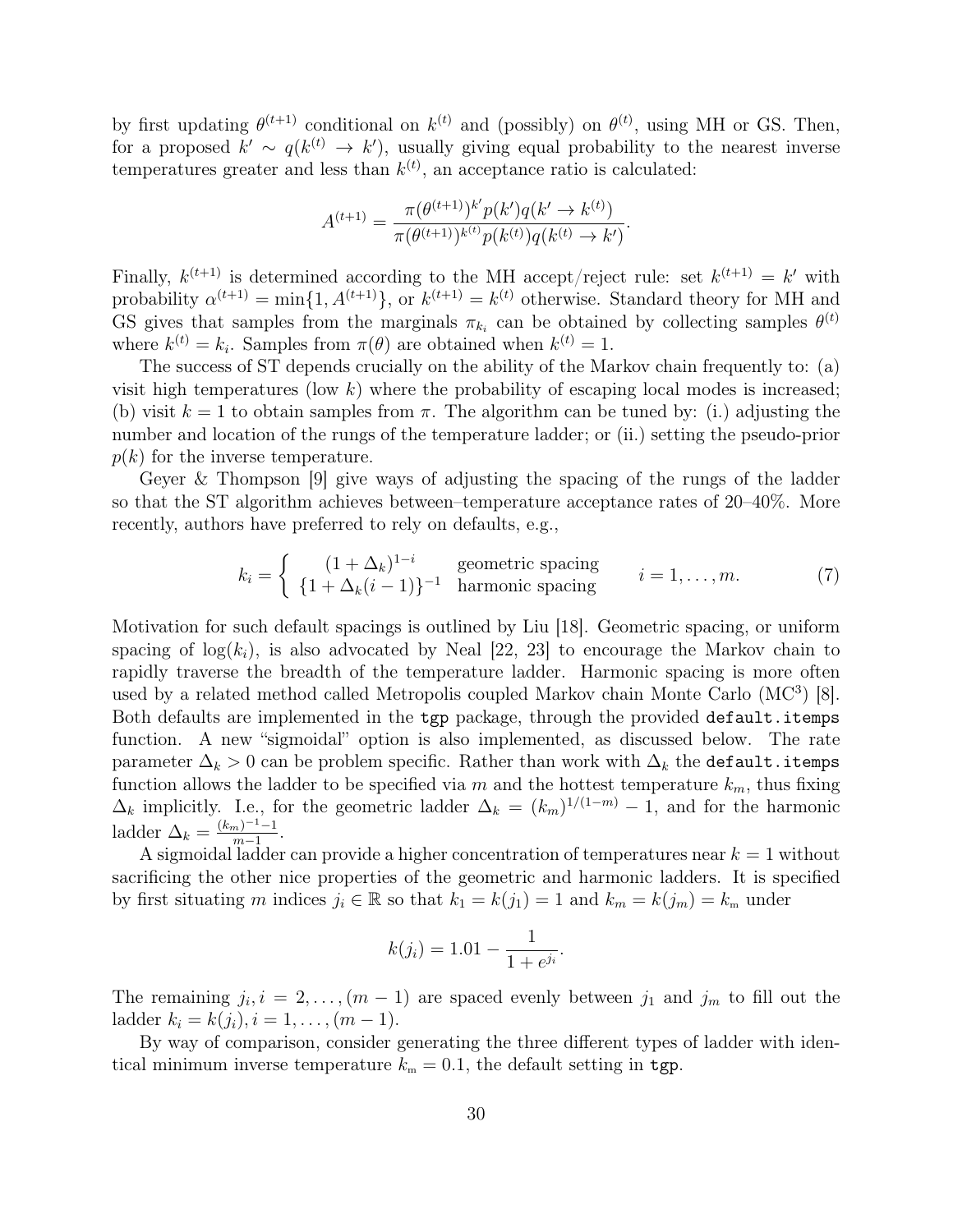```
> geo <- default.itemps(type="geometric")
> har <- default.itemps(type="harmonic")
> sig <- default.itemps(type="sigmoidal")
```
The plots in Figure 15 show the resulting inverse temperature ladders, and their logarithms. Observe how, relative to the geometric ladder, the harmonic ladder has a higher concentration of inverse temperatures near zero, whereas the sigmoidal ladder has a higher concentration near one.

Once a suitable ladder has been chosen, the tgp package implementation of ST follows the suggestions of Geyer & Thompson [9] in setting the pseudo–prior, starting from a uniform  $p_0$ . First,  $p_0$  is adjusted by *stochastic approximation*: add  $c_0/[m(t+n_0)]$  to  $\log p_0(k)$  for each  $k_i \neq k^{(t)}$  and subtract  $c_0/(t + n_0)$  from  $\log p_0(k^{(t)})$  over  $t = 1, \ldots, B$  burn-in MCMC rounds sampling from the joint posterior of  $(\theta, k)$ . Then,  $p_0$  is normalized to obtain  $p_1$ . Before subsequent runs, specified via an R > = 2 argument, *occupation numbers*  $o(k_i) = \sum_{t=1}^{B} 1_{\{k^{(t)}=k_i\}},$ are used update  $p(k_i) \propto p_1(k_i)/o(k_i)$ . Note that, in this setting, the R argument is used to update the pseudo–prior only, not to restart the Markov chain.

### 4.2 Importance sampling from tempered distributions

ST provides us with  $\{(\theta^{(t)}, k^{(t)}) : t = 1, \ldots, T\}$ , where  $\theta^{(t)}$  is an observation from  $\pi_{k^{(t)}}$ . It is convenient to write  $\mathcal{T}_i = \{t : k^{(t)} = k_i\}$  for the index set of observations at the  $i^{\text{th}}$ temperature, and let  $T_i = |\mathcal{T}_i|$ . Let the vector of observations at the *i*<sup>th</sup> temperature collect in  $\theta_i = (\theta_{i1}, \dots, \theta_{iT_i})$ , so that  $\{\theta_{ij}\}_{j=1}^{T_i} \sim \pi_{k_i}$ . Each vector  $\theta_i$  can be used to construct an IS estimator of  $E_{\pi}\lbrace h(\theta)\rbrace$  by setting

$$
\hat{h}_i = \frac{\sum_{j=1}^{T_i} w_i(\theta_{ij}) h(\theta_{ij})}{\sum_{j=1}^{T_i} w_i(\theta_{ij})} \equiv \frac{\sum_{j=1}^{T_i} w_{ij} h(\theta_{ij})}{W_i},
$$

say. That is, rather than obtain one estimator from ST (at the cold temperature), we can obtain  $m$  estimators (one at each temperature) via IS. The efficiency of each estimator,  $i = 1, \ldots, m$  can be measured through its variance, but unfortunately this can be difficult to calculate in general. As a result, the notion of effective sample size [18] (ESS) plays an important role in the study of IS estimators. Denote the vector of IS weights at the  $i<sup>th</sup>$ temperature as  $\mathbf{w}_i = \mathbf{w}_i(\theta_i) = (w_i(\theta_{i1}), \dots, w_i(\theta_{iT_i}))$ , where  $w_i(\theta) = \pi(\theta)/\pi_{k_i}(\theta)$ . The ESS of  $\hat{h}_i$  is defined by

$$
ESS(\mathbf{w}_i) = \frac{T}{1 + \text{cv}^2(\mathbf{w}_i)},
$$
\n(8)

where  $cv(\mathbf{w}_i)$  is the *coefficient of variation* of the weights (in the *i*<sup>th</sup> temperature), given by

$$
cv^{2}(\mathbf{w}_{i}) = \frac{\sum_{t=1}^{T} (w(\theta^{(t)}) - \bar{w})^{2}}{(T-1)\bar{w}^{2}}, \quad \text{where} \quad \bar{w} = T^{-1} \sum_{t=1}^{T} w(\theta^{(t)}).
$$

In R: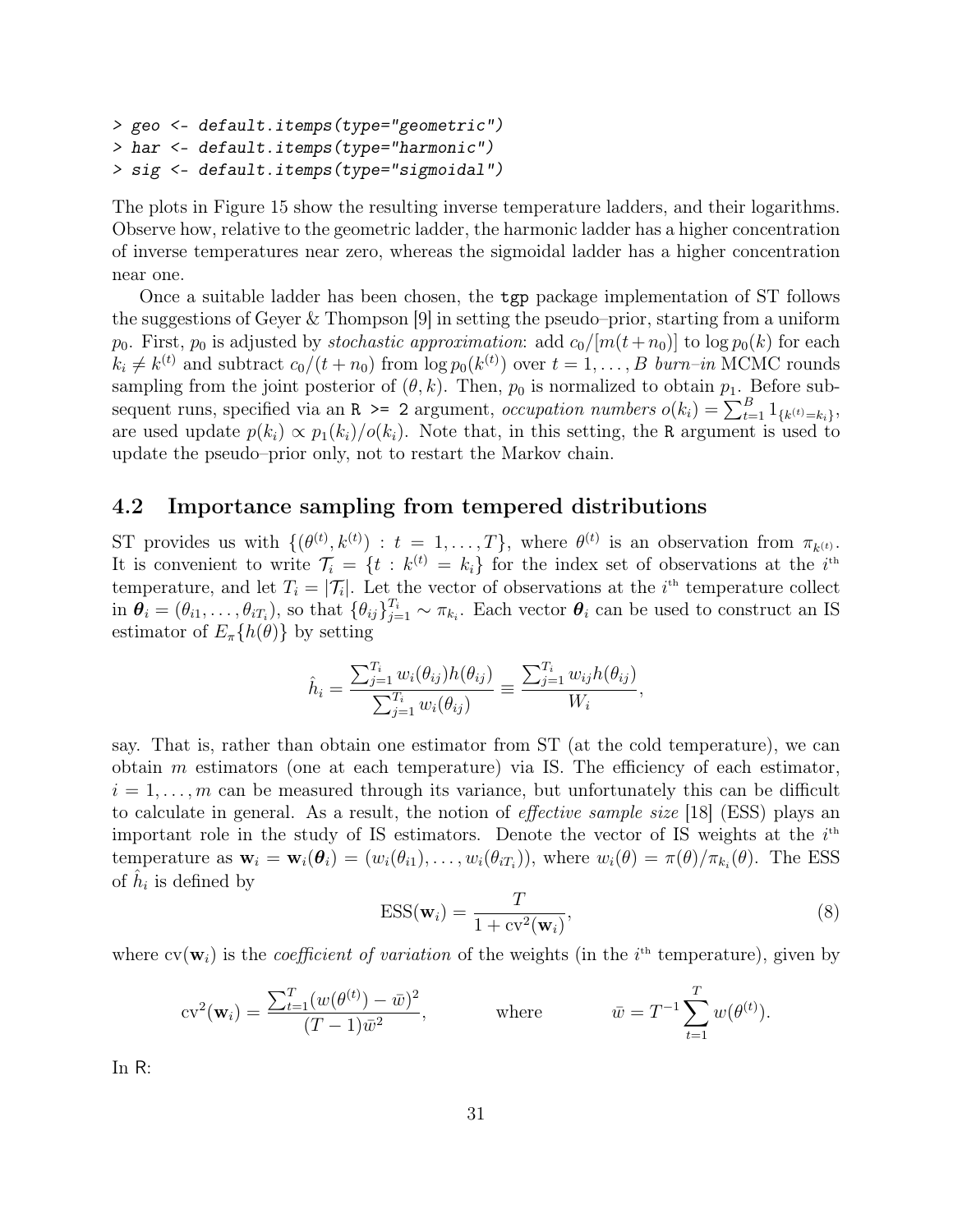```
> par(mfrow=c(2,1))
> all <- cbind(geo$k, har$k, sig$k)
> matplot(all, pch=21:23,
+ main="inv-temp ladders", xlab="indx", ylab="itemp")
> legend("topright", pch=21:23,
+ c("geometric","harmonic","sigmoidal"), col=1:3)
> matplot(log(all), pch=21:23,
+ main="log(inv-temp) ladders", xlab="indx", ylab="itemp")
```


**inv−temp ladders**



Figure 15: Three different inverse temperature ladders, each with  $m = 40$  temperatures starting at  $k_1 = 1$  and ending at  $k_m = 0.1$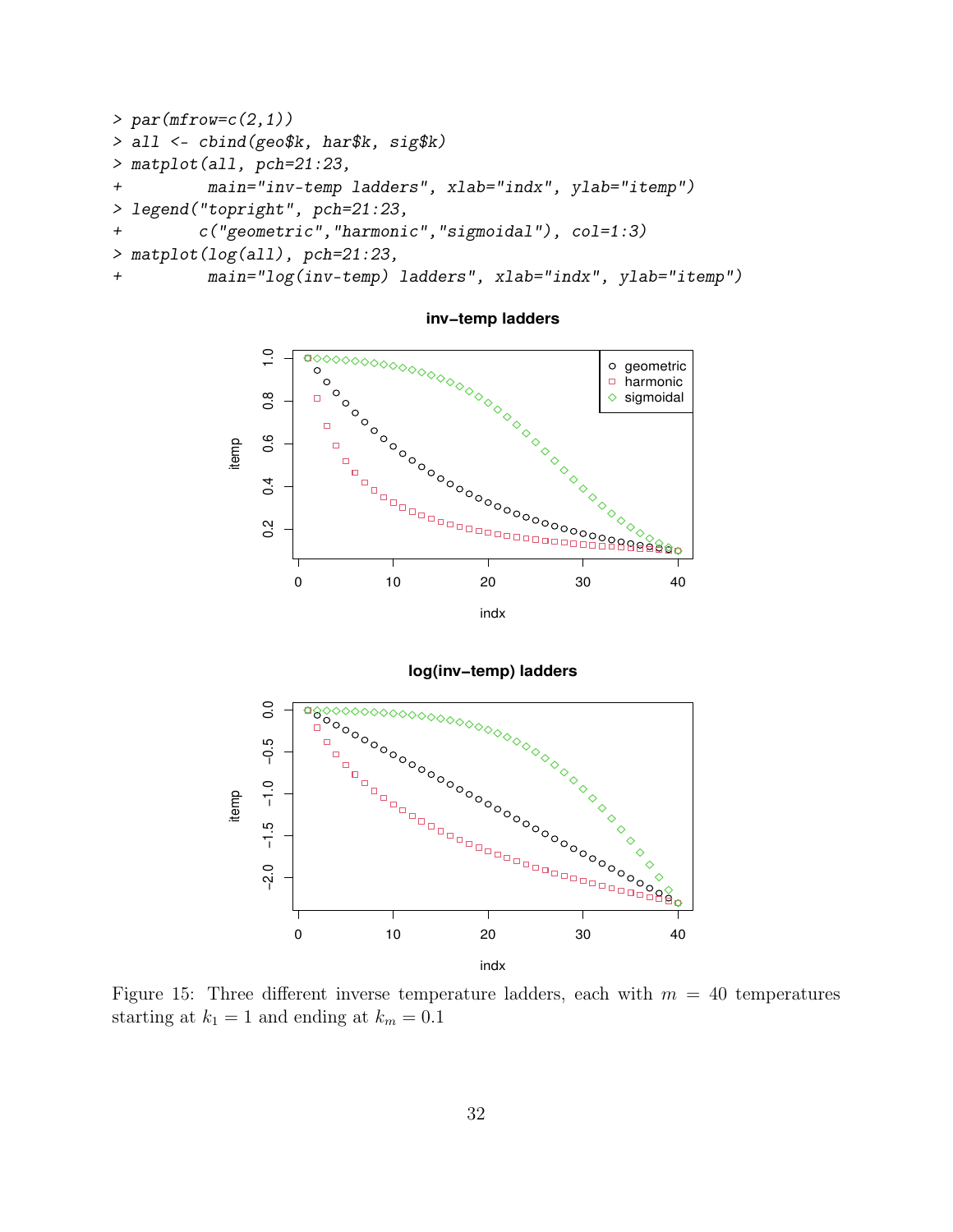```
> ESS <- function(w)
+ {
+ mw <- mean(w)
+ cv2 <- sum((w-mw)^2)/((length(w)-1)*mw^2)
+ ess <- length(w)/(1+cv2)
+ return(ess)
+ }
```
This should not be confused with the concept of effective sample size due to autocorrelation [17] (due to serially correlated samples coming from a Markov chain as in MCMC) as implemented by the effectiveSize function in the coda package [26] for R.

Before attempting to combine m IS estimators it is fruitful backtrack briefly to obtain some perspective on the topic of applying IS with a *single* tempered proposal distribution. Jennison [15] put this idea forward more than a decade ago, although the question of how to choose the best temperature was neither posed or resolved. It is clear that larger k leads to lower variance estimators (and larger ESS), but at the expense of poorer mixing in the Markov chain. It can be shown that the optimal inverse temperature  $k^*$  for IS, in the sense of constructing a minimum variance estimator, may be significantly lower than one [12]. However, the variance of such an estimator will indeed become unbounded as  $k \to 0$ , just as ESS  $\rightarrow$  0. Needless to say, the choice of how to best pick the best temperatures (for ST or IS) is still an open problem. But in the context of the family of tempered distributions used by ST for mixing considerations, this means that the discarded samples obtained when  $k^{(t)}$  < 1 may actually lead to more efficient estimators than the ones saved from the cold distribution. So ST is wastefull indeed.

However, when combining IS estimators from the multiple temperatures used in ST, the deleterious effect of the high variance ones obtained at high temperature must be mitigated. The possible strategies involved in developing such a meta-estimator comprise the importance tempering (IT) family of methods. The idea is that small ESS will indicate high variance IS estimators which should be relegated to having only a small influence on the overall estimator.

#### 4.3 An optimal way to combine IS estimators

It is natural to consider an overall meta-estimator of  $E_{\pi}\lbrace h(\theta)\rbrace$  defined by a convex combination:

$$
\hat{h}_{\lambda} = \sum_{i=1}^{m} \lambda_i \hat{h}_i, \qquad \text{where} \qquad 0 \le \lambda_i \le \sum_{i=1}^{m} \lambda_i = 1. \qquad (9)
$$

Unfortunately, if  $\lambda_1, \ldots, \lambda_m$  are not chosen carefully,  $\text{Var}(\hat{h}_\lambda)$ , can be nearly as large as the largest Var $(\hat{h}_i)$  [25], due to the considerations alluded to in Section 4.2. Notice that ST is recovered as a special case when  $\lambda_1 = 1$  and  $\lambda_2, \ldots, \lambda_m = 0$ . It may be tempting to choose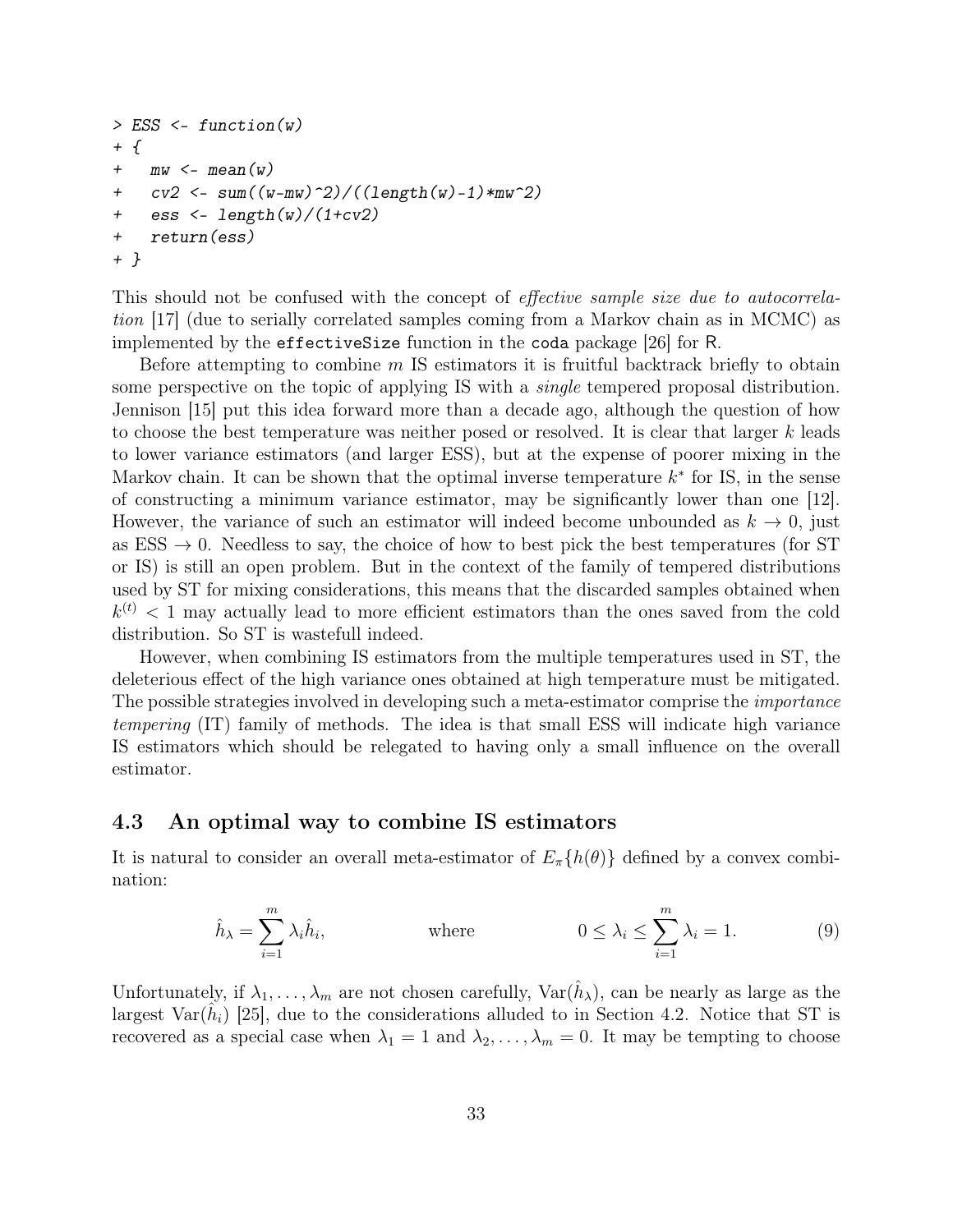$\lambda_i = W_i/W$ , where  $W = \sum_{i=1}^m W_i$ . The resulting estimator is equivalent to

$$
\hat{h} = W^{-1} \sum_{t=1}^{T} w(\theta^{(t)}, k^{(t)}) h(\theta^{(t)}), \qquad \text{where} \qquad W = \sum_{t=1}^{T} w(\theta^{(t)}, k^{(t)}), \qquad (10)
$$

and  $w(\theta, k) = \pi(\theta)/\pi(\theta)^k = \pi(\theta)^{1-k}$ . It can lead to a very poor estimator, even compared to ST, as will be demonstrated empirically in the examples to follow shortly.

Observe that we can equivalently write

$$
\hat{h}_{\lambda} = \sum_{i=1}^{m} \sum_{j=1}^{T_i} w_{ij}^{\lambda} h(\theta_{ij}), \qquad \text{where} \qquad w_{ij}^{\lambda} = \lambda_i w_{ij} / W_i. \qquad (11)
$$

Let  $\mathbf{w}^{\lambda} = (w_{11}^{\lambda}, \ldots, w_{1T_1}^{\lambda}, w_{21}^{\lambda}, \ldots, w_{2T_2}^{\lambda}, \ldots, w_{m1}^{\lambda}, \ldots, w_{mT_m}^{\lambda})$ . Attempting to choose  $\lambda_1, \ldots, \lambda_m$ to minimize  $\text{Var}(\hat{h}_{\lambda})$  directly can be difficult. Moreover, for the applications that we have in mind, it is important that our estimator can be constructed without knowledge of the normalizing constants of  $\pi_{k_1}, \ldots, \pi_{k_m}$ , and without evaluating the MH transition kernels  $\mathcal{K}_{\pi_{k_i}}(\cdot, \cdot)$ . It is for this reason that methods like the *balance heuristic* [37], MCV [25], or population Monte Carlo (PMC) [5] cannot be applied. Instead, we seek maximize the effective sample size of  $\hat{h}_{\lambda}$  in (9), and look for an  $O(T)$  operation to determine the optimal  $\lambda^*$ .

Among estimators of the form (9), it can be shown [12] that  $ESS(w^{\lambda})$  is maximized by  $\lambda = \lambda^*$ , where, for  $i = 1, \ldots, m$ ,

$$
\lambda_i^* = \frac{\ell_i}{\sum_{i=1}^m \ell_i}, \qquad \text{and} \qquad \ell_i = \frac{W_i^2}{\sum_{j=1}^{T_i} w_{ij}^2}.
$$

The efficiency of each IS estimator  $\hat{h}_i$  can be measured through  $ESS(w_i)$ . Intuitively, we hope that with a good choice of  $\lambda$ , the ESS (8) of  $\hat{h}_{\lambda}$ , would be close to the sum over i of the effective sample sizes each of  $\hat{h}_i$ . This is indeed the case for  $\hat{h}_{\lambda^*}$ , because it can be shown [12] that

$$
ESS(\mathbf{w}^{\lambda^*}) \geq \sum_{i=1}^m \text{ESS}(\mathbf{w}_i) - \frac{1}{4} - \frac{1}{T}.
$$

In practice we have found that this bound is conservative and that in fact  $ESS(w^{\lambda^*}) \geq$  $\sum_{i=1}^{m} \text{ESS}(\mathbf{w}_i)$ , as will be shown empirically in the examples that follow. Thus our optimally– combined IS estimator has a highly desirable and intuitive property in terms of its effective sample size: that the whole is greater than the sum of its parts.

 $\text{ESS}(\mathbf{w}^{\lambda^*})$  depends on  $\text{ESS}(\mathbf{w}_i)$  which in turn depend on the  $k_i$ . Smaller  $k_i$  will lead to better mixing in the Markov chain, but lower  $ESS(w_i)$ . Therefore, we can expect that the geometric and sigmoidal ladders will fare better than the harmonic ones, so long as the desired improvements in mixing are achieved. In the examples to follow, we shall see that the sigmoidal ladder does indeed leader to higher  $ESS(w^{\lambda^*})$ .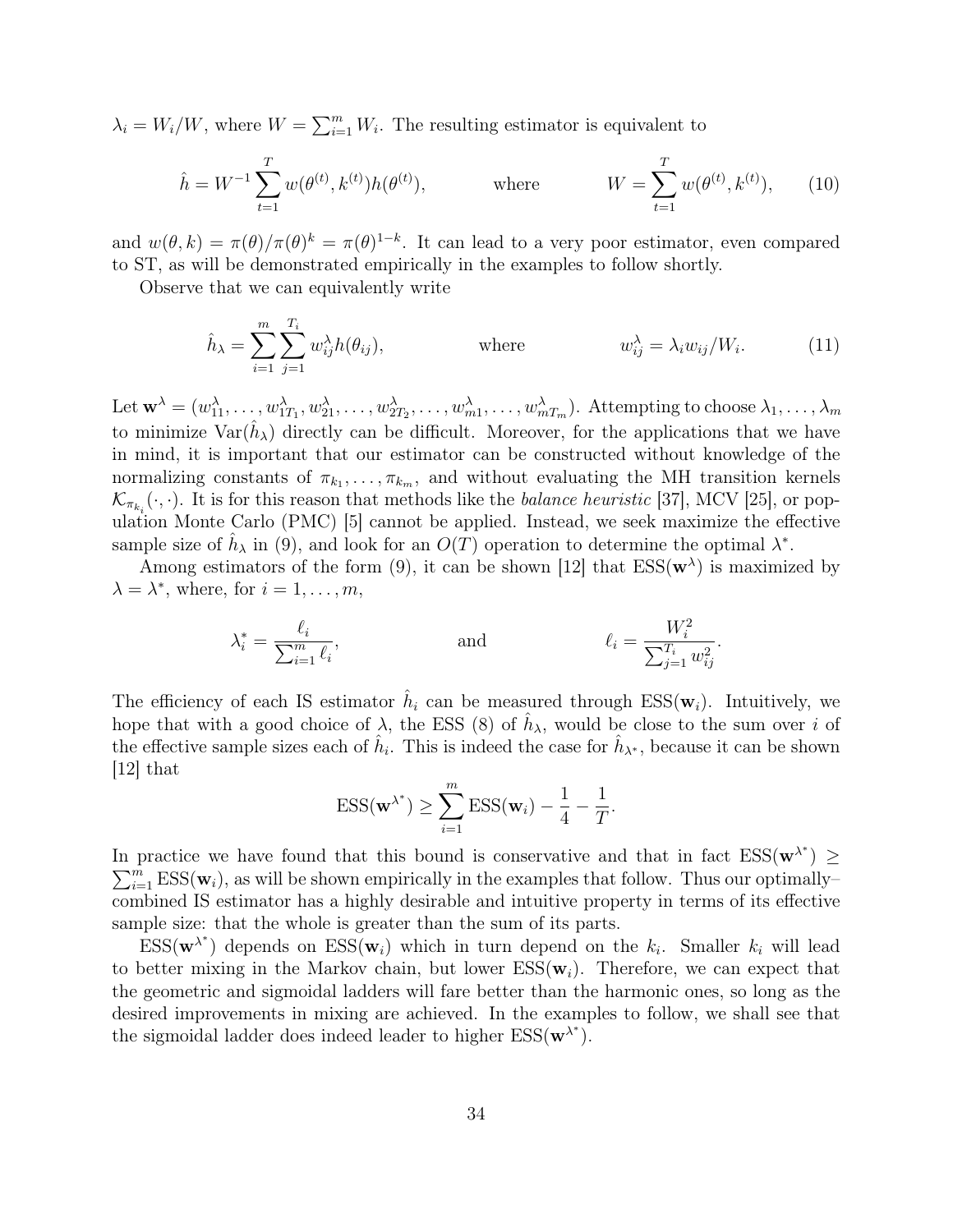### 4.4 Examples

Here the IT method is shown in action for tgp models. IT is controlled in  $\flat^*$  functions via the itemps argument: a data.frame coinciding with the output of the default.itemps function. The lambda argument to default.itemps can be used to base posterior predictive inference the other IT heuristics: ST and the naïve approach (10). Whenever the argument m = 1 is used with k.min != 1 the resulting estimator is constructed via tempered importance sampling at the single inverse temperature  $k \cdot \min$ , in the style of Jennison [15] as outlined in Section 4.2. The parameters  $c_0$  and  $n_0$  for stochastic approximation of the pseudo–prior can be specified as a 2–vector c0n0 argument to default.itemps. In the examples which follow we simply use the default configuration of the IT method, adjusting only the minimum inverse temperature via the k.min argument.

Before delving into more involved examples, we illustrate the stages involved in a small run of importance tempering (IT) on the exponential data from Section 3.3 of [11]. The data can be obtained as:

- *> exp2d.data<-exp2d.rand() > X<-exp2d.data\$X*
- *> Z<-exp2d.data\$Z*

Now, consider applying IT to the Bayesian treed LM with a small geometric ladder. A warning will be given if the default setting of  $b$ prior="bflat" is used, as this (numerically) improper prior can lead to improper posterior inference at high temperatures.

```
> its <- default.itemps(m=10)
> exp.btlm <- btlm(X=X,Z=Z, bprior="b0", R=2, itemps=its, pred.n=FALSE,
+ BTE=c(1000,3000,2))
burn in: [with stoch approx (c0,n0)=(100,1000)]
**GROW** @depth 0: [2,0.45], n=(57,23)
**GROW** @depth 1: [2,0.1], n=(16,30)
**PRUNE** @depth 1: [2,0.1]
**GROW** @depth 1: [1,0.45], n=(16,18)
**CPRUNE** @depth 0: var=2, val=0.4->0.45, n=(57,23)
**GROW** @depth 1: [1,0.5], n=(46,11)
r=1000 d=[0] [0] [0]; n=(46,11,23) k=0.129155**PRUNE** @depth 1: [1,0.5]
**PRUNE** @depth 0: [2,0.5]
**GROW** @depth 0: [2,0.4], n=(46,34)
**GROW** @depth 1: [1,0.5], n=(46,11)
r=2000 d=[0] [0] [0]; n=(46,11,23) k=0.1**PRUNE** @depth 1: [2,0.45]
**GROW** @depth 1: [2,0.45], n=(46,13)
r=3000 d=[0] [0] [0]; n=(46,14,20) k=0.359381
```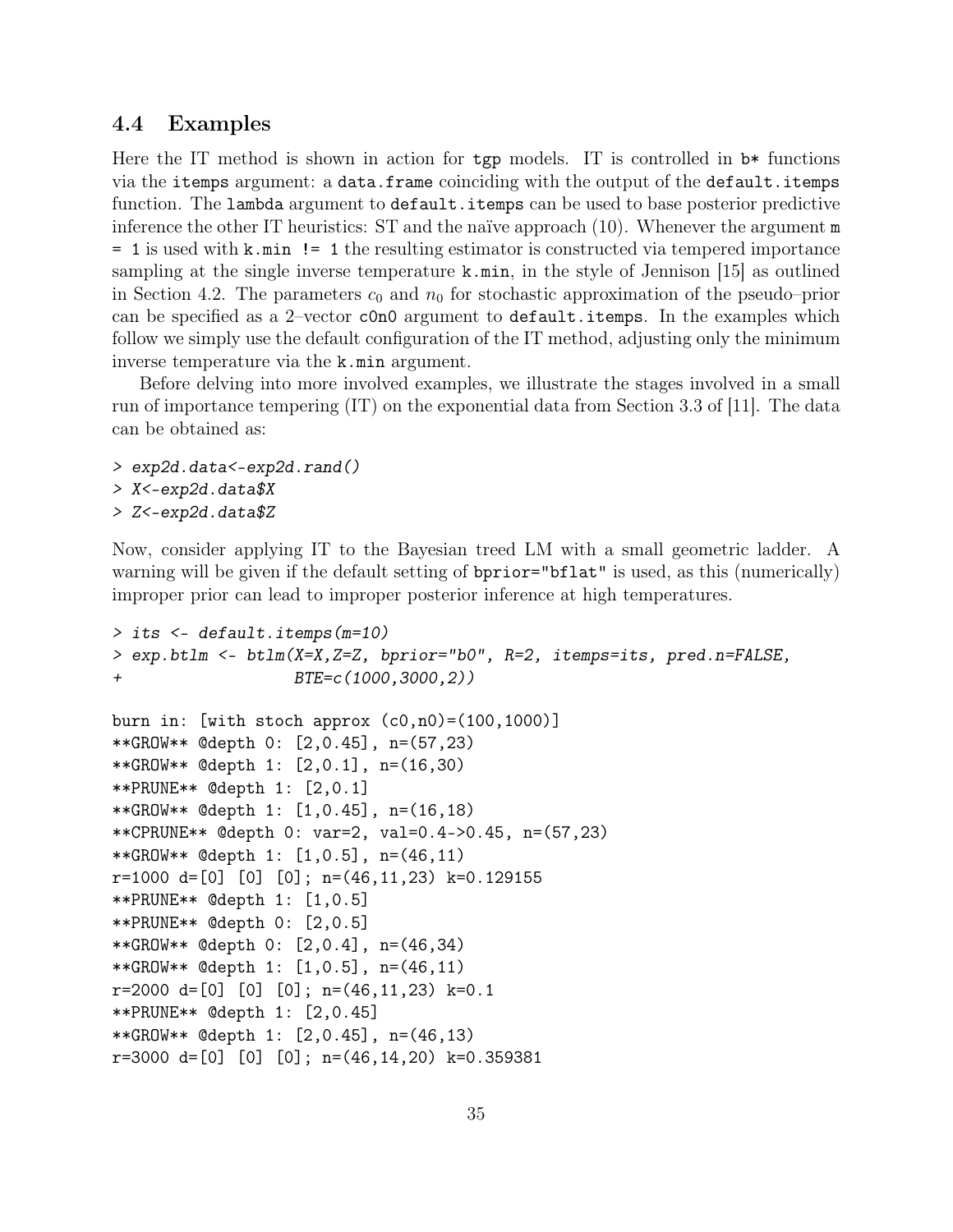```
Sampling @ nn=0 pred locs:
**GROW** @depth 2: [1,0.2], n=(21,25)
**PRUNE** @depth 2: [1,0.2]
**PRUNE** @depth 1: [1,0.5]
**GROW** @depth 1: [1,0.5], n=(50,12)
r=1000 d=[0] [0] [0]; mh=4 n=(46,11,23) k=0.1
**PRUNE** @depth 1: [1,0.5]
**GROW** @depth 1: [1,0.45], n=(41,16)
r=2000 d=[0] [0] [0]; mh=4 n=(46,11,23) k=0.464159
Grow: 4.348%, Prune: 2.917%, Change: 30.74%, Swap: 39.05%
finished repetition 1 of 2
burn in:
r=1000 d=[0] [0] [0]; mh=4 n=(46,14,20) k=0.464159Sampling @ nn=0 pred locs:
**GROW** @depth 2: [1,0.25], n=(26,20)
**PRUNE** @depth 2: [1,0.25]
r=1000 d=[0] [0] [0]; mh=4 n=(46,11,23) k=0.774264**PRUNE** @depth 1: [1,0.5]
**GROW** @depth 1: [1,0.5], n=(46,11)
**PRUNE** @depth 1: [1,0.5]
r=2000 d=[0] [0]; mh=4 n=(57,23) k=0.129155Grow: 3.03%, Prune: 2.591%, Change: 30.32%, Swap: 42.42%
finished repetition 2 of 2
effective sample sizes:
0: itemp=1, len=218, ess=218
1: itemp=0.774264, len=236, ess=39.9928
2: itemp=0.599484, len=258, ess=15.94
3: itemp=0.464159, len=228, ess=1.17103
4: itemp=0.359381, len=116, ess=1.01731
5: itemp=0.278256, len=126, ess=1.07575
6: itemp=0.215443, len=146, ess=2.25592
7: itemp=0.16681, len=188, ess=1.98526
8: itemp=0.129155, len=254, ess=1.18215
9: itemp=0.1, len=230, ess=1.0325
total: len=2000, ess.sum=283.653, ess(w)=283.788
lambda-combined ess=283.788
```
Notice how the MCMC inference procedure starts with  $B + T = 4000$  rounds of stochastic approximation (initial adjustment of the pseudo–prior) in place of typical (default) the  $B =$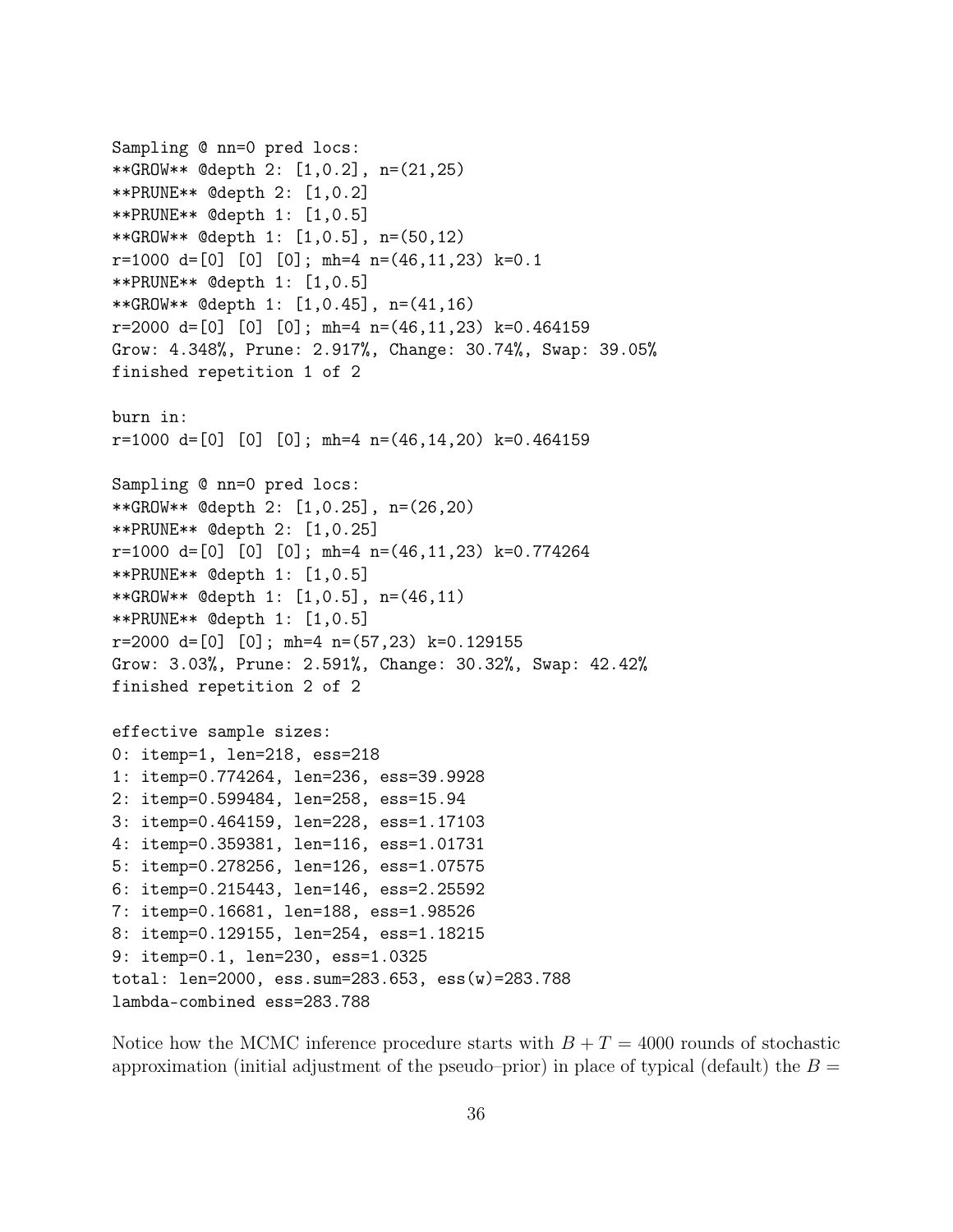1000 burn–in rounds. Then, the first round of sampling from the posterior commences, over  $T = 2000$  rounds, during which the observation counts in each temperature are tallied. The progress meter shows the current temperature the chain is in, say k=0.629961, after each of 1000 sampling rounds. The first repeat starts with a pseudo–prior that has been adjusted by the observation counts, which continue to be accumulated throughout the entire procedure (i.e., they are never reset). Any subsequent repeats begin after a similar (re-)adjustment.

Before finishing, the routine summarizes the sample size and effective sample sizes in each rung of the temperature ladder. The number of samples is given by len, and the ESS by ess. These quantities can also be recovered via traces, as shown later. The ESS of the optimal combined IT sample is the last quantity printed. This, along with the ESS and total numbers of samples in each temperature, can also be obtained via the tgp-class output object.

*> exp.btlm\$ess*

\$combined [1] 283.7877

\$each

|    |           | k count | ess            |
|----|-----------|---------|----------------|
| 1  | 1.0000000 |         | 218 218.000000 |
| 2  | 0.7742637 | 236     | 39.992779      |
| З  | 0.5994843 | 258     | 15.940002      |
| 4  | 0.4641589 | 228     | 1.171034       |
| 5  | 0.3593814 | 116     | 1.017310       |
| 6  | 0.2782559 | 126     | 1.075745       |
| 7  | 0.2154435 | 146     | 2.255923       |
| 8  | 0.1668101 | 188     | 1.985259       |
| 9  | 0.1291550 | 254     | 1.182148       |
| 10 | 0.1000000 | 230     | 1.032503       |

#### 4.4.1 Motorcycle accident data

Recall the motorcycle accident data of Section 3.4 of the first tgp vignette [11]. Consider using IT to sample from the posterior distribution of the treed GP LLM model using the geometric temperature ladder.

```
> library(MASS)
> moto.it <- btgpllm(X=mcycle[,1], Z=mcycle[,2], BTE=c(2000,52000,10),
          + bprior="b0", R=3, itemps=geo, trace=TRUE, pred.n=FALSE, verb=0)
```
Out of a total of 15600 samples from the joint chain, the resulting (optimally combined) ESS was:

```
> moto.it$ess$combined
```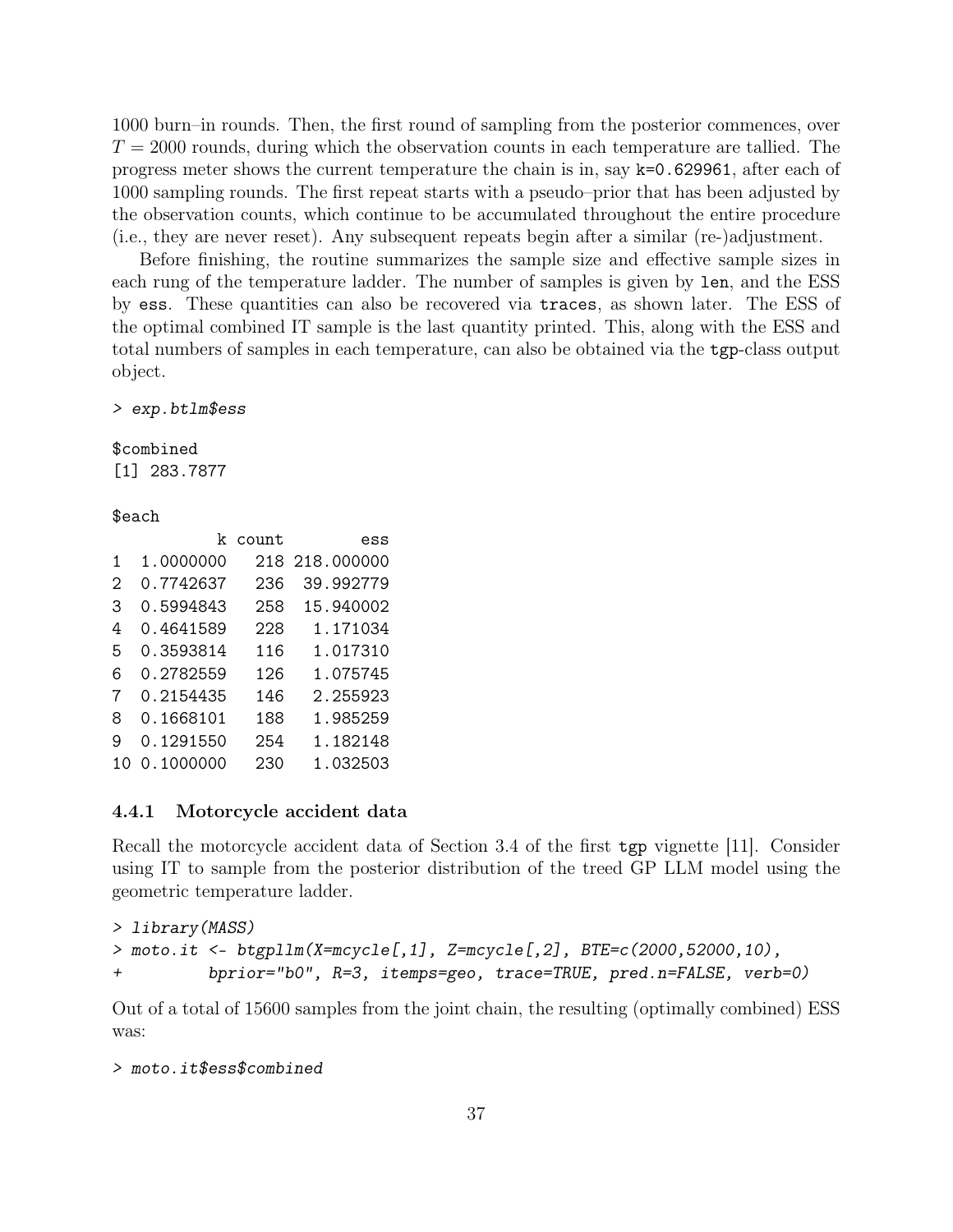[1] 912.8193

Alternatively,  $\mathbf{w}^{\lambda^*}$  can be extracted from the traces, and used to make the ESS calculation directly.

```
> p <- moto.it$trace$post
> ESS(p$wlambda)
```
[1] 912.8193

The unadjusted weights **w** are also available from trace. We can see that the naïve choice of  $\lambda_i = W_i/W$ , leading to the estimator in (10), has a clearly inferior effective sample size.

*> ESS(p\$w)*

[1] 8.778233

To see the benefit of IT over ST we can simply count the number of samples obtained when  $k^{(t)} = 1$ . This can be accomplished in several ways: either via the traces or through the output object.

```
> as.numeric(c(sum(p$itemp == 1), moto.it$ess$each[1,2:3]))
```
[1] 350 350 350

That is, (optimal) IT gives effectively 2.61 times more samples. The naïve combination, leading to the estimator in  $(10)$ , yields an estimator with an effective sample size that is  $3\%$ of the number of samples obtained under ST.

Now, we should like to compare to the MCMC samples obtained under the same model, without IT.

```
> moto.reg <- btgpllm(X=mcycle[,1], Z=mcycle[,2], BTE=c(2000,52000,10),
+ R=3, bprior="b0", trace=TRUE, pred.n=FALSE, verb=0)
```
The easiest comparison to make is to look at the heights explored under the three chains: the regular one, the chain of heights visited at all temperatures (combined), and those obtained after applying IT via re-weighting under the optimal combination  $\lambda^*$ .

```
> L <- length(p$height)
> hw <- suppressWarnings(sample(p$height, L, prob=p$wlambda, replace=TRUE))
> b <- hist2bar(cbind(moto.reg$trace$post$height, p$height, hw))
```
Figure 16 shows barplots indicating the count of the number of times the Markov chains were in trees of various heights after burn–in. Notice how the tempered chain (denoted "All Temps" in the figure) frequently visits trees of height one, whereas the non–tempered chain (denoted "reg MCMC") never does. The result is that the non–tempered chain underestimates the probability of height two trees and produces a corresponding overestimate of height four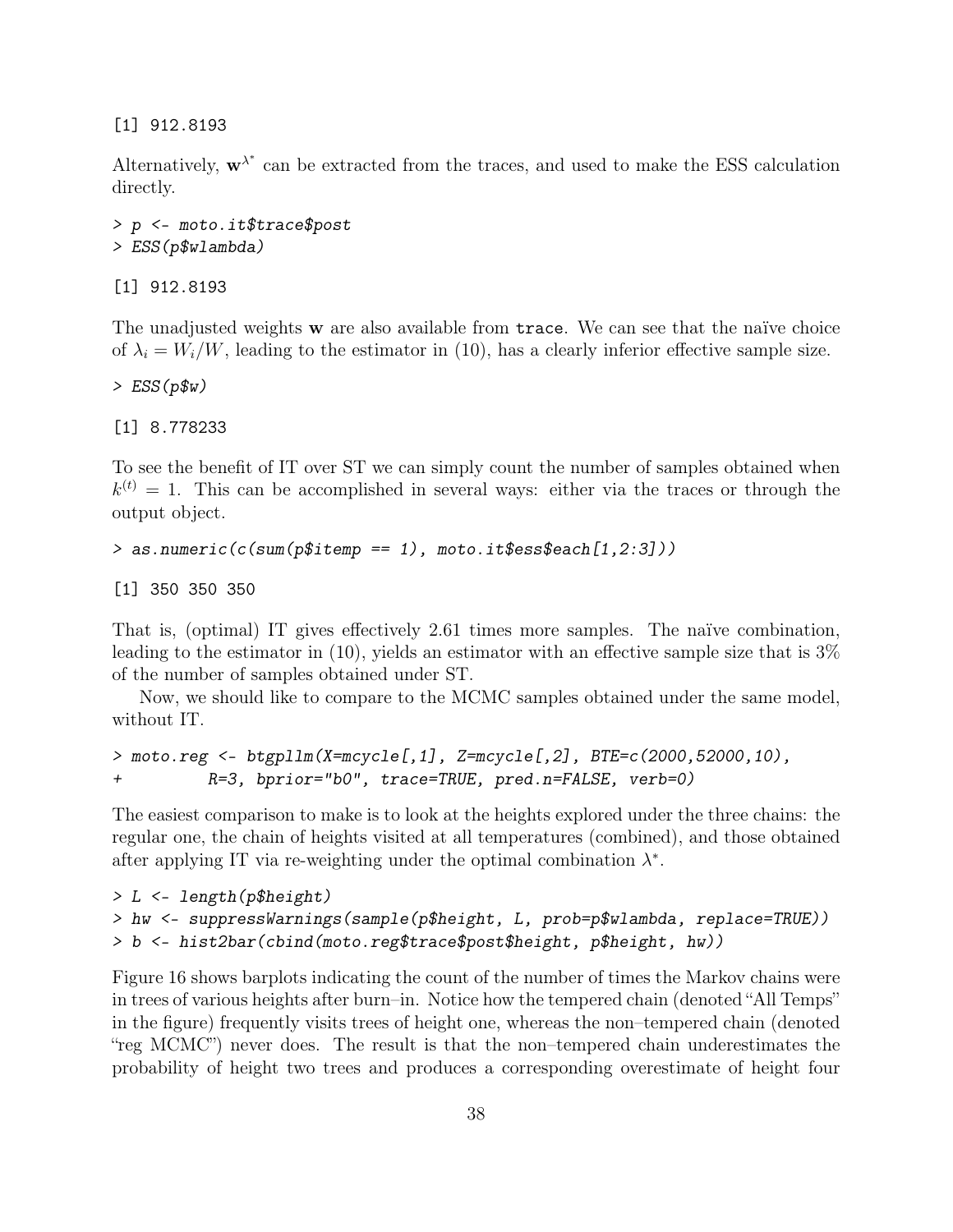```
> barplot(b, beside=TRUE, col=1:3, xlab="tree height", ylab="counts",
+ main="tree heights encountered")
> legend("topright", c("reg MCMC", "All Temps", "IT"), fill=1:3)
```


Figure 16: Barplots indicating the counts of the number of times the Markov chains (for regular MCMC, combining all temperatures in the inverse temperature ladder, and those re-weighted via IT) were in trees of various heights for the motorcycle data.

trees—which are clearly not supported by the data—even visiting trees of height five. The IT estimator appropriately down–weights height one trees and provides correspondingly more realistic estimates of the probability of height two and four trees.

Whenever introducing another parameter into the model, like the inverse temperature  $k$ , it is important to check that the marginal posterior chain for that parameter is mixing well. For ST it is crucial that the chain makes rapid excursions between the cold temperature, the hottest temperatures, and visits each temperature roughly the same number of times.

Figure 17 shows a trace of the posterior samples for k in the motorcycle experiment. Arguably, the mixing in  $k$ –space leaves something to be desired. Since it can be very difficult to tune the pseudo–prior and MH proposal mechanism to get good mixing in  $k$ –space, it is fortunate that the IT methodology does not rely on the same mixing properties as ST does. Since samples can be obtained from the posterior distribution of the parameters of interest by re-weighting samples obtained when  $k < 1$  it is only important that the chain frequently visit low temperatures to obtain good sampling, and high temperatures to obtain good mixing. The actual time spent in specific temperatures, i.e.,  $k = 1$  is less important. Figure 18 shows the histogram of the inverse temperatures visited in the Markov chain for the motorcycle experiment. Also plotted is a histogram of the observation counts in each temperature. The two histograms should have similar shape but different totals. Observation counts are tallied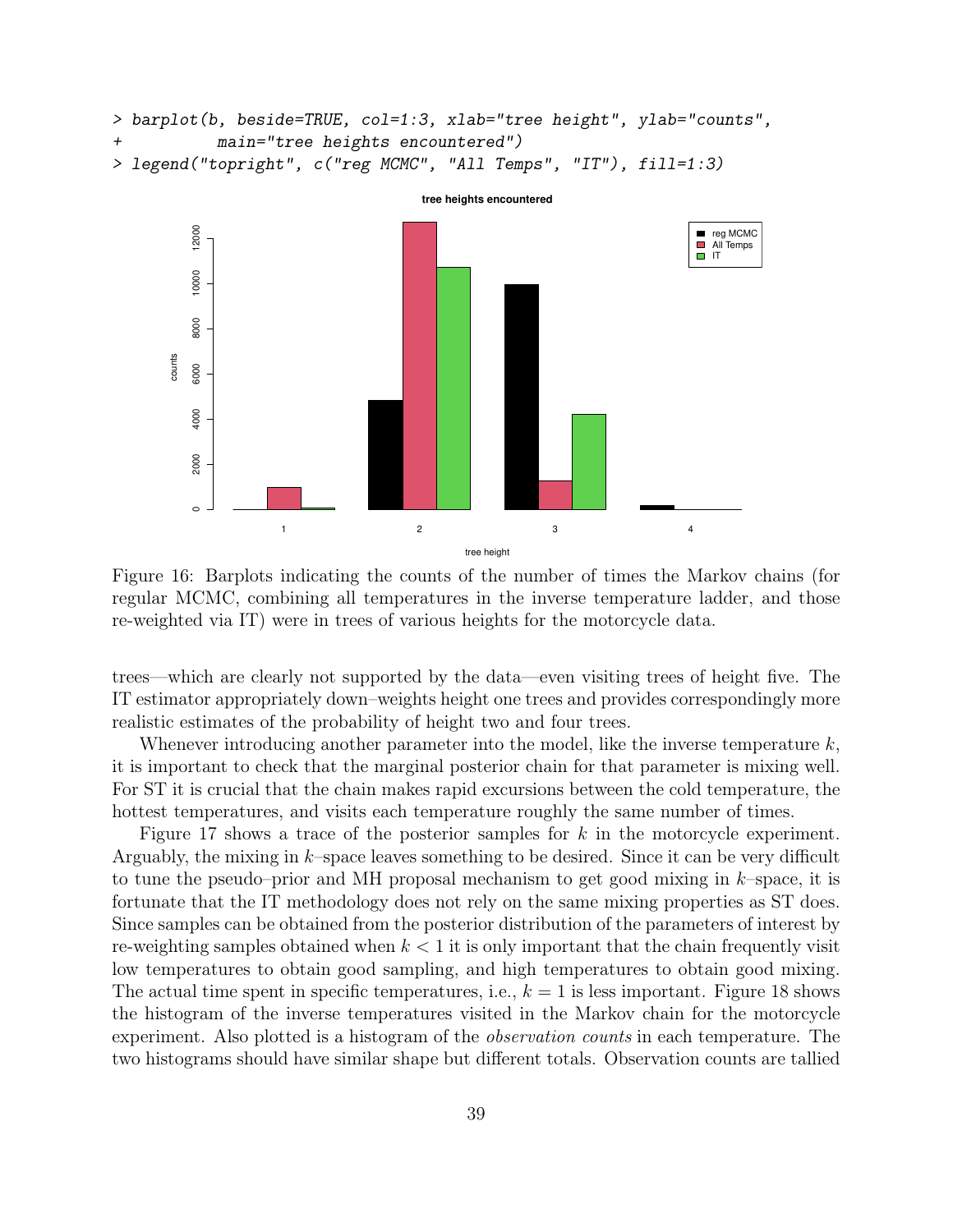```
> plot(log(moto.it$trace$post$itemp), type="l", ylab="log(k)", xlab="samples",
+ main="trace of log(k)")
```


Figure 17: A trace of the MCMC samples from the marginal posterior distribution of the inverse temperature parameter,  $k$ , in the motorcycle experiment

during every MCMC sample after burn–in, whereas the posterior samples of k are thinned (at a rate specified in BTE[3]). When the default trace=FALSE argument is used only the observation counts will be available in the tgp–class object, and these can be used as a surrogate for a trace of  $k$ .

The compromise IT approach obtained using the sigmoidal ladder can yield an increase in ESS.

```
> moto.it.sig <- btgpllm(X=mcycle[,1], Z=mcycle[,2], BTE=c(2000,52000,10),
+ R=3, bprior="b0", krige=FALSE, itemps=sig, verb=0)
```
Compare the resulting ESS to the one given for the geometric ladder above.

```
> moto.it.sig$ess$combined
```
[1] 5021.38

Plots of the resulting predictive surface is shown in Figure 19 for comparison with those in Section 1.1 of the first tgp vignette [11]. In particular, observe that the transition from the middle region to the right one is much less stark in this tempered version than than in the original—which very likely spent a disproportionate amount of time stuck in a posterior mode with trees of depth three or greater.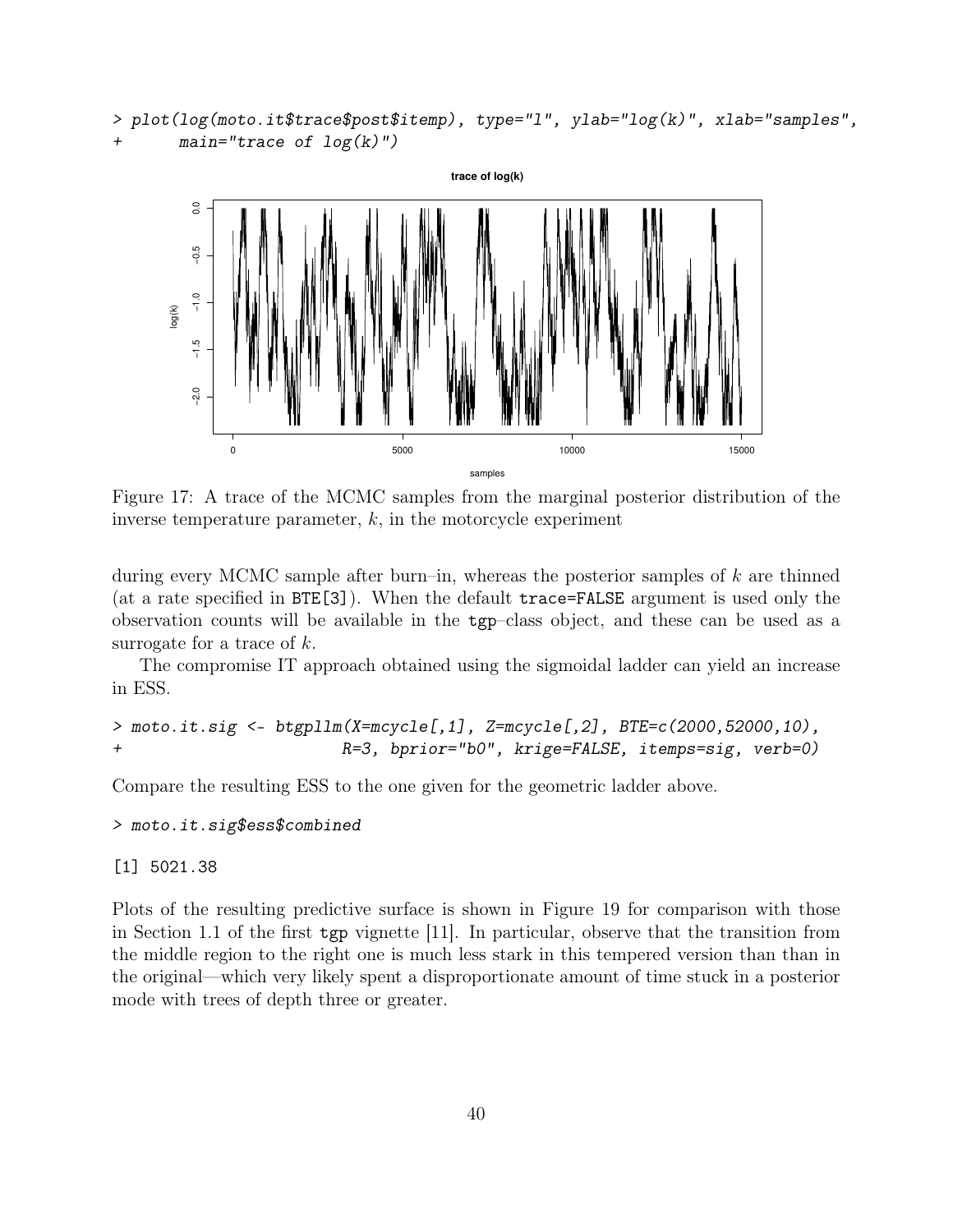```
> b <- itemps.barplot(moto.it, plot.it=FALSE)
> barplot(t(cbind(moto.it$itemps$counts, b)), col=1:2,
+ beside=TRUE, ylab="counts", xlab="itemps",
+ main="inv-temp observation counts")
> legend("topleft", c("observation counts", "posterior samples"), fill=1:2)
```
**inv−temp observation counts**



Figure 18: Comparing (thinned) samples from the posterior distribution for the inverse temperature parameter,  $k$ , (posterior samples), to the observation counts used to update the pseudo–prior, in the motorcycle experiment

### *> plot(moto.it.sig)*



Figure 19: Posterior predictive surface for the motorcycle data, with 90% quantile errorbars, obtained under IT with the sigmoidal ladder.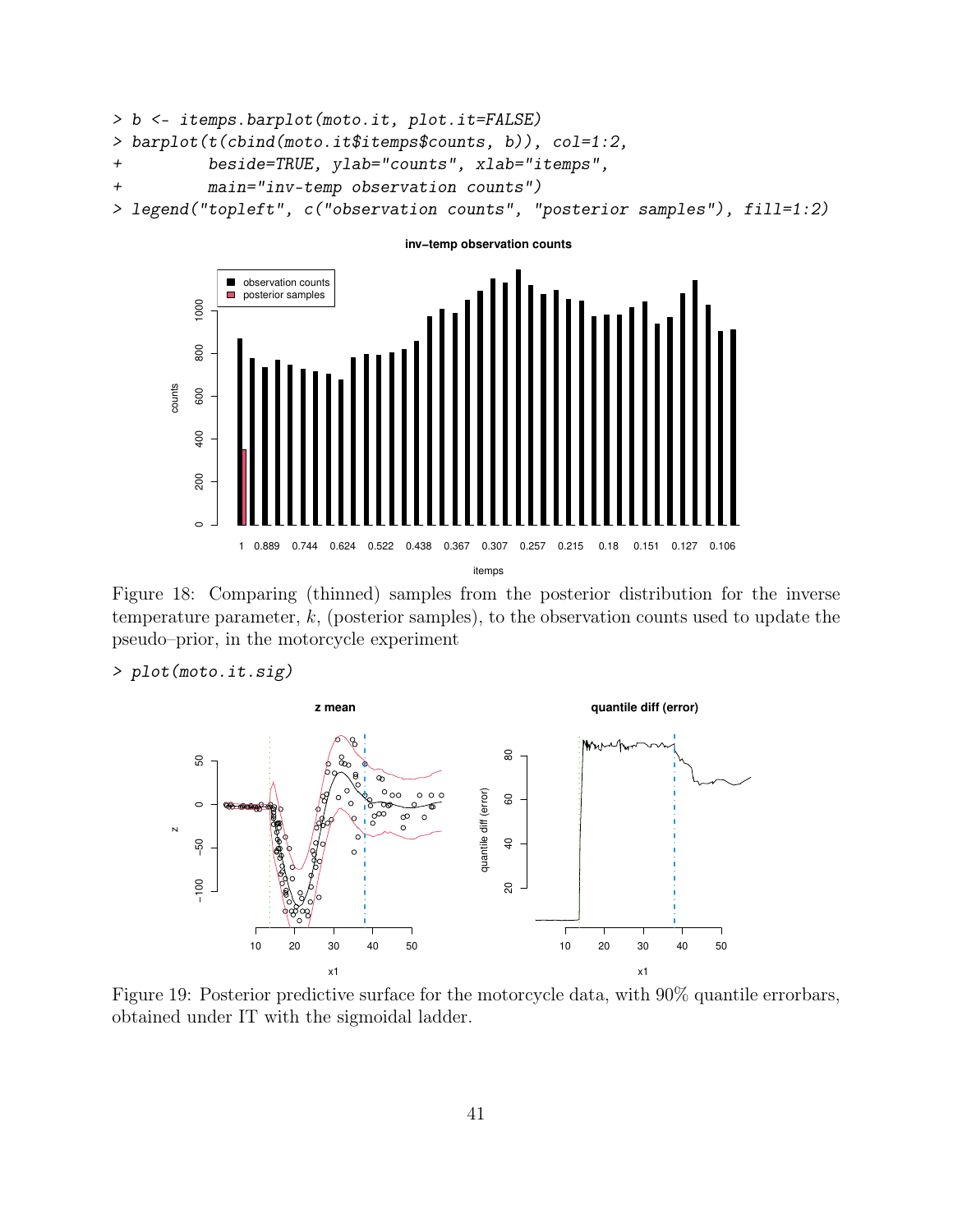#### 4.4.2 Synthetic 2–d Exponential Data

Recall the synthetic 2–d exponential data of Section 3.4 of the tgp vignette [11], where the true response is given by

$$
z(\mathbf{x}) = x_1 \exp(-x_1^2 - x_2^2).
$$

Here, we will take  $\mathbf{x} \in [-6, 6] \times [-6, 6]$  with a D-optimal design

```
> Xcand <- lhs(10000, rbind(c(-6,6),c(-6,6)))
> X <- dopt.gp(400, X=NULL, Xcand)$XX
> Z <- exp2d.Z(X)$Z
```
Consider a treed GP LLM model fit to this data using the standard MCMC.

```
> exp.reg <- btgpllm(X=X, Z=Z, BTE=c(2000,52000,10), bprior="b0",
+ trace=TRUE, krige=FALSE, R=10, verb=0)
```
*> plot(exp.reg)*



Figure 20: Posterior predictive surface for the 2-d exponential data: mean surface (left) and 90% quantile difference (right)

Figure 20 shows the resulting posterior predictive surface. The maximum a' posteriori (MAP) tree is drawn over the error surface in the right–hand plot. The height of this tree can be obtained from the tgp-class object.

```
> h <- exp.reg$post$height[which.max(exp.reg$posts$lpost)]
> h
```
[1] 7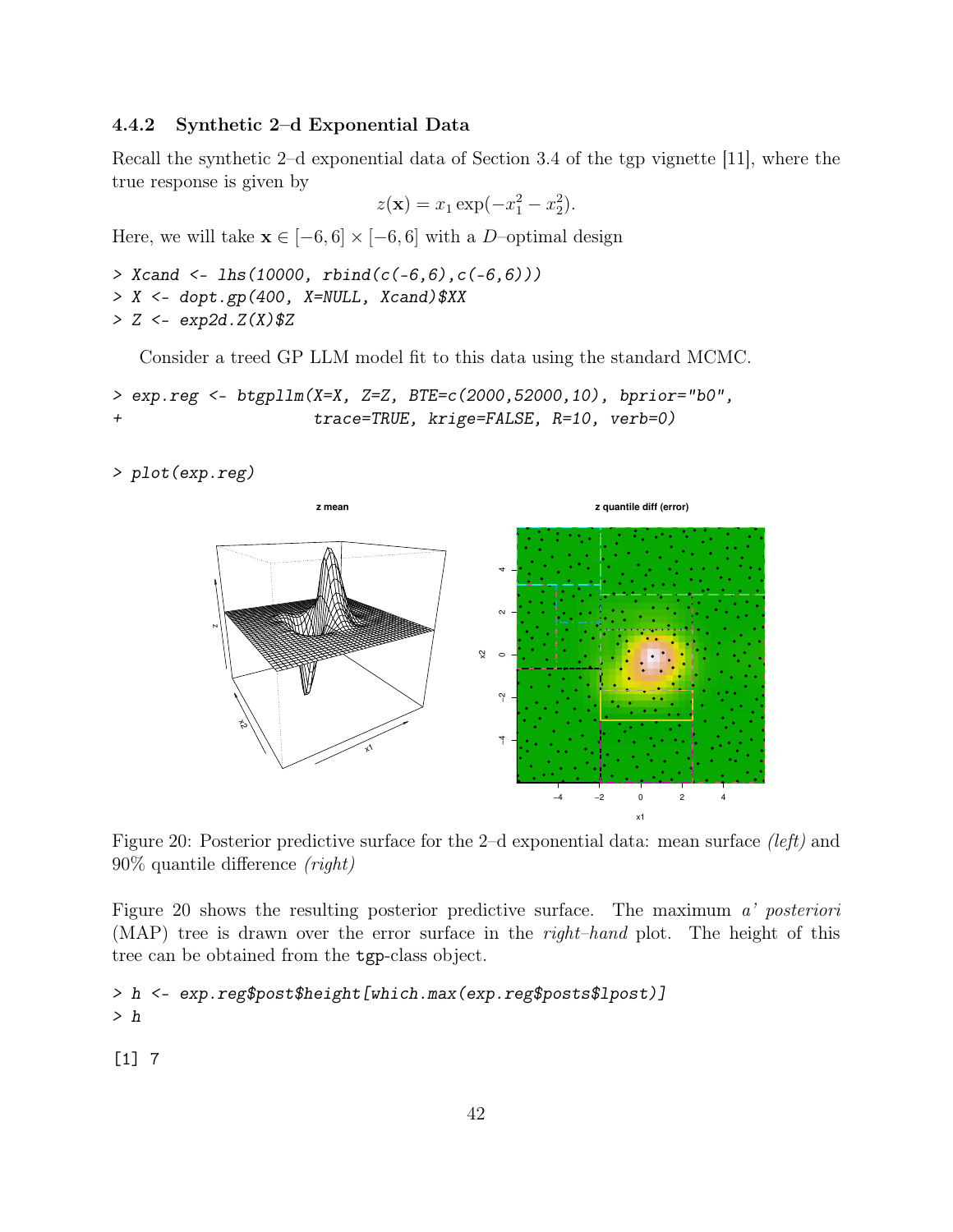*> tgp.trees(exp.reg, "map")*





Figure 21: Diagrammatic depiction of the maximum a' posteriori (MAP) tree for the 2–d exponential data under standard MCMC sampling

It is easy to see that many fewer partitions are actually necessary to separate the interesting, central, region from the surrounding flat region. Figure 21 shows a diagrammatic representation of the MAP tree. Given the apparent over–partitioning in this height 7 tree it would be surprising to find much posterior support for trees of greater height. One might indeed suspect that there are trees with fewer partitions which would have higher posterior probability, and thus guess that the Markov chain for the trees plotted in these figures possibly became stuck in a local mode of tree space while on an excursion into deeper trees.

Now consider using IT. It will be important in this case to have a  $k_{\rm m}$  small enough to ensure that the tree occasionally prunes back to the root. We shall therefore use a smaller  $k_{\rm m}$ . Generally speaking, some pilot tuning may be necessary to choose an appropriate  $k_{\rm m}$ and number of rungs  $m$ , although the defaults should give adequate performance in most cases.

```
> its <- default.itemps(k.min=0.02)
> exp.it <- btgpllm(X=X, Z=Z, BTE=c(2000,52000,10), bprior="b0",
+ trace=TRUE, krige=FALSE, itemps=its, R=10, verb=0)
```
As expected, the tempered chain moves more rapidly throughout tree space by accepting more tree proposals. The acceptance rates of tree operations can be accessed from the tgp–class object.

*> exp.it\$gpcs*

grow prune change swap 1 0.07517816 0.07436648 0.834322 0.6006113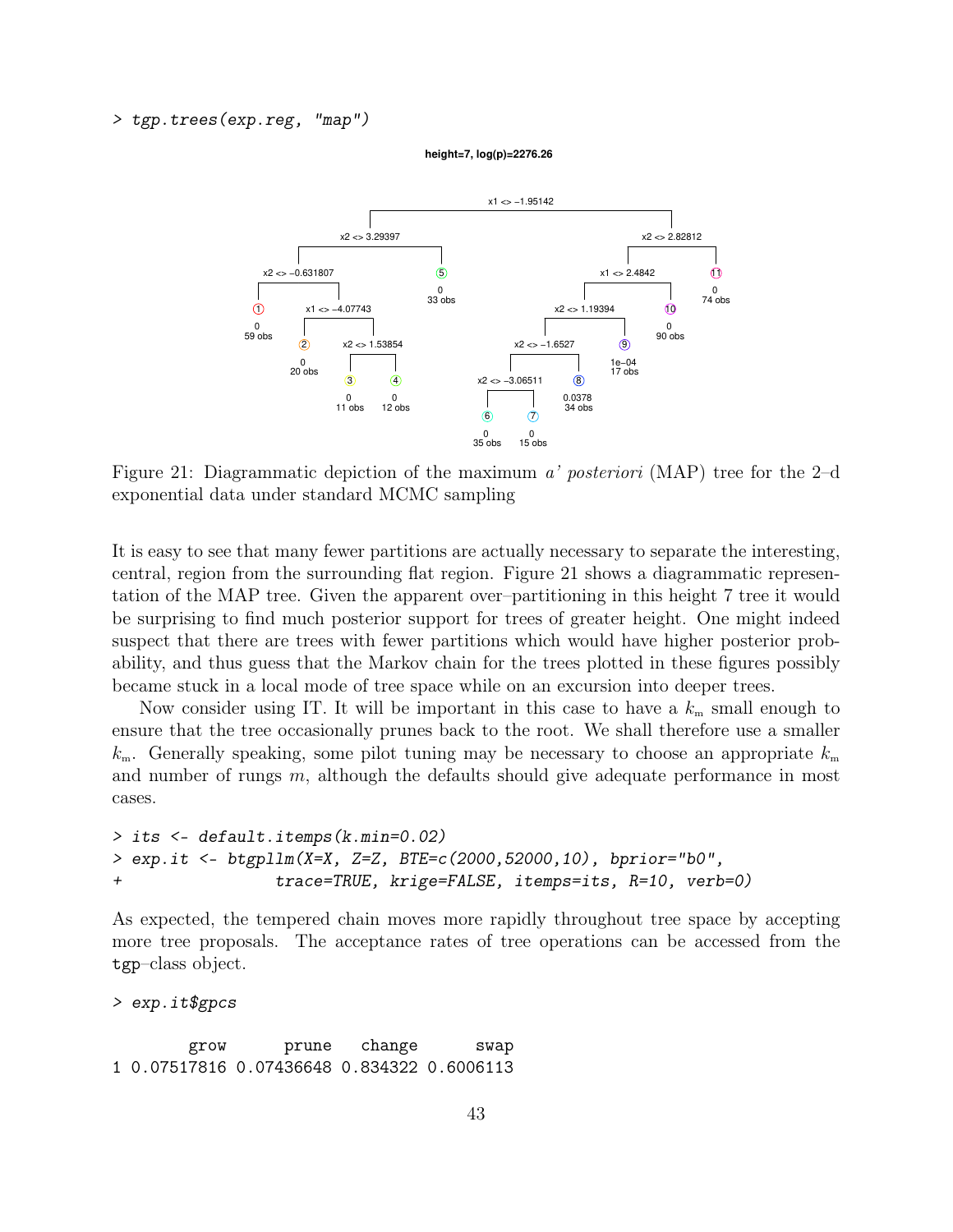*> exp.reg\$gpcs*

grow prune change swap 1 0.01084365 0.008600469 0.6613878 0.4896883

The increased rate of prune operations explains how the tempered distributions helped the chain escape the local modes of deep trees.

We can quickly compare the effective sample sizes of the three possible estimators: ST, naïve IT, and optimal IT.

```
> p <- exp.it$trace$post
> data.frame(ST=sum(p$itemp == 1), nIT=ESS(p$w), oIT=exp.it$ess$combined)
   ST nIT oIT
1 1754 359.8958 1994.479
```
Due to the thinning in the Markov chain (BTE[3] = 10) and the traversal between  $m = 10$ temperatures in the ladder, we can be reasonably certain that the 1994 samples obtained via IT from the total of 50000 samples obtained from the posterior are far less correlated than the ones obtained via standard MCMC.

As with the motorcycle data, we can compare the tree heights visited by the two chains.

```
> L <- length(p$height)
```

```
> hw <- suppressWarnings(sample(p$height, L, prob=p$wlambda, replace=TRUE))
> b <- hist2bar(cbind(exp.reg$trace$post$height, p$height, hw))
```
Figure 22 shows a barplot of b, which illustrates that the tempered chain frequently visited shallow trees. IT with the optimal weights shows that the standard MCMC chain missed many trees of height three and four with considerable posterior support.

To more directly compare the mixing in tree space between the ST and tempered chains, consider the trace plots of the heights of the trees explored by the chains shown in Figure 23. Despite being restarted 10 times, the regular MCMC chain (almost) never visits trees of height less than five after burn–in and instead makes rather lengthy excursions into deeper trees, exploring a local mode in the posterior. In contrast, the tempered chain frequently prunes back to the tree root, and consequently discovers posterior modes in tree heights three and four.

To conclude, a plot of the posterior predictive surface is given in Figure 24, where the MAP tree is shown both graphically and diagrammatically.

## Acknowledgments

This work was partially supported by research subaward 08008-002-011-000 from the Universities Space Research Association and NASA, NASA/University Affiliated Research Center grant SC 2003028 NAS2-03144, Sandia National Laboratories grant 496420, National Science Foundation grants DMS 0233710 and 0504851, and Engineering and Physical Sciences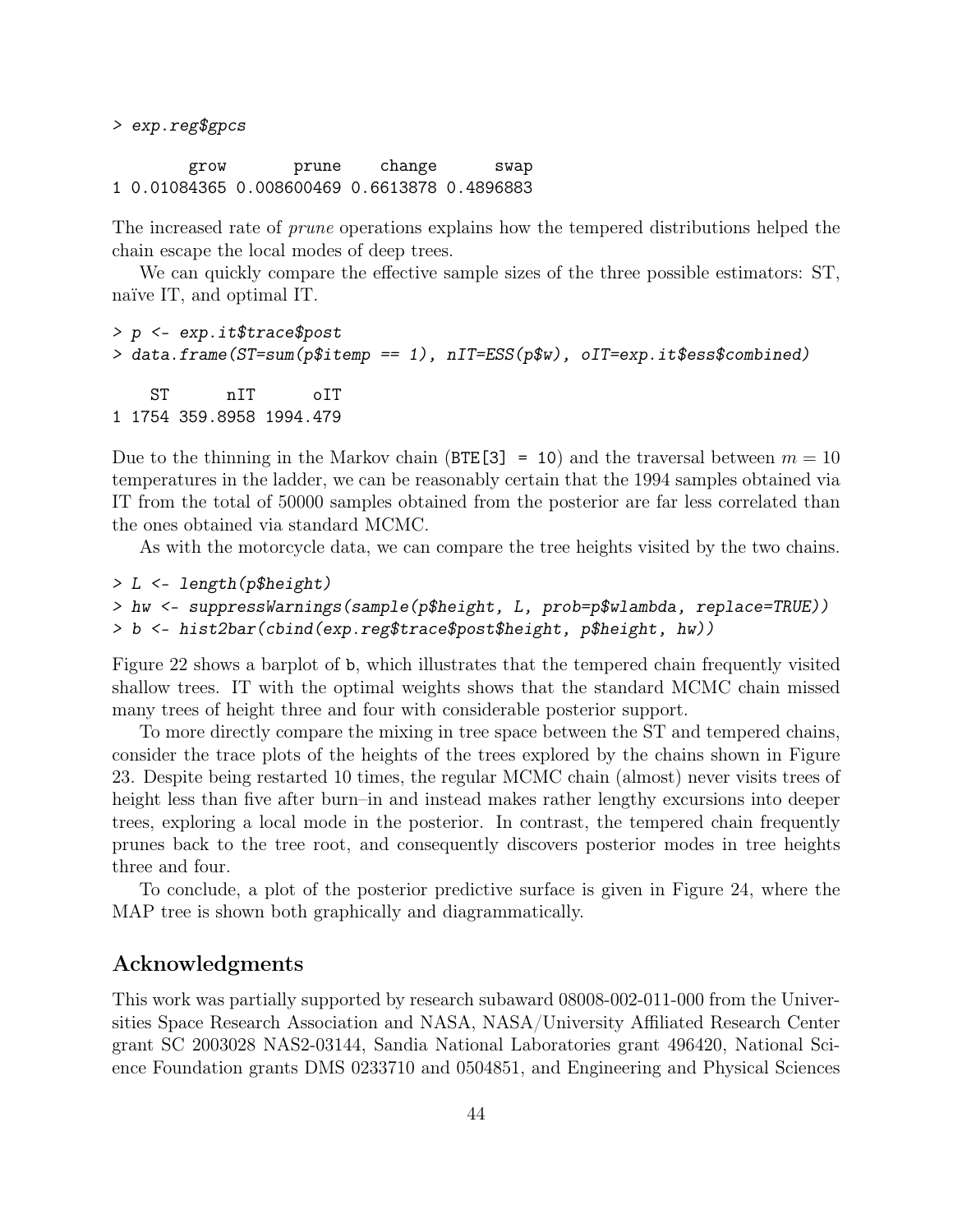```
> barplot(b, beside=TRUE, col=1:3, xlab="tree height", ylab="counts",
+ main="tree heights encountered")
> legend("topright", c("reg MCMC", "All Temps", "IT"), fill=1:3)
```


Figure 22: Barplots indicating the counts of the number of times the Markov chains (for regular MCMC, combining all temperatures in the inverse temperature ladder, and those re-weighted via IT) were in trees of various heights for the 2–d exponential data.

Research Council Grant EP/D065704/1. The authors would like to thank their Ph.D. advisor, Herbie Lee, whose contributions and guidance in this project have been invaluable throughout. Finally, we would like to thank two anonymous referees whose many helpful comments improved the paper.

## References

- [1] L. Breiman, J. H. Friedman, R. Olshen, and C. Stone. Classification and Regression Trees. Wadsworth, Belmont, CA, 1984.
- [2] H. A. Chipman, E. I. George, and R. E. McCulloch. Bayesian CART model search (with discussion). Journal of the American Statistical Association, 93:935–960, 1998.
- [3] H. A. Chipman, E. I. George, and R. E. McCulloch. Bayesian treed models. Machine Learning, 48:303–324, 2002.
- [4] S. Da Veiga, F. Wahl, and F. Gamboa. Local polynomial estimation for sensitivity analysis on models with correlated inputs. Technometrics, 51:452–463, 2009.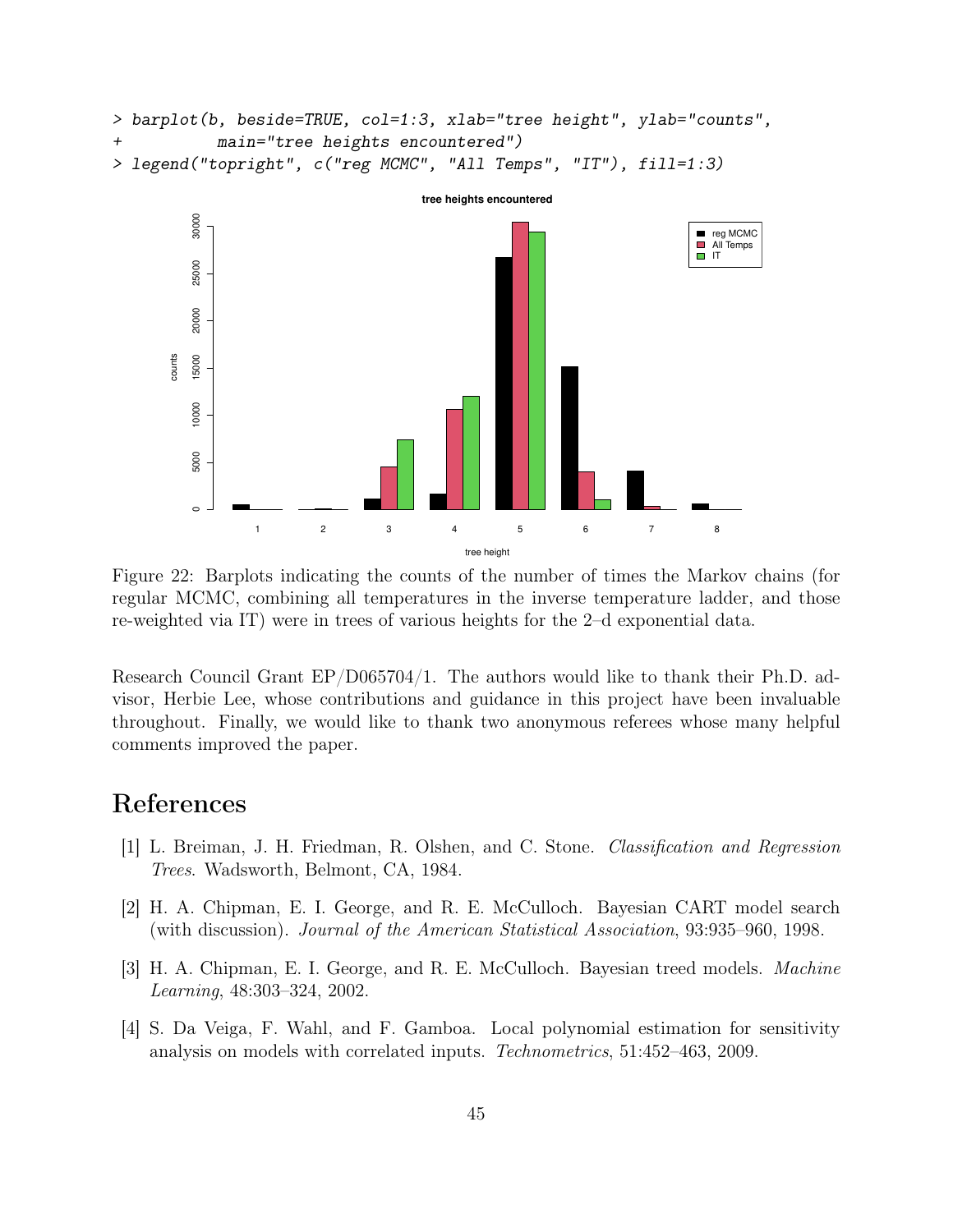```
> ylim <- range(p$height, exp.reg$trace$post$height)
> plot(p$height, type="l", main="trace of tree heights",
+ xlab="t", ylab="height", ylim=ylim)
> lines(exp.reg$trace$post$height, col=2)
```




Figure 23: Traces of the tree heights obtained under the two Markov chains (for regular MCMC, combining all temperatures in the inverse temperature ladder) on the 2–d exponential data.

- [5] R. Douc, A. Guillin, J.-M. Marin, and C.P. Robert. Minimum variance importance sampling via population monte carlo. Technical report, CEREMADE, Université Paris Dauphine, and CREST, INSEE, Paris, 2007.
- [6] J. H. Friedman. Multivariate adaptive regression splines. Annals of Statistics, 19, No. 1:1–67, March 1991.
- [7] S. Geman and D. Geman. Stochastic relaxation, Gibbs distributions and the Bayesian restoration of images. IEEE Transactions on Pattern Analysis and Machine Intelligence, 6:721–741, 1984.
- [8] C.J. Geyer. Markov chain Monte Carlo maximum likelihood. In Computing Science and Statistics: Proceedings of the 23rd Symposium on the Interface, pages 156–163, 1991.
- [9] C.J. Geyer and E.A. Thompson. Annealing Markov chain Monte Carlo with applications to ancenstral inference. Journal of the American Statistical Association, 90:909–920, 1995.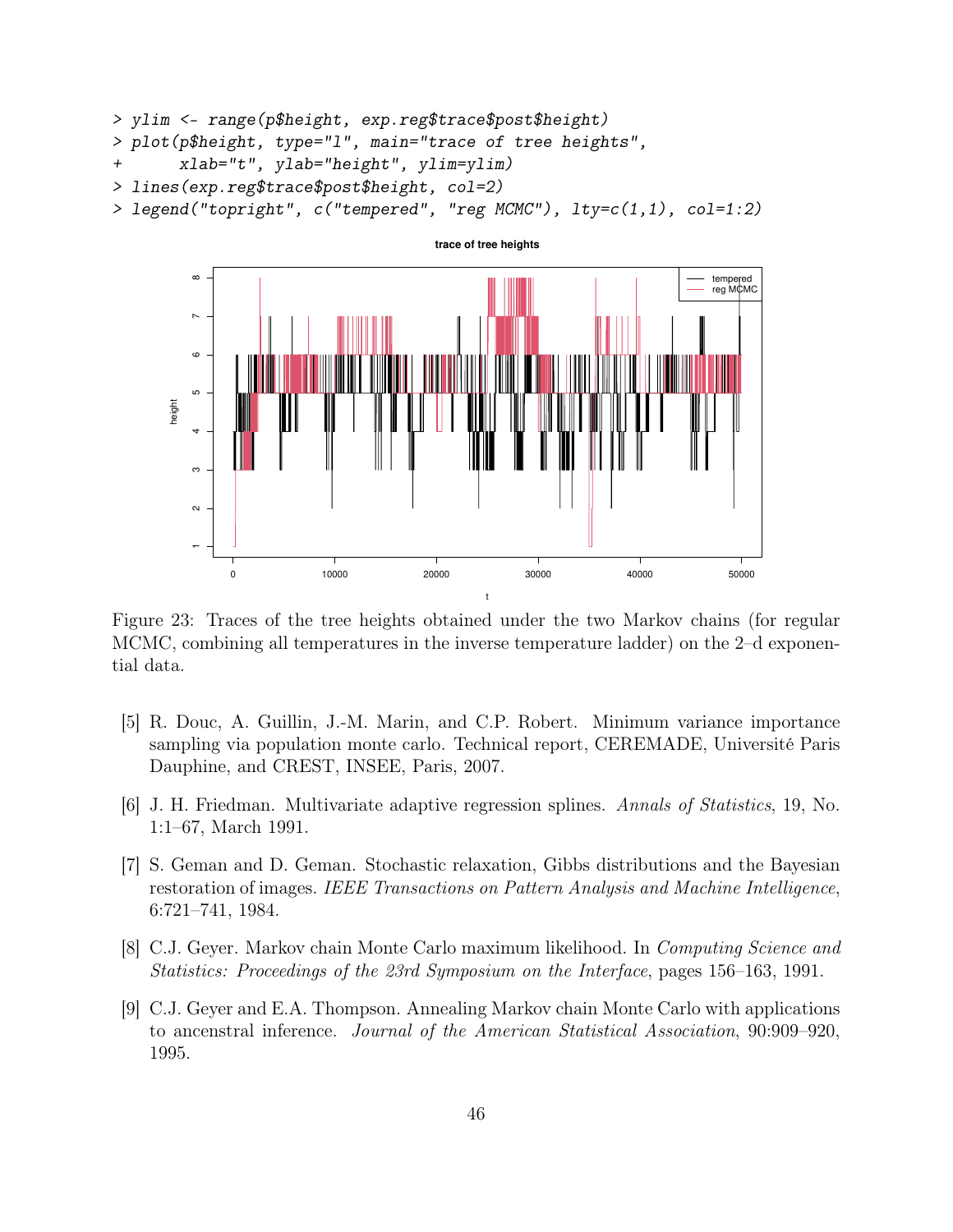- *> plot(exp.it)*
- *> tgp.trees(exp.it, "map")*



Figure 24: 2–d exponential data fit with IT. Top: Posterior predictive mean surface for the 2d–exponential, with the MAP tree overlayed. Bottom: diagrammatic representation of the MAP tree.

[10] David Ginsbourger, Rodolphe Le Riche, and Laurent Carraro. A multi-points criterion for deterministic parallel global optimization based on Gaussian processes. HAL: hal-00260579, 2009.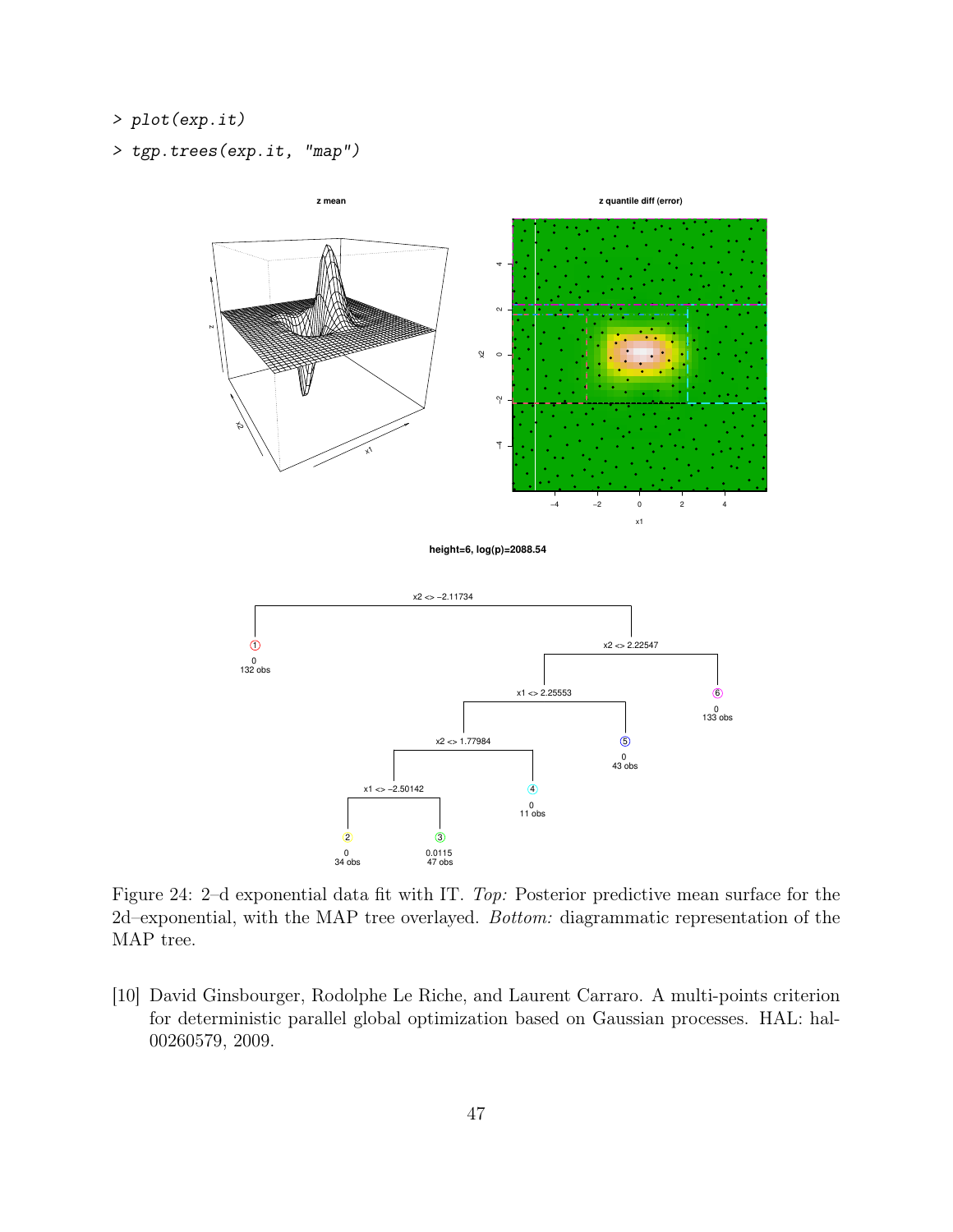- [11] Robert B. Gramacy. tgp: An R package for Bayesian nonstationary, semiparametric nonlinear regression and design by treed gaussian process models. Journal of Statistical Software, 19(9), 6 2007.
- [12] Robert B. Gramacy, Richard J. Samworth, and Ruth King. Importance tempering. Technical Report 0707.4242, ArXiv, 2009. to appear in Statistics and Computing.
- [13] W.K. Hastings. Monte Carlo sampling methods using Markov chains and their applications. Biometrika, 57:97–109, 1970.
- [14] T. Homma and A. Saltelli. Importance measures in global sensitivity analysis of nonlinear models. Reliability engineering and system safety, 52:1–17, 1996.
- [15] C. Jennison. Discussion on the meeting on the gibbs sampler and other Markov chain Monte Carlo methods. *Journal of the Royal Statistical Society, Series B*, 55:54–56, 1993.
- [16] D.R. Jones, M. Schonlau, and W.J Welch. Efficient global optimization of expensive black-box functions. Journal of Global Optimization, 13:455–492, 1998.
- [17] Robert E. Kass, Bradley P. Carlin, Andrew Gelman, and Radford M. Neal. Markov chain monte carlo in practice: A roundtable discussion. The American Statistician, 52(2):93–100, May 1998.
- [18] J. S. Liu. Monte Carlo Strategies in Scientific Computing. Springer, New York, 2001.
- [19] A. Marrel, B. Iooss, B. Laurent, and O. Roustant. Calculations of sobol indices for the gaussian process metamodel. Reliability Engineering & System Safety,  $94:742-751$ , 2009.
- [20] N. Metropolis, A.W. Rosenbluth, M.N. Rosenbluth, A.H. Teller, and R. Teller. Equations of state calculations by fast computing machine. Journal of Chemical Physics, 21:1087–1091, 1953.
- [21] R. D. Morris, A. Kottas, M. Taddy, R. Furfaro, and B. Ganapol. A statistical framework for the sensitivity analysis of radiative transfer models. IEEE Transactions on Geoscience and Remote Sensing, To appear.
- [22] Radford M. Neal. Sampling from multimodal distributions using tempered transition. Statistics and Computing, 6:353–366, 1996.
- [23] Radford M. Neal. Annealed importance sampling. Statistics and Computing, 11:125– 129, 2001.
- [24] J.E. Oakley and A. O'Hagan. Probabilistic sensitivity analysis of complex models: a Bayesian approach. *Journal of the Royal Statistical Society Series B*, 66:751–769, 2004.
- [25] Art Owen and Yi Zhou. Safe and effective importance sampling. Journal of the American Statstical Association, 95(449):135–143, March 2000.